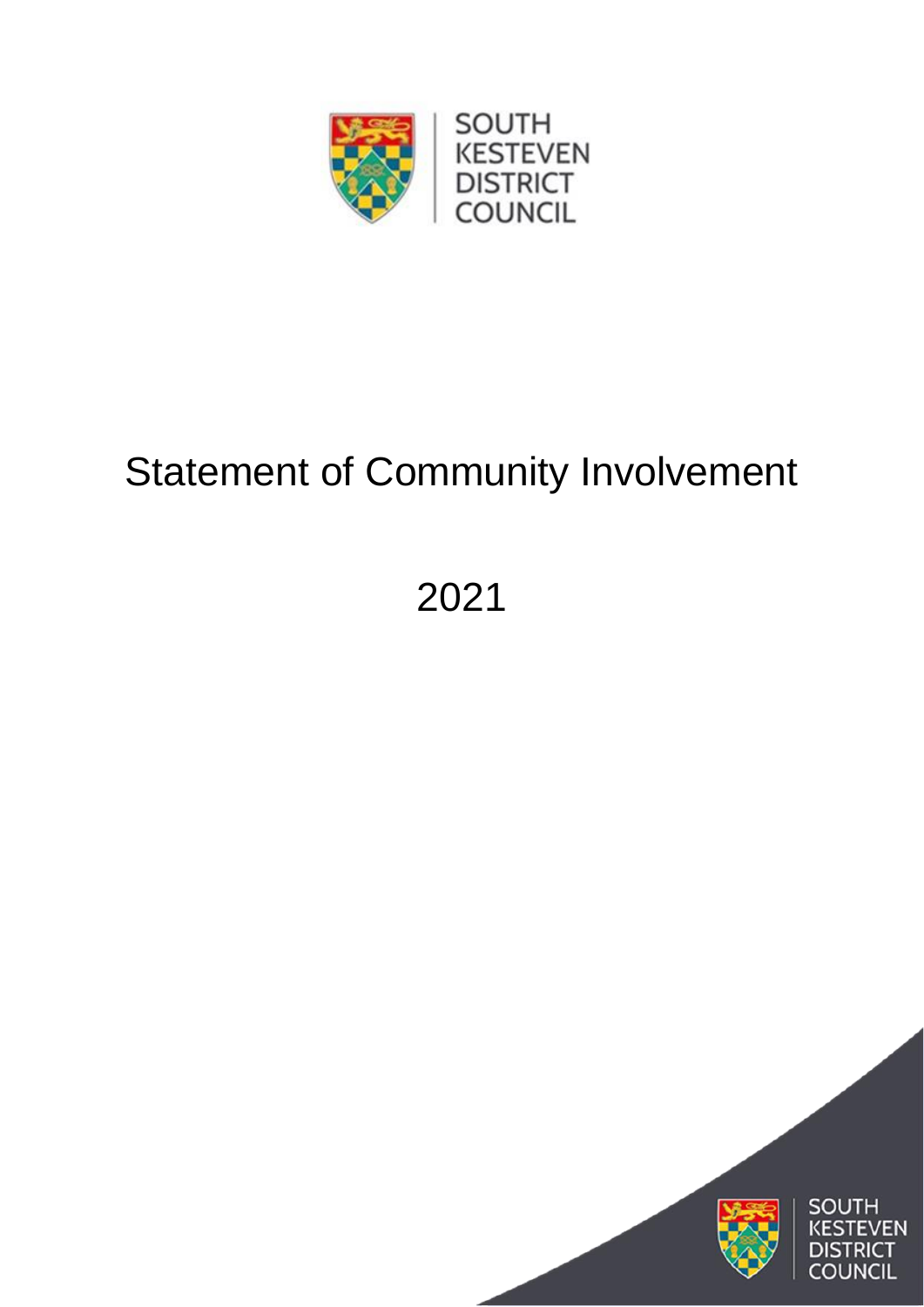# **General Information**

#### **Title**

Statement of Community Involvement (2021)

#### **Subject matter**

To provide a clear structure and guidance on how the Council intends to engage with the community and stakeholders through the planning process

#### **Consutlation**

The Statement of Community Involvement (SCI) was consulted upon from the 5<sup>th</sup> of February 2021, until the 19<sup>th</sup> of March 2021.

#### **Adoption**

The Statement of Community Involvement (SCI) was formally adopted by South Kesteven District Councils Cabinet on the 12th of October 2021

### **Contact Information**

Planning Policy Team South Kesteven District Council Offices Grantham Lincolnshire NG31 6PZ

Tel: 01476406080 E-mail: [planningpolicy@southkesteven.gov.uk](mailto:planningpolicy@southkesteven.gov.uk) Web[: http://www.southkesteven.gov.uk/](http://www.southkesteven.gov.uk/)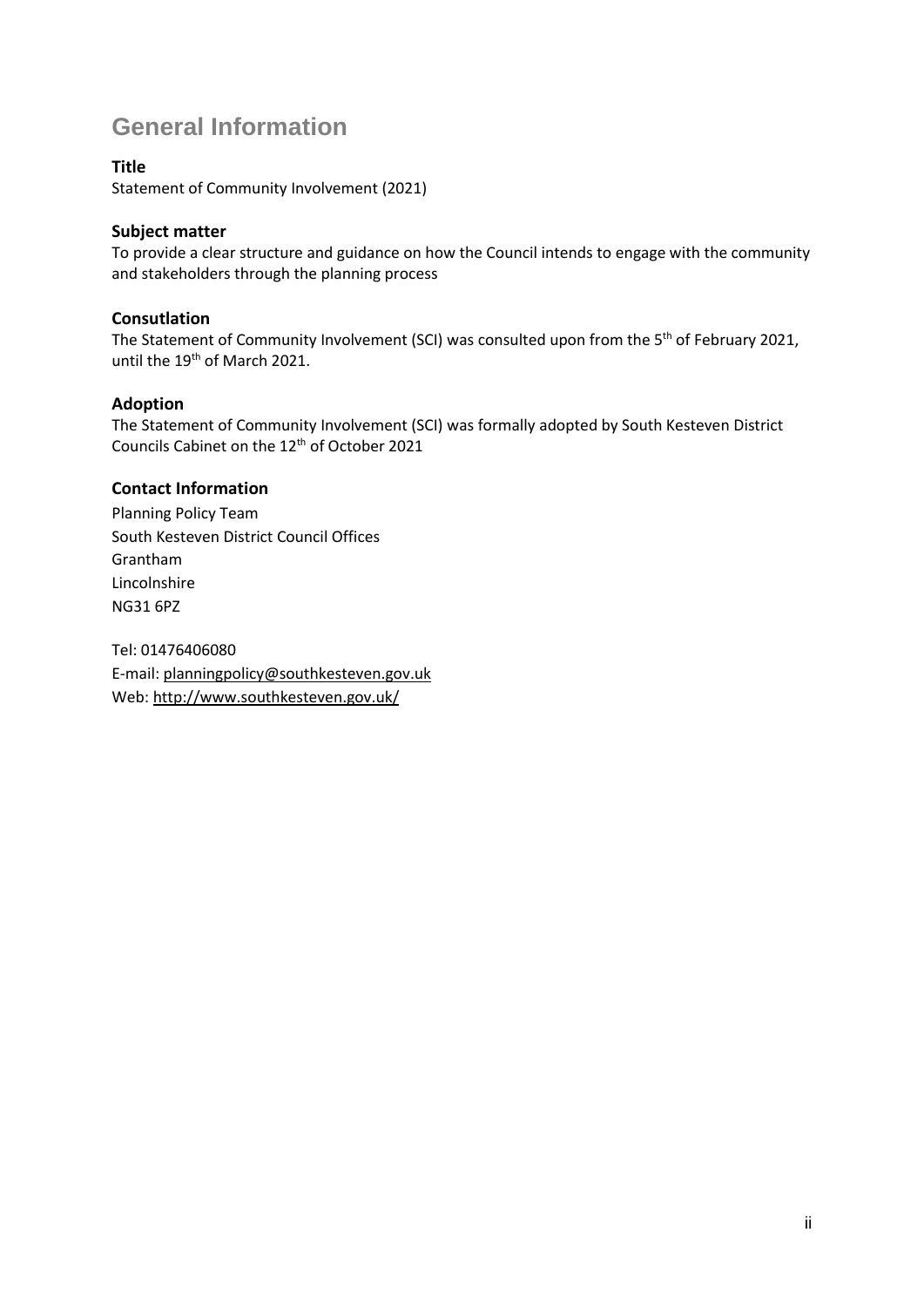# **Table of Contents**

| 1.  |                                                                                 |  |
|-----|---------------------------------------------------------------------------------|--|
| 2.  |                                                                                 |  |
| 3.  |                                                                                 |  |
| 4.  |                                                                                 |  |
| 5.  |                                                                                 |  |
| 6.  |                                                                                 |  |
|     |                                                                                 |  |
| 7.  |                                                                                 |  |
| 8.  | Development Plan Documents (Local Plans) - When Do We Consult 4                 |  |
|     |                                                                                 |  |
|     |                                                                                 |  |
|     | Stage 3 - Submission of a Local Plan to the Secretary of State (Regulation 22)5 |  |
|     |                                                                                 |  |
|     |                                                                                 |  |
| 9.  |                                                                                 |  |
|     | Stage 1 – Preparation and Public participation (Regulation 12 & 13)  6          |  |
|     | Stage 2 - Adoption of supplementary planning documents (Regulation 14) 6        |  |
|     |                                                                                 |  |
| 10. |                                                                                 |  |
| 11. |                                                                                 |  |
|     |                                                                                 |  |
| 12. |                                                                                 |  |
| 13. |                                                                                 |  |
| 14. |                                                                                 |  |
| 15. |                                                                                 |  |
| 16. |                                                                                 |  |
|     |                                                                                 |  |
| 17. |                                                                                 |  |
| 18. |                                                                                 |  |
| 19. |                                                                                 |  |
| 20. |                                                                                 |  |
| 21. |                                                                                 |  |
| 22. |                                                                                 |  |
| 23. |                                                                                 |  |
| 24. |                                                                                 |  |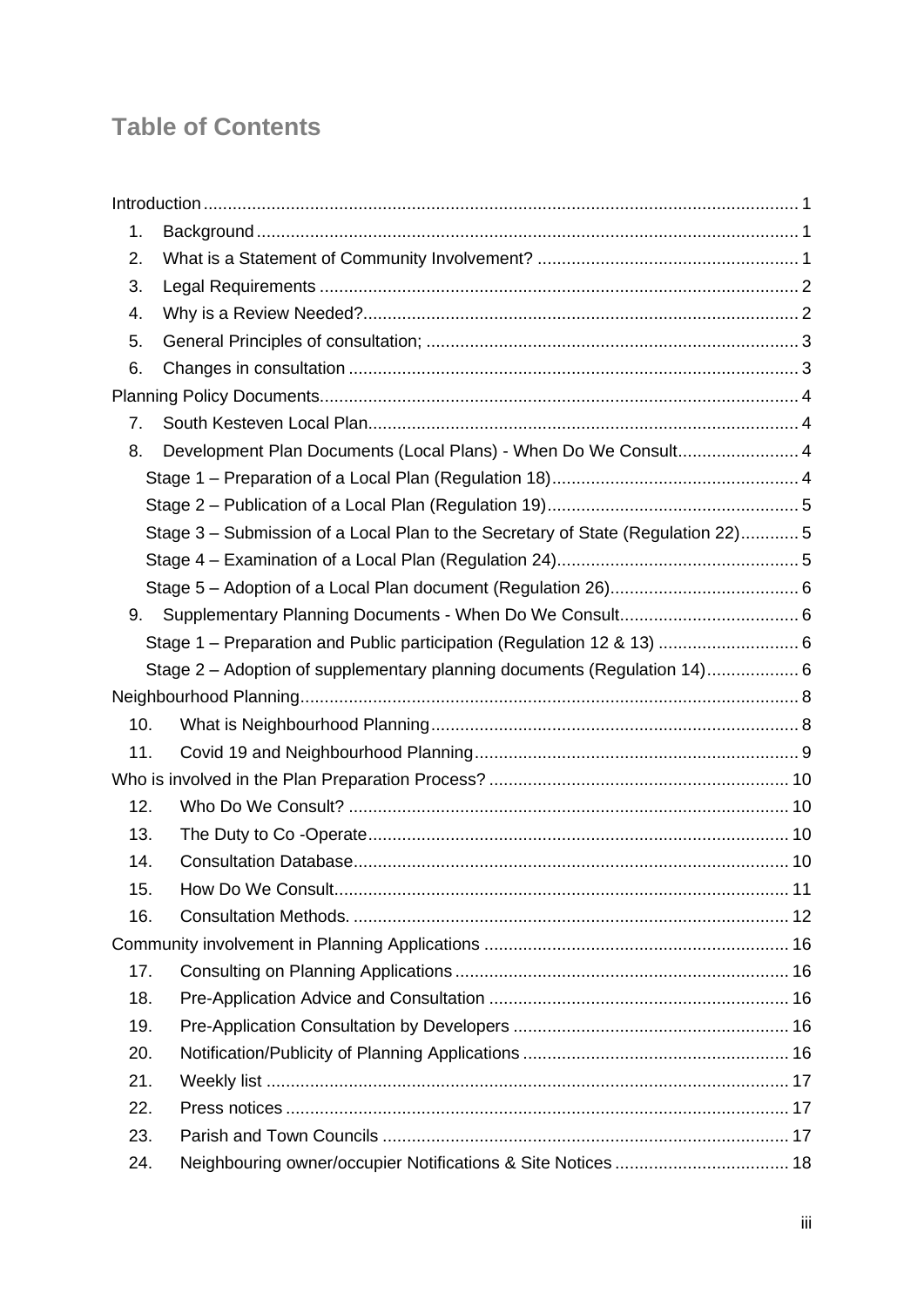| 25. |                                                                     |  |
|-----|---------------------------------------------------------------------|--|
| 26. |                                                                     |  |
| 27. |                                                                     |  |
| 28. |                                                                     |  |
| 29. |                                                                     |  |
| 30. |                                                                     |  |
| 31. |                                                                     |  |
| 32. |                                                                     |  |
| 33. |                                                                     |  |
| 34. |                                                                     |  |
| 35. |                                                                     |  |
| 36. |                                                                     |  |
|     |                                                                     |  |
|     |                                                                     |  |
|     |                                                                     |  |
|     |                                                                     |  |
|     |                                                                     |  |
|     |                                                                     |  |
|     |                                                                     |  |
|     |                                                                     |  |
|     |                                                                     |  |
|     | Supporting the Designation of Neighbourhood Areas/Business Areas 41 |  |
|     | Supporting the Preparation of Neighbourhood Development Plans  42   |  |
|     |                                                                     |  |
|     |                                                                     |  |
|     |                                                                     |  |
|     |                                                                     |  |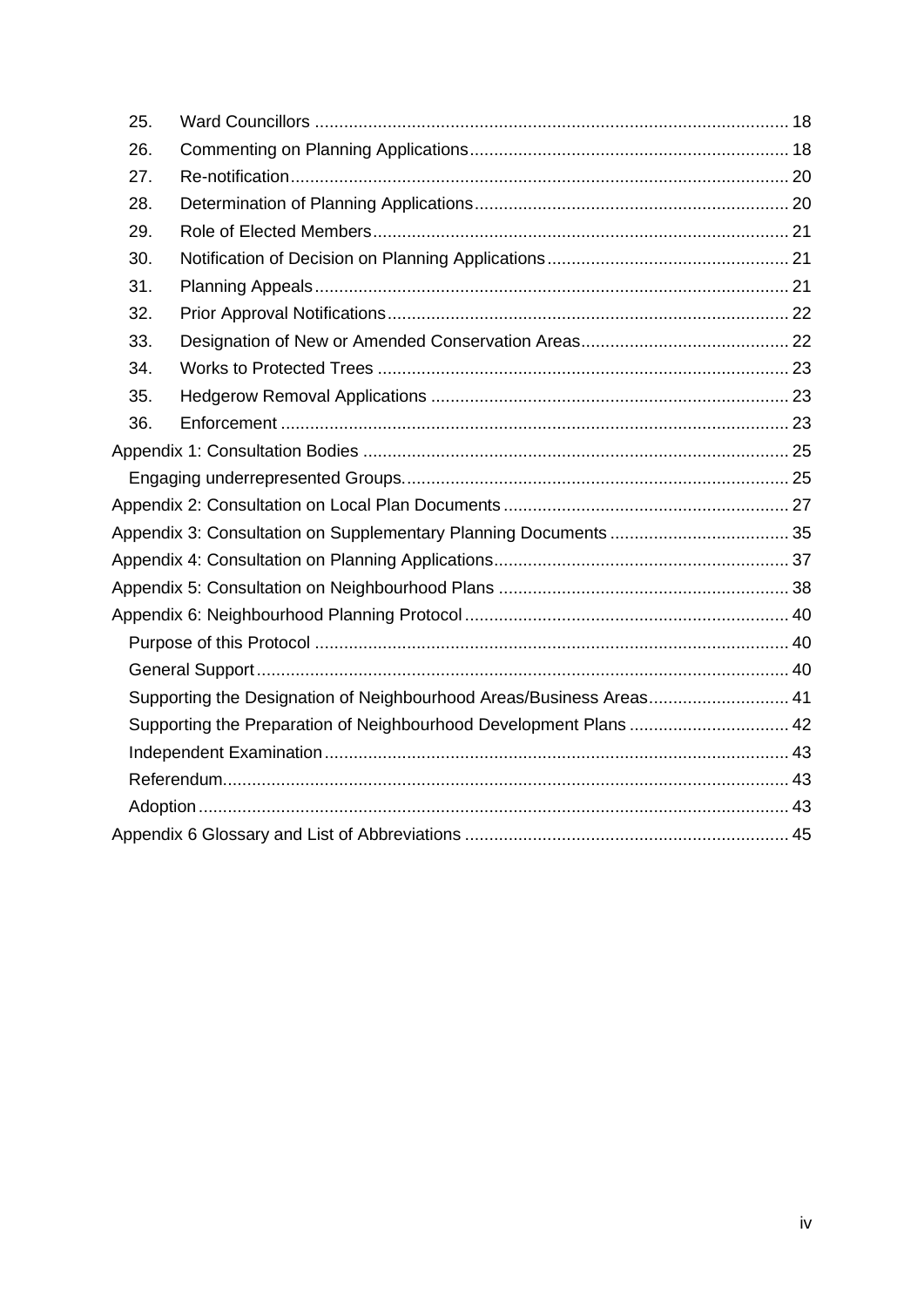# **List of Abbreviations**

- **DPD** Development Plan Document
- **HRA-** Habitat Regulation Assessment
- **LEP** Local Enterprise Partnership
- **LDS -** Local Development Scheme
- **LPA**  Local Planning Authority
- **LP**  Local Plan
- **MHCLG**  Ministry of Housing, Communities & Local Government
- **NDP** Neighbourhood Development Plan
- **PINS** Planning Inspectorate
- **SA -** Sustainability Appraisal
- **SCI**  Statement of Community Involvement
- **SKDC** South Kesteven District Council
- **SPD -** Supplementary Planning Document
- **TPO -** Tree Preservation Order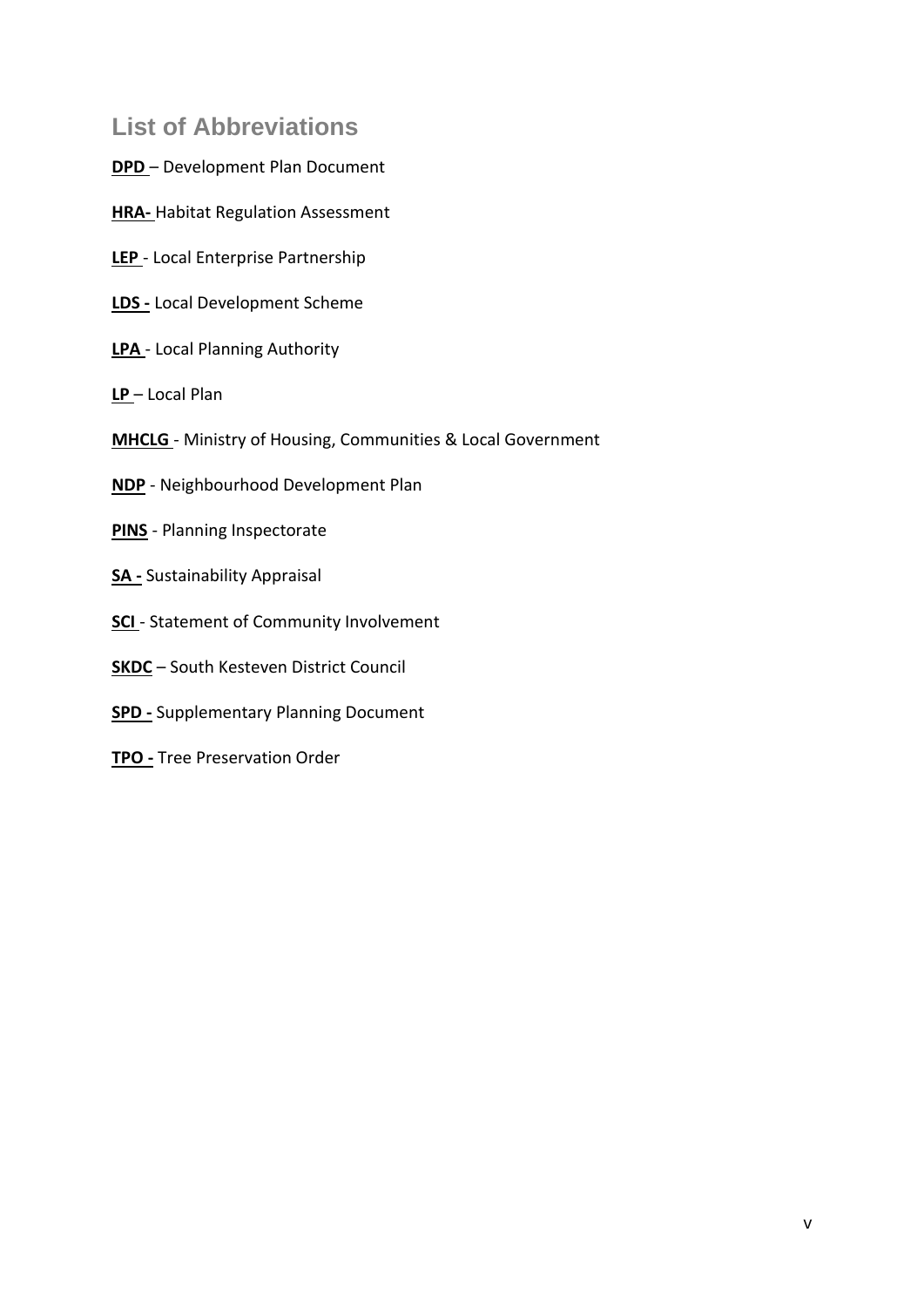# <span id="page-5-0"></span>Introduction

# <span id="page-5-1"></span>**1. Background**

- 1.1. The Council published its first Statement of Community Involvement (SCI) in April 2006, which was subsequently updated and in November 2014. A third and latest SCI was produced in August of 2018.
- 1.2. Since 2018, there have been further legislative changes to the planning system, and it is therefore appropriate for the SCI to be updated in 2020 to reflect these changes and other evolving methods of consultation. It is also important to learn from previous experience around whether the means of engagement around plan making and in the consideration of planning applications remains effective.
- 1.3. This Review also includes changes which need to be made to the SCI to address the impact of Covid-19 on the planning process. These changes will ensure that the Council can continue to determine planning applications and make progress on the Local Plan Review and Neighbourhood Plans. All of which will enable the District to respond positively to address the inevitable economic impact of Covid-19.

# <span id="page-5-2"></span>**2. What is a Statement of Community Involvement?**

- 2.1. The purpose of the SCI is to set out how the community, businesses and others with an interest in the development of the District can engage with the planning system. This includes the preparation and revision of Development Plan Documents (DPDs) (commonly referred to as Local Plans), preparation of Supplementary Planning Documents (SPDs) and procedures for consulting the public on planning, listed building and other applications.
	- 2.2. The SCI outlines how organisations and individuals can be involved in the plan making process and in the consideration of planning applications. It also sets out standards and arrangements as to how the Council will consult and report back to those engaged in the process.
	- 2.3. Having clear arrangements for carrying out consultation will help to establish a two-way process between the community and the Council. It will provide the community with opportunities to help shape their local areas and create a transparent, fair and open planning process.
	- 2.4. The SCI contains:
		- Background information to provide information on when, who and how we will consult when drafting planning documents
		- Information on when, who and how we will consult on planning, listed building and other types of applications
		- The techniques available and likely to be used during confutation. (It is important to retain a degree of flexibility so that methods can be appropriately tailored to the planning document in question, to allow for changes in the regulations or best practice guidance, and to reflect that new methods of communication and engagement may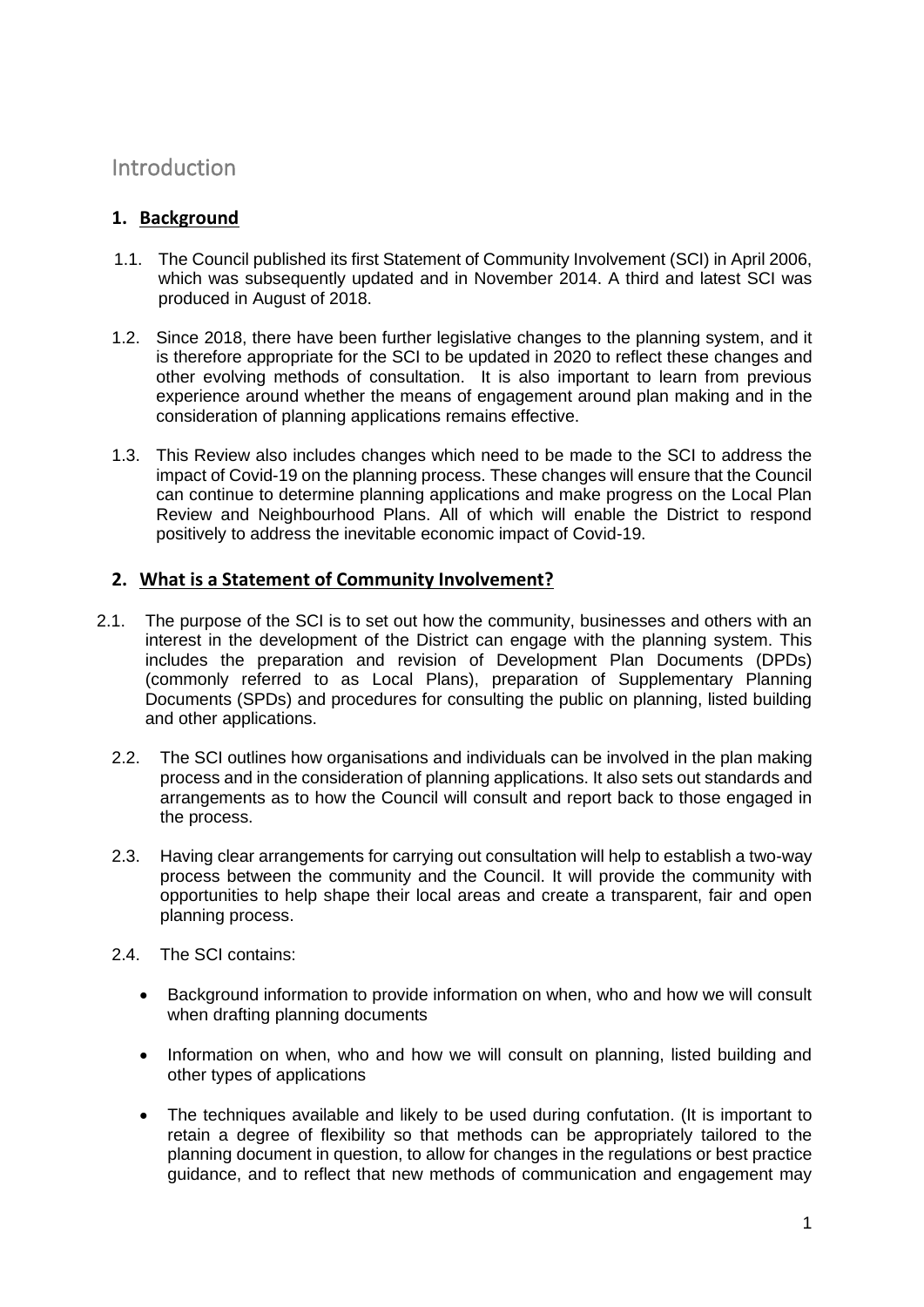become available over the life of the document.)

### <span id="page-6-0"></span>**3. Legal Requirements**

- 3.1. Local Planning Authorities (LPAs) including South Kesteven District Council are required to produce a SCI under section 18 (Part  $2$ )<sup>1</sup> of the Planning and Compulsory Purchase Act 2004.
- 3.2. The minimum requirements for consultation on planning policy documents are included within The Town and Country Planning (Local Planning) (England) Regulations (the Local Planning Regulations)<sup>2</sup>
- 3.3. The minimum requirements for consultation on planning applications are included within The Town and Country Planning (Development Management Procedure)<sup>3</sup> Order (DMPO) for planning applications.

#### <span id="page-6-1"></span>**4. Why is a Review Needed?**

4.1. The review of the Council's SCI takes account of the changes in legislation and regulations since the last review in 2018. The Government is committed to increasing the ability of local communities to influence planning decisions and future development in their areas by making the planning system simpler and more accessible. The National Planning Policy Framework (2019) under paragraph 16 states that - Plans should:

*"c) be shaped by early, proportionate and effective engagement between plan-makers and communities, local organisations, businesses, infrastructure providers and operators and statutory consultees"*

### COVID- 19

4.2. On 13th May 2020 Ministry of Housing, Communities and Local Government (MHCLG) published temporary measures designed to make it easier to operate the planning system in light of the COVID-19 pandemic<sup>4</sup>. These measures included an update to the National Planning Practice Guidance (NPPG) in relation to Local Plan preparation and the making of temporary changes to an SCI to allow progress on plan making to continue. In particular the NPP $\tilde{G}^5$  states that:

"*Where any of the policies in the Statement of Community Involvement cannot be complied with due to current guidance to help combat the spread of coronavirus (COVID-19), the local planning authority is encouraged to undertake an immediate review and update the policies where necessary so that plan-making can continue"*

4.3. There are no requirements in legislation for the Local Planning Authority to consult when reviewing and updating the SCI. The Council therefore intends to use the reviewed SCI immediately in the light of current Covid-19 restrictions but will make concerted efforts to inform the public of the changes made and will also consult on the changes whilst putting these into operation. The reviewed to SCI may therefore be subject to further change following that consultation.

<sup>1</sup> <http://www.legislation.gov.uk/ukpga/2004/5/contents>

<sup>&</sup>lt;sup>2</sup> The Town and Country Planning (Local Planning) (England) (Amendment) Regulations 2017

<sup>3</sup> <https://www.legislation.gov.uk/uksi/2015/595/contents/made>

<sup>4</sup> <https://www.gov.uk/guidance/coronavirus-covid-19-planning-update>

<sup>5</sup> <https://www.gov.uk/guidance/plan-making>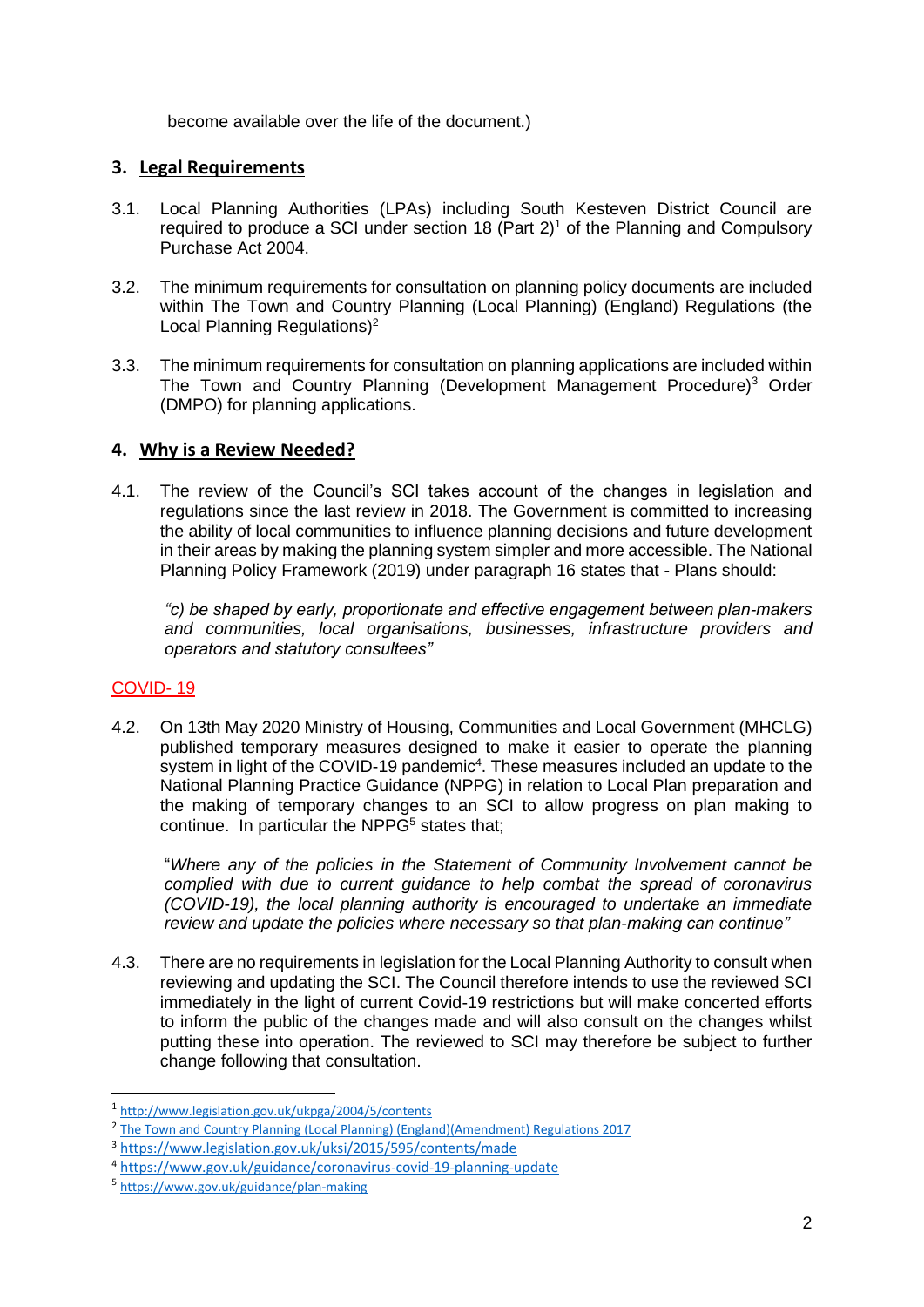## <span id="page-7-0"></span>**5. General Principles of consultation;**

- 5.1. The following have been identified as the core concepts of consultation, in which SKDC aims to achieve:
	- We will ensure that everyone who is being consulted is clear on what they are being consulted on
	- We will ensure that as wide a range of people as possible are involved during consultation and do our upmost to target hard to reach groups
	- We will ensure that a range of techniques and methods are available to fit the right consultation
	- We will adopt a co-ordinated approach to consultation
	- We will ensure that results are fed back, and people are informed as to how their views have impacted on decisions
	- We will make sure that we take appropriate action following consultation to improve service quality
	- We will apply these key principles whilst ensuring that national planning requirements are met.

### <span id="page-7-1"></span>**6. Changes in consultation**

- 6.1. The Covid 19 pandemic has affected all aspects of the implementation of the Council's statutory planning functions. In particular it has affected the ability to make documents available in public places including local libraries, hold exhibitions, circulate leaflets, attend forums or public meetings. The submission of paper-based representations as well as the ability for people and groups to meet together to prepare joint responses to applications and DPDs has also been affected.
- 6.2. Ministry of Housing, Communities & Local Government and (MHCLG) and the Planning Advisory Service has issued clear advice that Local Planning Authorities should forge ahead with the preparation of local plans as these will be key to enabling economic recovery which will be necessary once the pandemic is over.
- 6.3. To do this, changes need to be made to the SCI which will enable the planning process to progress with a focus on electronic and web-based formats as recommended by the Government. The changes outlined in this document provide the opportunity to maintain progress with the Local Plan and to continue to determine planning applications in circumstances where there are significant limitations on access, movement and face to face contact which make the current provisions of the SCI impossible to implement. The Statutory Regulations will continue to be met throughout the process and are included within this SCI as the minimum consultation.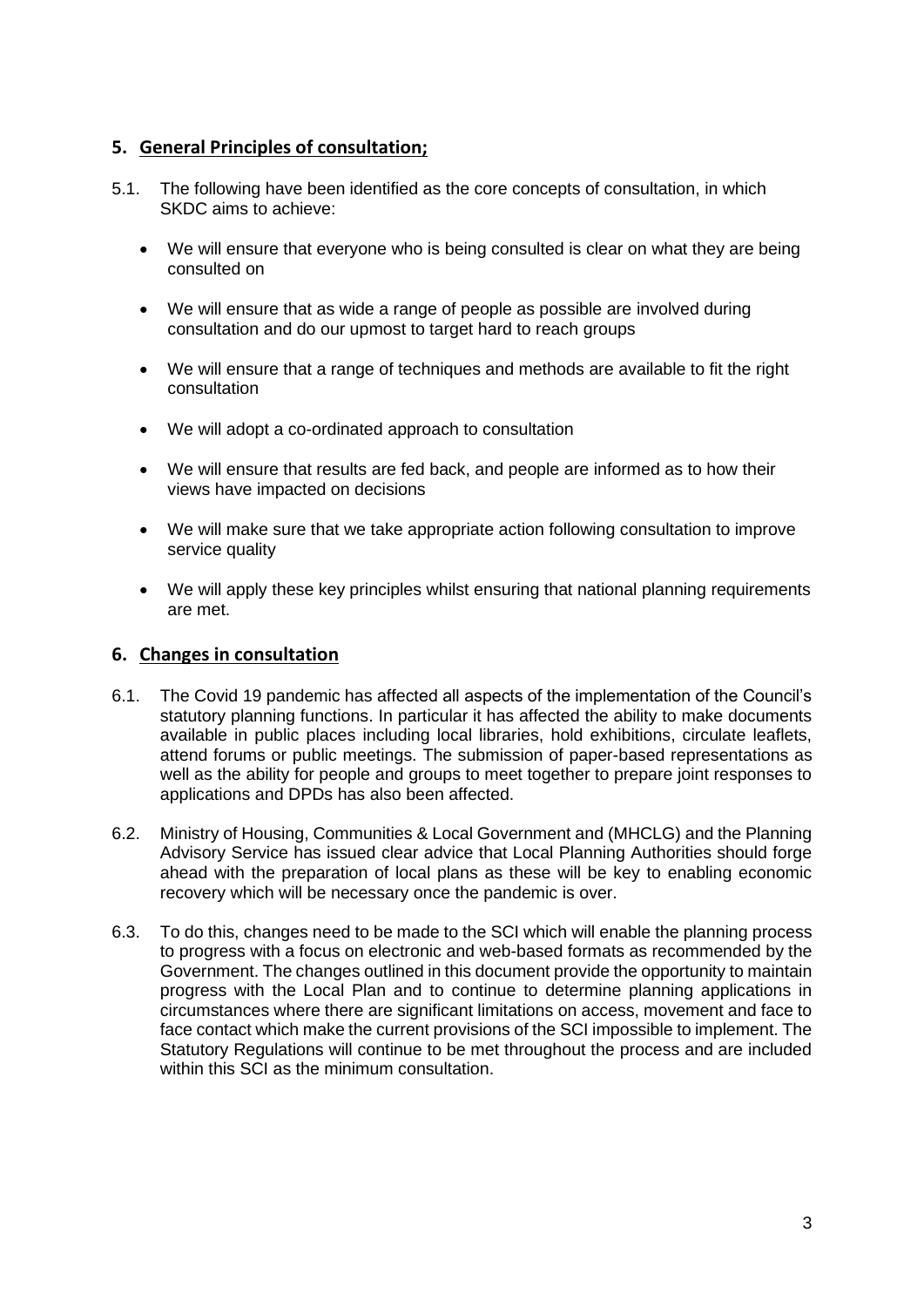# <span id="page-8-0"></span>Planning Policy Documents

# <span id="page-8-1"></span>**7. South Kesteven Local Plan**

- 7.1. The Local Plan (Development Plan Document) forms the framework for the location and principles of development (such as homes, shops, offices) and sets out how the natural and built environment will be protected. It is a "spatial" plan, because it deals with the location and layout of developments and activities and how these affect people and their environment.
- 7.2. The current Local Plan for South Kesteven<sup>6</sup> was approved on the 30th of January 2020 and consists of a singular cohesive document. The South Kesteven Local Plan sets out the vision, objectives, spatial strategy and policies for the future development of the district. It also identifies land and allocates sites for different types of development, such as housing and employment, to deliver the planned growth for South Kesteven 2036.
- 7.3. In the current adopted Local Plan, the Council is committed to an early review. The review policy (M1) requires the Council to commence document preparation for a new Local Plan from April 2020, with submission to the Secretary of State for examination by the end of December 2023. Therefore in line with policy M1, the Council has begun preparations of the Local Plan review for the District.
- 7.4. Additionally, the Council may also prepare Supplementary Planning Documents  $(SPDs)<sup>7</sup>$  to provide further guidance and information on policies. SPDs do not form part of the adopted development plan but need to be considered when submitting proposals.

### <span id="page-8-2"></span>**8. Development Plan Documents (Local Plans) - When Do We Consult**

8.1. The key stages for the preparation of DPDs are set out in the Town and Country Planning (Local Planning) (England) Regulations 2012 (as amended). The following section provides a summary of the main stages a DPD must satisfy in order to proceed through the formal processes. More detail on each of these stages in terms of how the Council will undertake consultation and engagement is provided in Appendix 2.

### <span id="page-8-3"></span>Stage 1 – Preparation of a Local Plan (Regulation 18)

- 8.2. There is considerable flexibility in how the initial stages of plan preparation may be carried out, Typically, at this early stage, the Council must notify certain 'specific' (identified in the Local Planning Regulations) and 'general' (identified by the Local Authority) consultation bodies, as well as residents and businesses within the area, of the intention to prepare a Local Plan and invite representations about what the Local Plan ought to contain. The key aim of this consultation and engagement is to encourage public involvement at an early stage of the plan making process.
- 8.3. During the development of the plan the Council will undertake informal and on-going engagement with the public and stakeholders. This may be focused on a particular issue / policy area or more wide-ranging documentation, such as on a draft version of the Local Plan itself.

<sup>6</sup> <http://www.southkesteven.gov.uk/CHttpHandler.ashx?id=26202>

<sup>7</sup> <http://www.southkesteven.gov.uk/index.aspx?articleid=8384>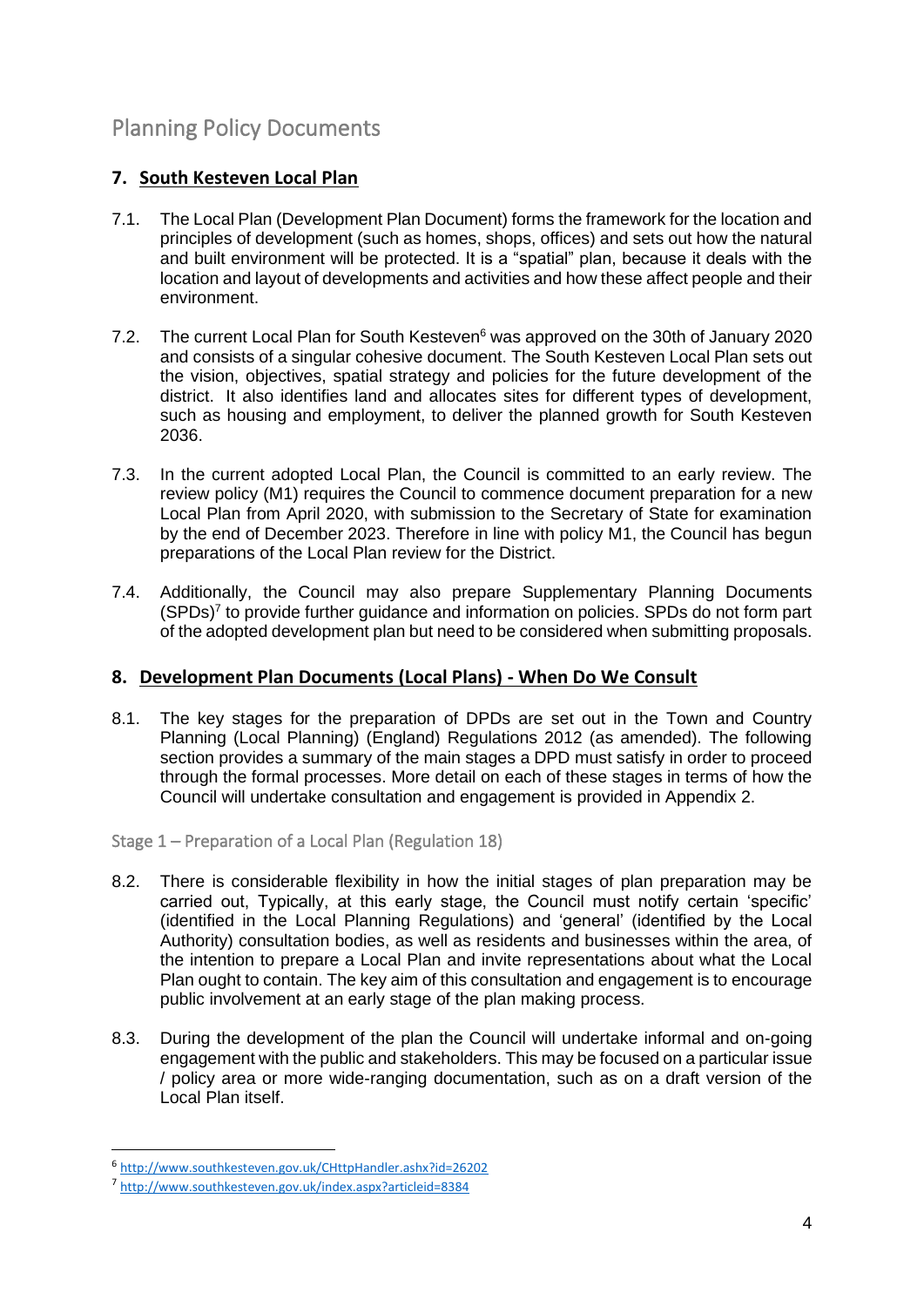8.4. At this stage, a Sustainability Appraisal Report (SA) will also be prepared to help direct and influence the Local Plan. The SA will identify and consider likely significant effects of the plan on social factors, the environment and the economy. It will then highlight potential mitigation measures to reduce them. Each iteration of the Local Plan will be informed by an updated and revised SA, which will be published for consultation alongside the Local Plan.

<span id="page-9-0"></span>Stage 2 – Publication of a Local Plan (Regulation 19)

- 8.5. After careful consideration of the representations received from the previous regulation 18 stage, the Council will produce the publication (pre – submission) version of the Local Plan. This will be the final version of the Local Plan that the Council intends to submit for public examination.
- 8.6. The pre -submission Local Plan will be published for a minimum of six weeks and representations are invited against the published NPPFs tests of soundness i.e. is the plan justified, effective, consistent with national policy and positively prepared. This is effectively the last stage when representations can be made to the Council about the Plan.
- 8.7. The Council will prepare a Statement of Consultation, setting out how the community has been consulted at each stage together with a summary of the main issues raised through the representations received and how these have been considered.

<span id="page-9-1"></span>Stage 3 – Submission of a Local Plan to the Secretary of State (Regulation 22)

8.8. At this stage a copy of the Submission Local Plan and supporting information will be submitted to the Secretary of State for independent examination. The supporting information will include the formal representations made to the Local Plan during the regulation 19 consultation and will include a summary of how the council has responded to the main issues raised.

<span id="page-9-2"></span>Stage 4 – Examination of a Local Plan (Regulation 24)

- 8.9. An Inspector, appointed by the Secretary of State, will examine the Submission Local Plan and consider the issues raised within the representations made. Anyone who made a formal representation when the pre - submission Plan was published will be notified of the examination process. The right to appear and be heard at examination hearings is limited to those persons who have made representations seeking a change to the Plan. However, the Inspector is not precluded from inviting anyone to appear and be heard at a hearing session(s) where they think that person is needed to enable the soundness of the Plan to be determined. This is outlined in accordance with section 20(6) of the Planning and Compulsory Purchase Act (PCPA) 2004<sup>8</sup>
- 8.10. The Planning Inspector will determine the issues that they wish to consider through Hearing sessions and will determine who is invited to participate at these sessions.
- 8.11. The Inspector will consider whether the plan has met the appropriate legal and procedural requirements, including being prepared in accordance with the SCI. If the plan is considered legally compliant the Inspector will then consider if the document is sound

<sup>8</sup> <https://www.legislation.gov.uk/ukpga/2004/5/section/20>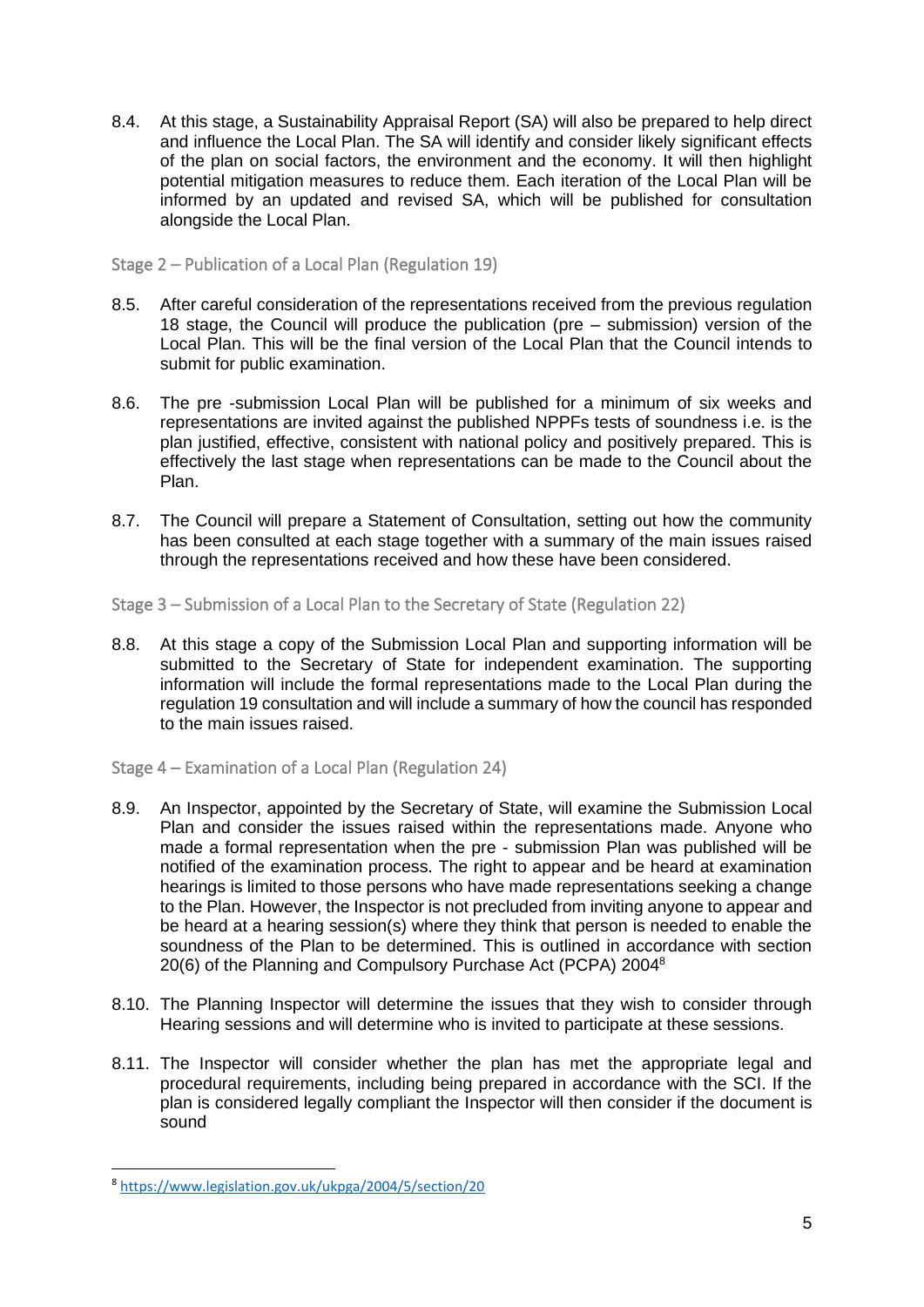- 8.12. Where the Inspector identifies that Main Modifications (MMs) may be needed, the nature and likely extent of these will be discussed at the examination hearings. Following the hearings, the Inspector will ask the Council to produce a schedule of proposed MMs and to carry out public consultation on these to ensure anyone whose interests may be affected by the modification has an opportunity to comment on it. The consultation period will normally last for a minimum of 6 weeks
- 8.13. The Inspector will publish a written report with a recommendation to adopt the Local Plan, either with or without modifications, or recommend that that the plan should be withdrawn.

<span id="page-10-0"></span>Stage 5 – Adoption of a Local Plan document (Regulation 26)

8.14. The Council will consider the findings of the Inspector's Report. If the Plan is recommended for adoption, then it will need to be approved by Full Council. On adoption, the Council will notify anyone who has requested this. An adoption statement will also be published on the Councils website.

### <span id="page-10-1"></span>**9. Supplementary Planning Documents - When Do We Consult**

- 9.1. Supplementary Planning Documents (SPDs) expand on the policies set out within DPDs. They provide further planning guidance rather than policy. They are therefore only viewed as a material consideration within the planning decision making process.
- 9.2. SPDs are not subject to independent examination and have fewer required stages in their production. The key stages for the preparation of SPDs are set out in the Local Planning Regulations. A full list of consultation methods used in SPDs can be found in Appendix 3

<span id="page-10-2"></span>Stage 1 – Preparation and Public participation (Regulation 12 & 13)

- 9.3. This stage involves the Council developing a range of evidence to support the document. This may involve informal consultation with relevant stakeholders and interested parties where appropriate.
- 9.4. A screening report will be prepared to establish whether a Strategic Environmental Assessment (SEA) and/or Habitats Regulations Assessment (HRA) is required. Where considered necessary, these will be undertaken throughout the preparation process.
- 9.5. A draft version of the Supplementary Planning Document is prepared based on the evidence collected.
- 9.6. The Council will then consult on a draft version of the SPD document for at least 4 weeks. Any representations made during the consultation period will be considered and the document revised, where appropriate, to take into account the comments received.

<span id="page-10-3"></span>Stage 2 – Adoption of supplementary planning documents (Regulation 14)

9.7. The Council will consider all the representations made and decide whether to adopt the Plan unchanged or with revisions to address issues raised in the representations. A full Council Decision will need to be made in order to approve the SPD document for adoption.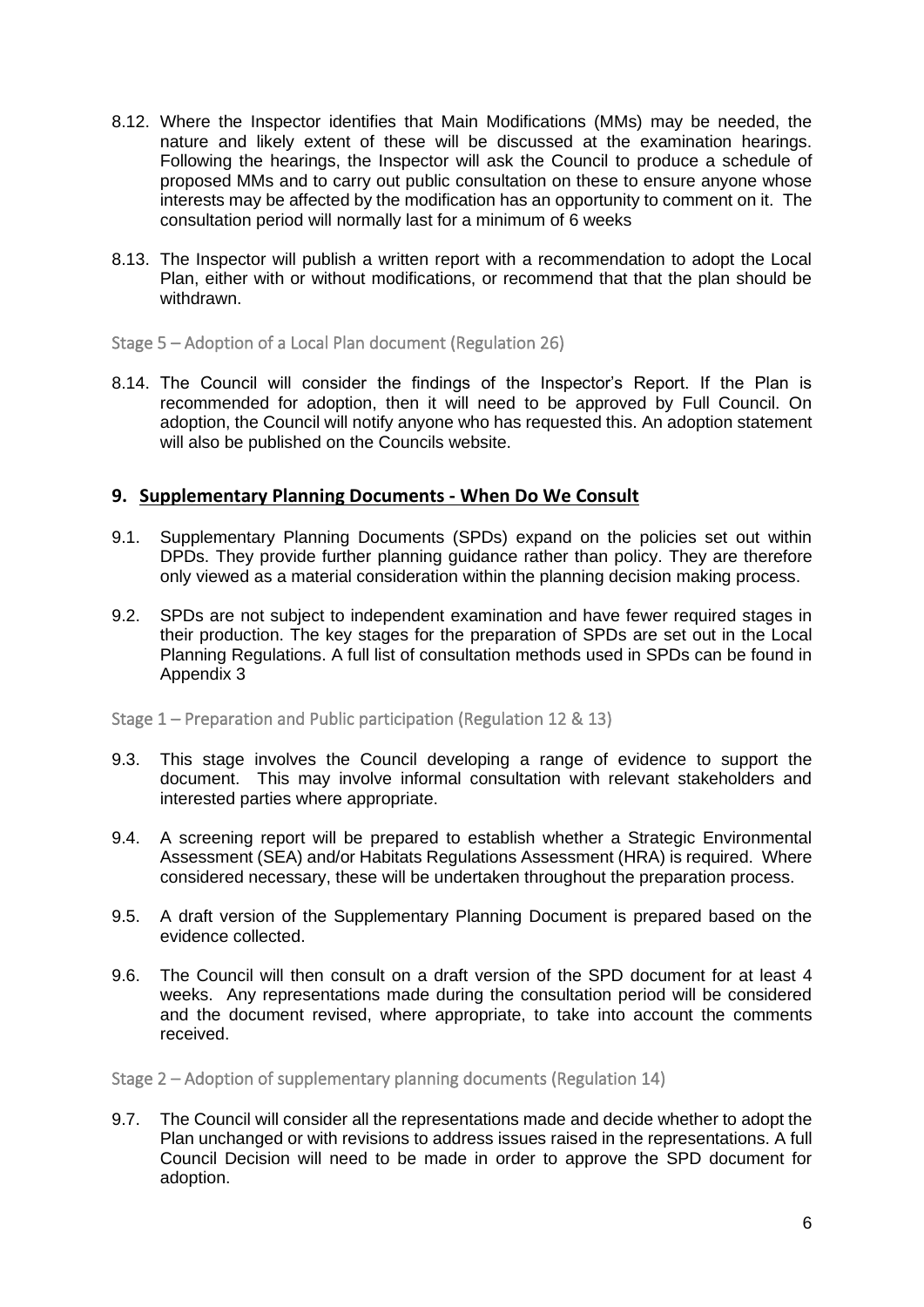9.8. On adoption, the Council will notify any person who has requested this. An adoption statement will also be produced and made publicly available (on the Council's website).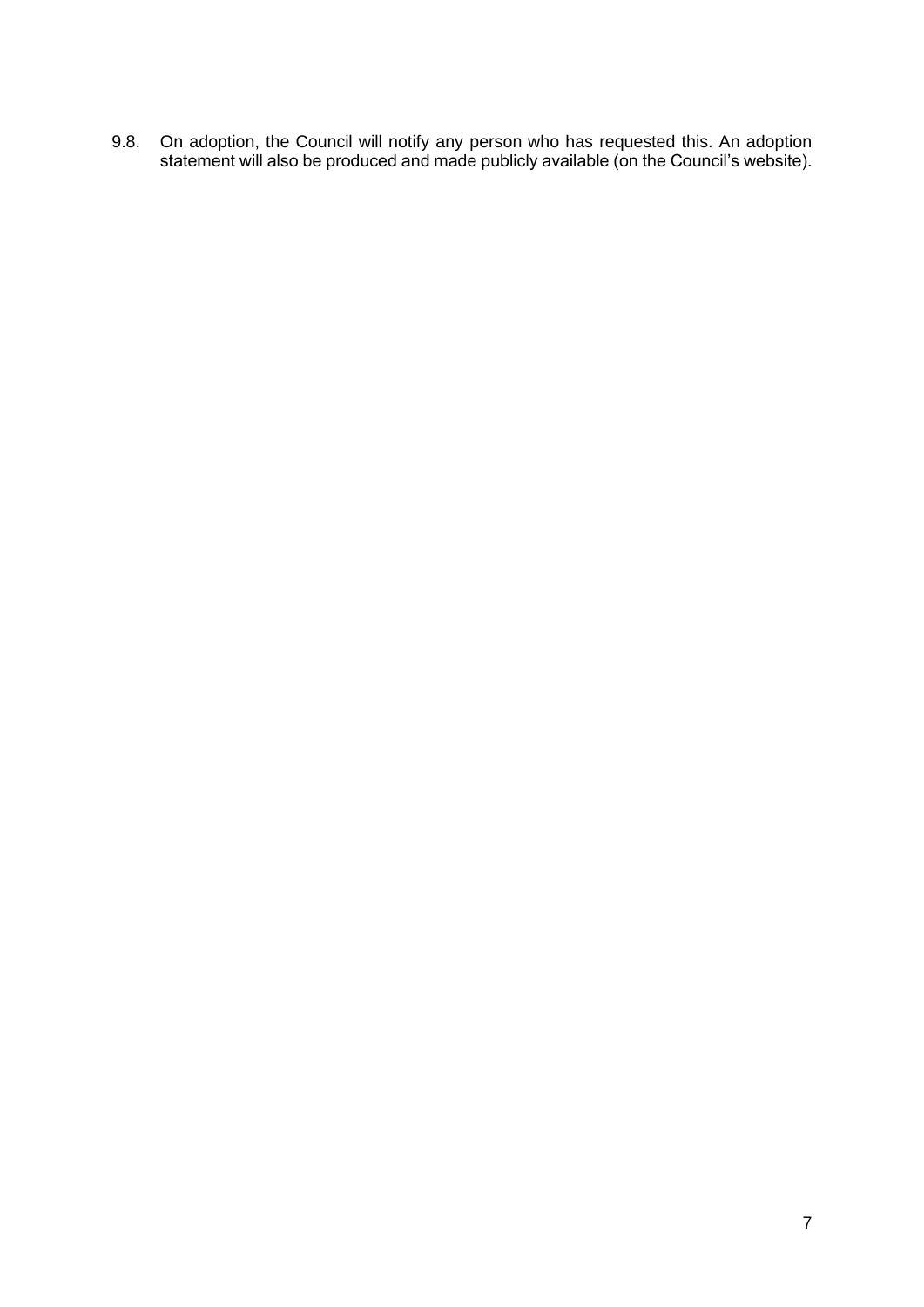# <span id="page-12-0"></span>Neighbourhood Planning

### <span id="page-12-1"></span>**10.What is Neighbourhood Planning**

- 10.1. The Localism Act  $2011<sup>9</sup>$  introduced a new right for local communities to produce a neighbourhood plan for their local area. These plans a can be very concise and focused around a specific area or go into more detail around allocating land for development and including policies to manage development. Preparation of a Neighbourhood Plan should be led by a Parish Council or a Neighbourhood Forum area which do not have a parish council.
- 10.2. Neighbourhood Plans have to be in line with national policy and the strategic elements of the County Council's adopted Local Plan, they cannot propose less development than that proposed by the Council's Local Plan.
- 10.3. The Neighbourhood Planning (General) Regulations 2012<sup>10</sup> (as amended) sets out the requirements for publicity and consultation in relation to the preparation of Neighbourhood Plans and Neighbourhood Development Orders. The approach taken to engaging and involving local residents, business and other stakeholders is a matter for the Parish or Town Council and is it up to them to decide how they involve people and undertake consultation.
- 10.4. As Neighbourhood Plans are not prepared by the Council, the SCI cannot prescribe what methods of community consultation they should undertake. However, as a minimum any Neighbourhood Plan must meet the requirements of The Neighbourhood Planning (General) Regulations 2012. Bodies responsible for preparing Neighbourhood Plans should be inclusive and open to ensure the wider community: is kept fully informed of what is being proposed; is able to make their views known throughout the process; has opportunities to be actively involved in shaping the emerging neighbourhood Plan; and is made aware of how their views have informed the draft plan. Such bodies must also publicise the draft Neighbourhood Plan for at least 6 weeks and consult any of the consultation bodies set out in Schedule 1 of the Regulations whose interests it considers may be affected by the draft plan.
- 10.5. Although the Council is not responsible for the drafting of the plan, it is responsible for some statutory functions, which are set out in the Regulations. These include publicising the intention to produce a Neighbourhood Plan on its website, undertaking formal consultation when the Neighbourhood Plan is submitted, facilitating the examination, publishing the examiner's report and organising a referendum. The Council will undertake these functions in accordance with the requirements of the Regulations and the principles of this SCI
- 10.6. The Council also has a duty to provide technical advice and support to communities in the preparation of their plans. In line with the Neighbourhood Plan Regulations 2018, the series of full guidance measures are set out in Appendix 5 with further information being found on the council's website<sup>11</sup>
- 10.7. If a Neighbourhood Plan is agreed by the local community in a referendum it will become part of the Development Plan and be used in the determination of planning applications.

<sup>9</sup> <https://www.legislation.gov.uk/ukpga/2011/20/contents/enacted>

<sup>10</sup> <https://www.legislation.gov.uk/uksi/2012/637/contents/made>

<sup>11</sup> <http://www.southkesteven.gov.uk/index.aspx?articleid=8161>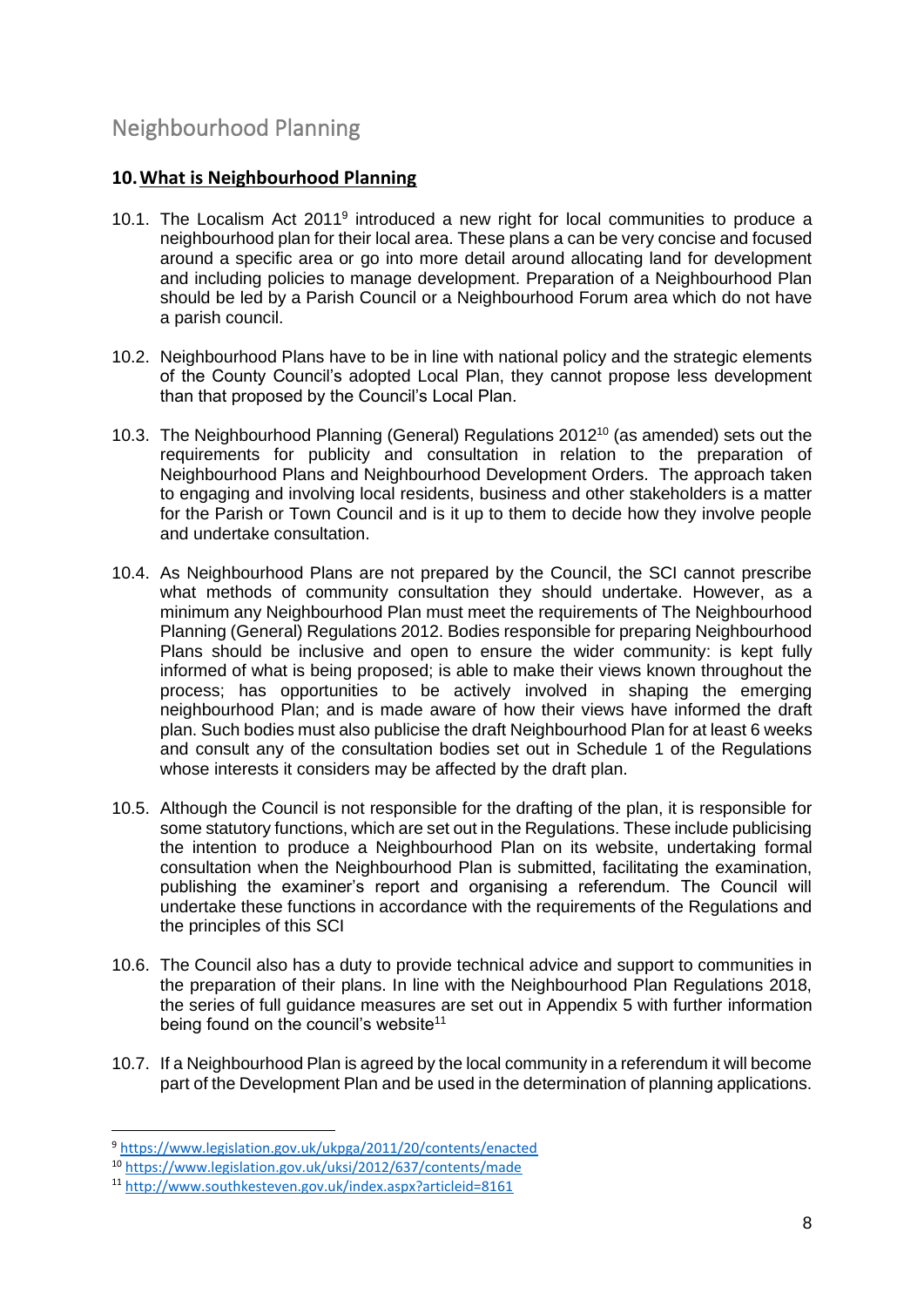# <span id="page-13-0"></span>**11.Covid 19 and Neighbourhood Planning**

11.1. The Government has been clear that all members of society are required to adhere to guidance to help combat the spread of coronavirus (COVID-19). The guidance has implications for neighbourhood planning including: the referendum process; decisionmaking; oral representations for examinations; and public consultation.

Further information on the guidance can be found on the GOV.UK website

Link - <https://www.gov.uk/guidance/neighbourhood-planning--2>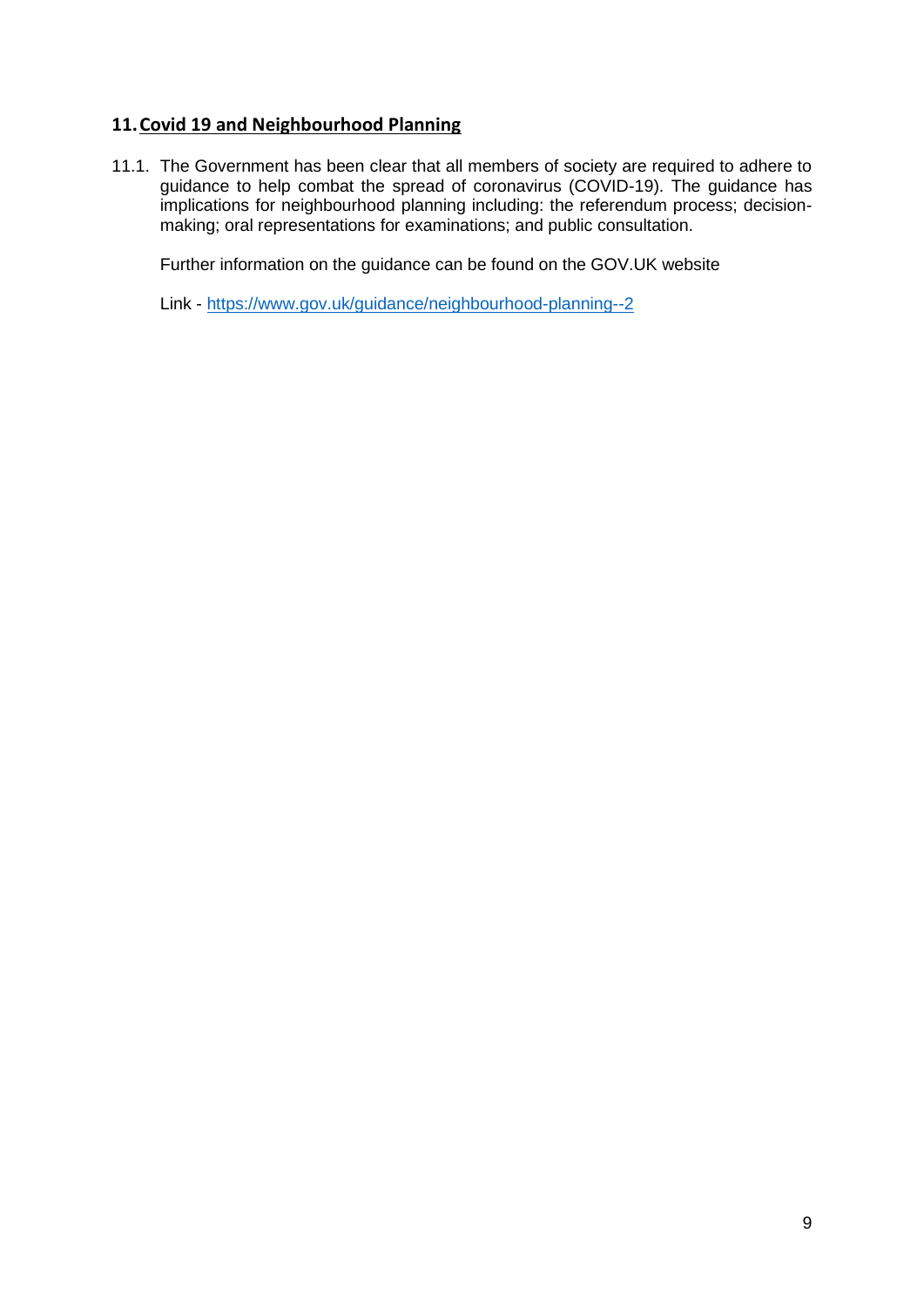# <span id="page-14-0"></span>Who is involved in the Plan Preparation Process?

# <span id="page-14-1"></span>**12.Who Do We Consult?**

- 12.1. When preparing DPD's and SPDs, the Council will seek to engage and consult, where appropriate with the general public and the wider community
- 12.2. The Town and Country Planning (Local Planning) (England) Regulations 2012 (as amended) specify a number of organisations that must be consulted These are known as the 'specific consultation bodies' and are outlined in Appendix 1.
- 12.3. The Council also has discretion to identify a number of other bodies who represent certain interests and may be appropriate to consult at key stages. These are known as the 'general consultation bodies' and are also outlined in Appendix 1.
- 12.4. It should be noted that these bodies may change as a result of amendments to the Local Planning Regulations and/or the Council amending/updating the list of general consultation bodies.
- 12.5. In addition to the 'specific' and 'general' consultation bodies, the Council is committed to involving a wide range of other individuals and organisations including members of the public, residents' associations, local businesses, developers/agents, landowners, local community/voluntary groups and 'hard to reach' groups in the preparation of DPDs, SPDs and Neighbourhood Plans. The majority of these groups have been identified in Appendix 1.

### <span id="page-14-2"></span>**13.The Duty to Co -Operate**

- 13.1. In addition to the legal requirements that SCI must comply with Section 110 of the Localism Act 2011 sets out a 'Duty to Co-operate'<sup>12</sup> It is a requirement that LPAs engage with neighbouring authorities and other statutory bodies to consider joint working arrangements on strategic planning matters.
- 13.2. Council's must also produce, maintain and update statements of common ground documenting the strategic cross boundary matters to be addressed and the progress which has been made in cooperating to address these matters. Statements of common ground should be produced using the approach set out in national planning guidance and be made publicly available.
- 13.3. The Council is committed to meeting this duty and intends to work closely with neighbouring authorities and other partner organisations and stakeholders. The Councils Duty to Co-operate document contains list of consultees who must also be notified of any DPD or SPD consultations on planning matters across SKDC.

### <span id="page-14-3"></span>**14.Consultation Database**

14.1. To manage the consultation process and to ensure records are up to date, the Council maintains a database with the relevant contact details of the various bodies to be consulted. This includes those that have either commented upon previous consultation documents or expressed an interest in being involved with the preparation of the Local Plan/ local plan review. In 2018 in compliance with the General Data Protection

<sup>12</sup> <http://www.southkesteven.gov.uk/CHttpHandler.ashx?id=24263&p=0>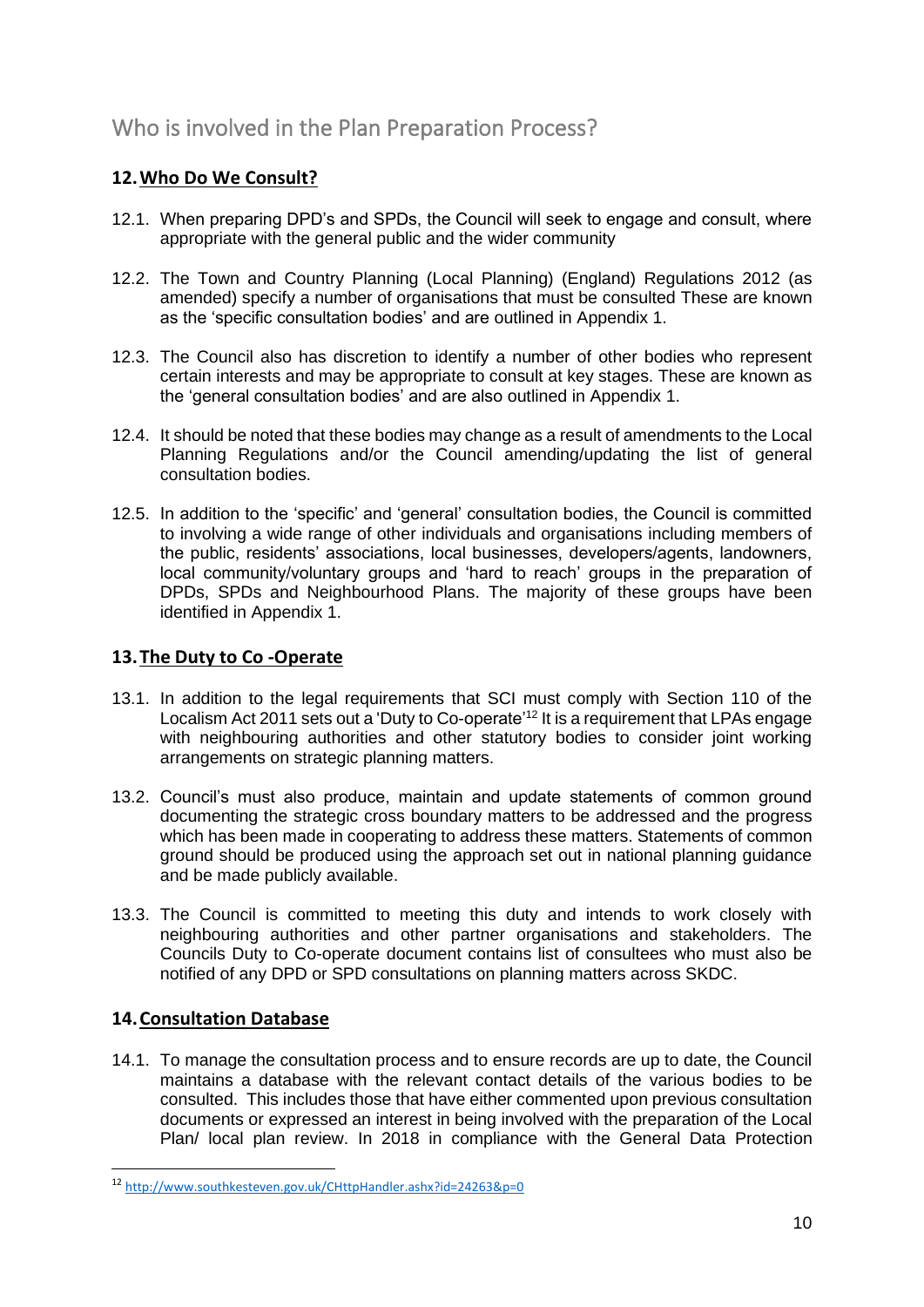Regulations (2018) (GDPR) the Council contacted all those on the Local Plan mailing list asking. All subsequent consultation response forms have included information about how data is stored and processed in accordance with the GDPR, including an option to confirm that they wished to remain on the list

- 14.2. Any organisation or individual can be added to the database at any time by contacting the planning policy team and providing their contact details. Wherever possible electronic contact details will be required. It should be noted, however, that not all bodies and organisations will be consulted on every document.
- 14.3. The subject matter of the document and the interests of the individual bodies and organisations concerned will determine this, for example where a consultation is limited to a particular topic or is particularly specialist in nature.
- 14.4. The Council will ensure access to its information in accordance with the Freedom of Information Act 2000, the Data Protection Act 1998 and the storing and processing of personal data in accordance with the General Data Protection Regulations (2018)<sup>13</sup>
- 14.5. The Council may publish letters and completed web forms which are submitted as part of Local Plan consultations unless there are specific and justifiable reasons for it to be confidential. Personal contact details such as email and telephone numbers will be removed, however individual names and organisations will be published. Original documents will be retained at the Council Offices or Electronically on the Council's database in line with the data protection regulations 2018.

### <span id="page-15-0"></span>**15.How Do We Consult**

- 15.1. Planning legislation sets out the minimum requirements for public participation when preparing Local Plan documents and Supplementary Planning Documents. This includes making consultation documents available at the Council' Principal offices and on the Councils website. Local Plan consultations will be a minimum of **six** weeks with consultations on SPD's being a minimum of **four** weeks. The Council considers these to be the minimum standards and aim to do better than the minimum requirements where possible.
- 15.2. In light of the restrictions in place in response to Covid19 it is recognised that a number of the "normal" consultation techniques will not be available and new methods of engaging in virtual and electronic formats will be developed. The Local Planning Regulations allow for documents and notices to be sent by electronic communication. Or alternative measures may be put in place which allows a copy of the relevant documents to be purchased from the council for a fee.
- 15.3. The Council will notify organisations and individuals where appropriate of any consultation events electronically or where a person does not have an email address, letters will be sent to them to inform them of the consultation. Those who are not on the consultation database will be captured via various other means of appropriate consultation as highlighted in the methods of consultation table (page x).
- 15.4. The preferred method of consultation response is by email, as this will help reduce the impact of Covid19 and supports the ability of the planning team to work remotely, it also enables those involved in the Local Plan to be regularly updated during current restrictions. The submission of representations on electronic forms will in turn facilitate

<sup>13</sup> <https://www.legislation.gov.uk/ukpga/2018/12/contents/enacted>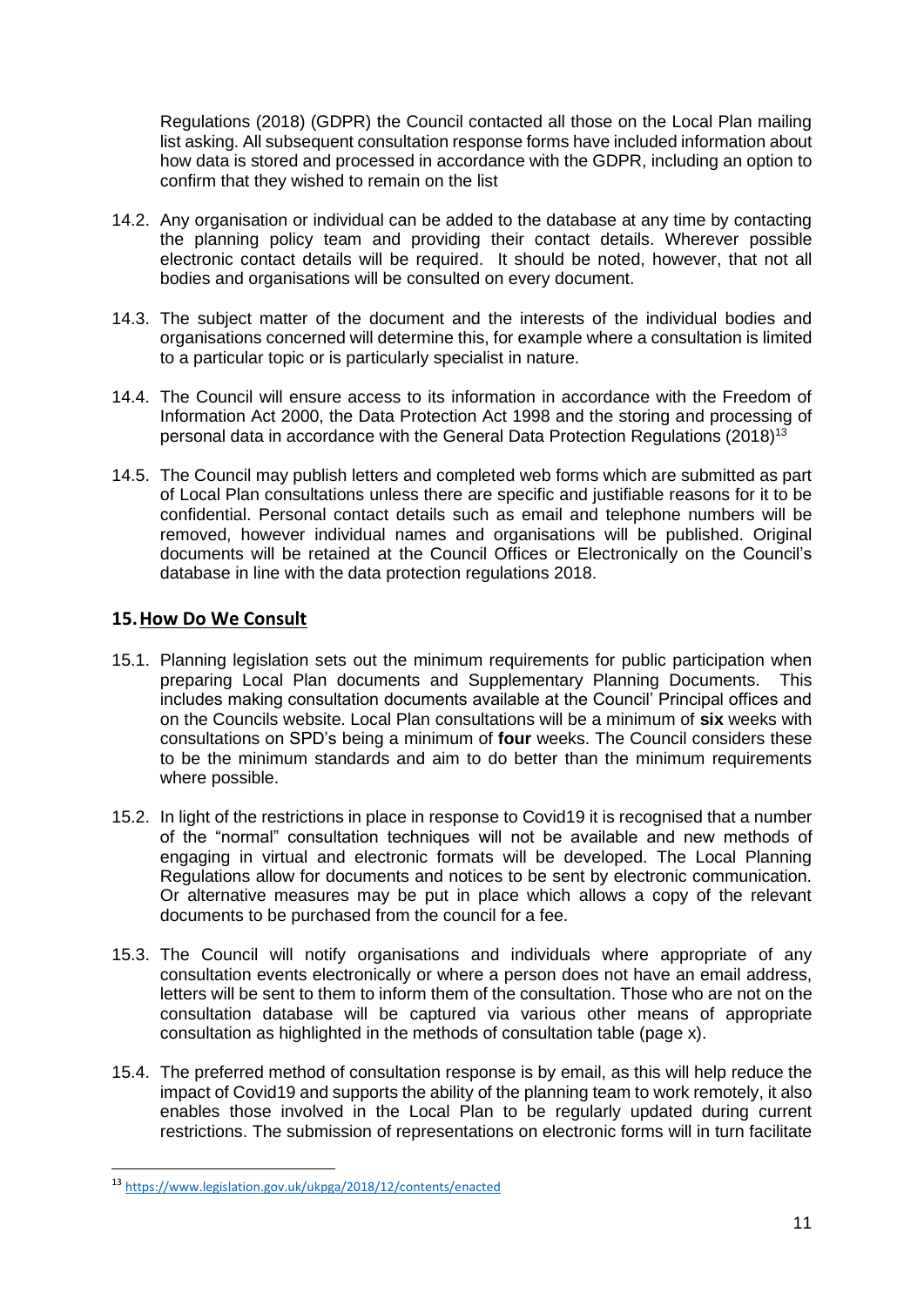the Examination process and support the work of the Planning Inspector. Traditional forms of representation such as letters or using paper copies of the Council's consultation response forms, if relevant, will also be accepted.

- 15.5. There is a distinction between 'formal stages' of plan production (where the nature of consultation is governed by the Local Planning Regulations) and 'ongoing consultation' with the community as part of the development and assessment of emerging options or draft plans. The types of consultation method to be used will vary depending on the stage of production.
- 15.6. The Council intends to use a range of methods to inform and consult with the community in preparing Local Plan documents. The following table illustrates key methods of consultation which may be used, their main benefits and potential consultee groups which they would be appropriate for.
- 15.7. Further details of how these methods will be applied to DPDs or SPDs are outlined in Appendices 2 and 3 respectively.

# <span id="page-16-0"></span>**16.Consultation Methods.**

16.1. Some potential methods of consultation, together with how they benefit the community are set out below. It is important to note that not all of these methods will be relevant or applicable to each stage or for every DPD or SPD document. Furthermore some of these techniques may not be possible as Covid19 restrictions remain in place. The list below is not therefore exhaustive but gives an indication of the different techniques which might be used, along with the minimum requirement that is required with each method.

| <b>Method</b>                                                                                                                                                                                                   | <b>Requirement</b><br><b>Minimum</b>                                                                                                                                                                                                                                                                                                                                                                       | <b>Benefits</b>                                                                                        |
|-----------------------------------------------------------------------------------------------------------------------------------------------------------------------------------------------------------------|------------------------------------------------------------------------------------------------------------------------------------------------------------------------------------------------------------------------------------------------------------------------------------------------------------------------------------------------------------------------------------------------------------|--------------------------------------------------------------------------------------------------------|
| <b>Make documents</b><br>available for public<br>viewing at the<br>council's principal<br>office locations*.<br>(Viewing documents)<br>may have to be made<br>by appointment<br>during office opening<br>hours) | Provide one hard copy<br>of documentation and<br>supporting<br>information to South<br>Kesteven Council<br>offices in Grantham.<br><b>Please note that the</b><br><b>Government has</b><br>published a<br>temporary change up<br>to 31 <sup>st</sup> December<br>2020 (now 31st<br>December 2021) to<br>the Local Plan<br><b>Regulations to</b><br>remove this<br>requirement in the<br>light of Covid-19. | Access to consultation documents in printed and<br>format free of charge.<br>Easily accessible to all. |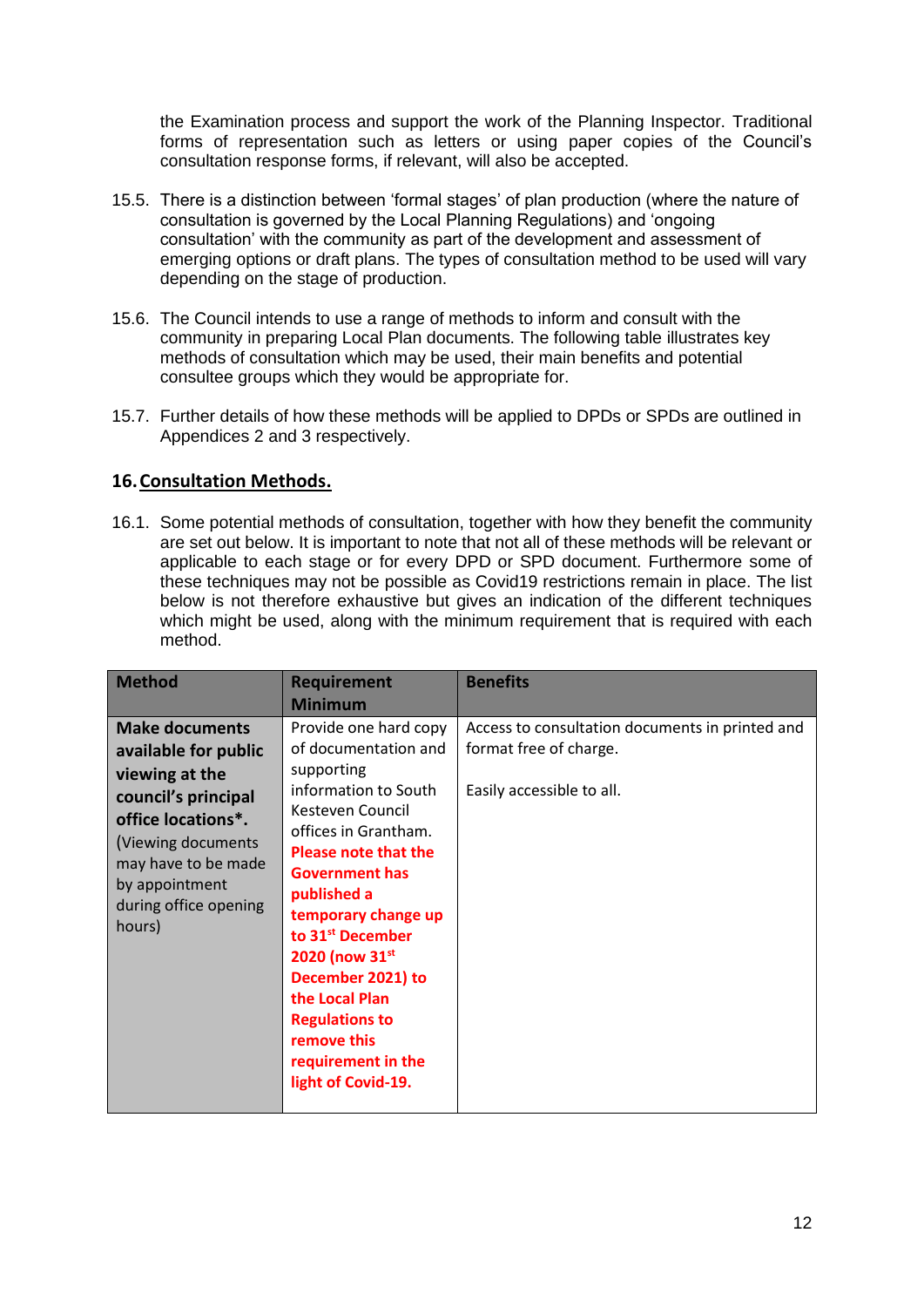| <b>Make documents,</b><br>available for<br>viewing on the<br>Council's website.                                                                                                                                                                               | Upload copy of<br>documents and<br>supporting<br>information onto<br>SKDCs website, under<br>the appropriate<br>webpage.                                                                                                                                                                                                                                                       | Easy access to electronic consultation<br>documents alongside online response forms<br>which allow for submission of representations in<br>a user-friendly format.<br>Website is available 24 hours a day, information<br>is available to be viewed free of charge. |
|---------------------------------------------------------------------------------------------------------------------------------------------------------------------------------------------------------------------------------------------------------------|--------------------------------------------------------------------------------------------------------------------------------------------------------------------------------------------------------------------------------------------------------------------------------------------------------------------------------------------------------------------------------|---------------------------------------------------------------------------------------------------------------------------------------------------------------------------------------------------------------------------------------------------------------------|
| <b>Make documents</b><br>available for public<br>viewing at libraries<br>across the District*.                                                                                                                                                                | Provide one hard copy<br>of documentation and<br>supporting<br>information to<br>libraries across South<br>Kesteven. Please note<br>that the Government<br>has published a<br>temporary change up<br>to 31 <sup>st</sup> December<br>2020 (now 31st<br>December 2021) to<br>the Local Plan<br><b>Regulations to</b><br>remove this<br>requirement in the<br>light of Covid-19. | Access to consultation documents in printed and<br>format free of charge.<br>Easily accessible to all.                                                                                                                                                              |
| <b>Make copies of</b><br>documents<br>purchasable via<br>request**. (The cost<br>of documents and<br>postage will be in<br>accordance with the<br><b>Councils Schedule of</b><br>Fees and Charges).                                                           | Provide (through post)<br>a hard copy of<br>documents and<br>relevant supporting<br>information.                                                                                                                                                                                                                                                                               | To support those who do not have access to the<br>consultation documents via the internet or in<br>electronic format.<br>To support those who may not be able to view<br>the documents at one of the Councils principal<br>office locations.                        |
| <b>Hold public</b><br>exhibitions* where<br>practical &<br>appropriate (The use<br>and format of<br>exhibitions will be<br>determined in relation<br>to the proposed<br>consultation stage,<br>the document type<br>and ability to hold<br>such exhibitions.) | Provide an<br>opportunity for the<br>public to see<br>documents and talk to<br>officers at a face to<br>face level at a<br>predetermined time/<br>location.                                                                                                                                                                                                                    | Widely publicises information and enables early<br>engagement in a user-friendly way.<br>Can cover a variety of locations and allows for<br>many different groups to be informed.                                                                                   |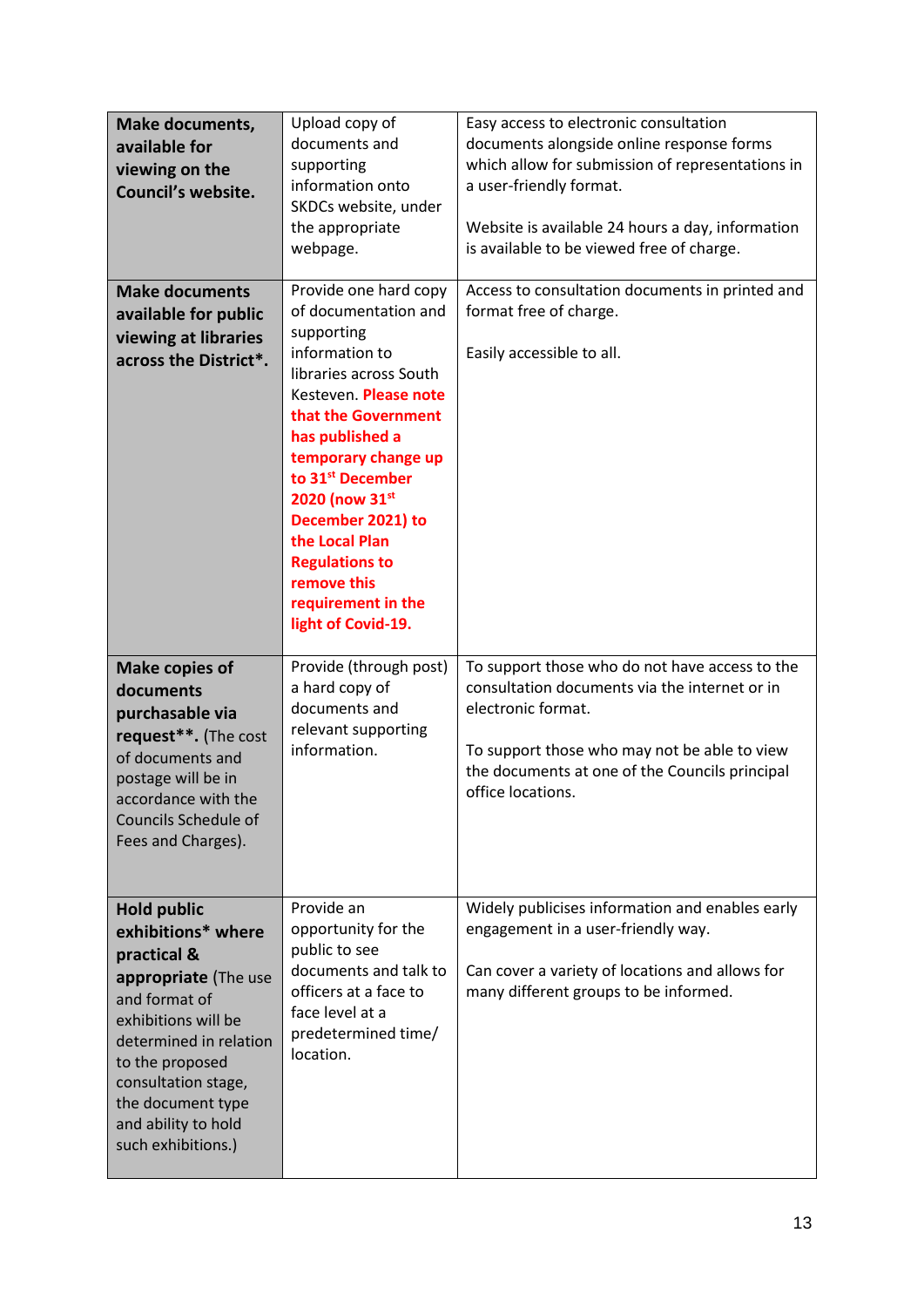| <b>Production of</b><br>information leaflet<br>around consultation<br>documents*                                                               | Produce simple<br>leaflets to summarise<br>the key aspects of<br>current consultation<br>documentation.                                                                     | Provides a brief summary of the current<br>consultation which can be easily understood<br>in layperson terms.<br>Can be circulated to many individuals/<br>households to encourage further involvement in<br>the consultation process.                                                                        |
|------------------------------------------------------------------------------------------------------------------------------------------------|-----------------------------------------------------------------------------------------------------------------------------------------------------------------------------|---------------------------------------------------------------------------------------------------------------------------------------------------------------------------------------------------------------------------------------------------------------------------------------------------------------|
| <b>Provide</b><br>Information in the<br>Council's<br>newsletter.                                                                               | Where necessary,<br>provide an<br>informative update on<br>any upcoming<br>consultations through<br>the councils<br>Newsletter (SK Today)                                   | Distributed newsletter informs people of Local<br>Plan progress and encourages further<br>involvement in the process.<br>SK Today is distributed to a wide audience across<br>the district so may inform those who have been<br>identified as hard to reach.                                                  |
| <b>Provide informative</b><br>press releases to<br>local newspapers<br>and/local radio<br>stations, TV and<br>other forms of<br>Digital Media. | Where necessary,<br>provide an<br>informative update to<br>the appropriate media<br>outlets informing<br>readers/<br>listeners/viewers of<br>any upcoming<br>consultations. | Information to the local community and<br>stimulates debate.<br>South Kesteven has three local newspapers<br>which are distributed to a wide audience across<br>the district so may inform those who have been<br>identified as hard to reach. Local Radio / TV<br>coverage is also good.                     |
| <b>Distribute</b><br>information to<br><b>Town and Parish</b><br><b>Councils through</b><br>existing channels.                                 | Specifically ensure<br>that all Town and<br>Parish Councils are<br>informed of<br>consultations (through<br>Parish update, public<br>notice letters etc.)                   | Allows information to be displayed in public<br>locations in local towns and villages.<br>Gives opportunity for representatives of all<br>Parish/Town Councils within SKDC to raise and<br>discuss issues via meetings etc.<br>Encourages Parish/ Town Councillors to be<br>involved in consultation process. |
| <b>Meet with</b><br><b>Stakeholder</b><br>groups* (where<br>relevant and<br>necessary)                                                         | Engage where<br>possible and<br>practicable with target<br>groups, community<br>groups and forums,<br>including use of<br>meetings, workshops<br>and focus groups           | Gives opportunity for groups to raise and discuss<br>specific issues with relevant groups.<br>Can cover a variety of groups, allowing for<br>different aspects and perspectives to be taken<br>into consideration.                                                                                            |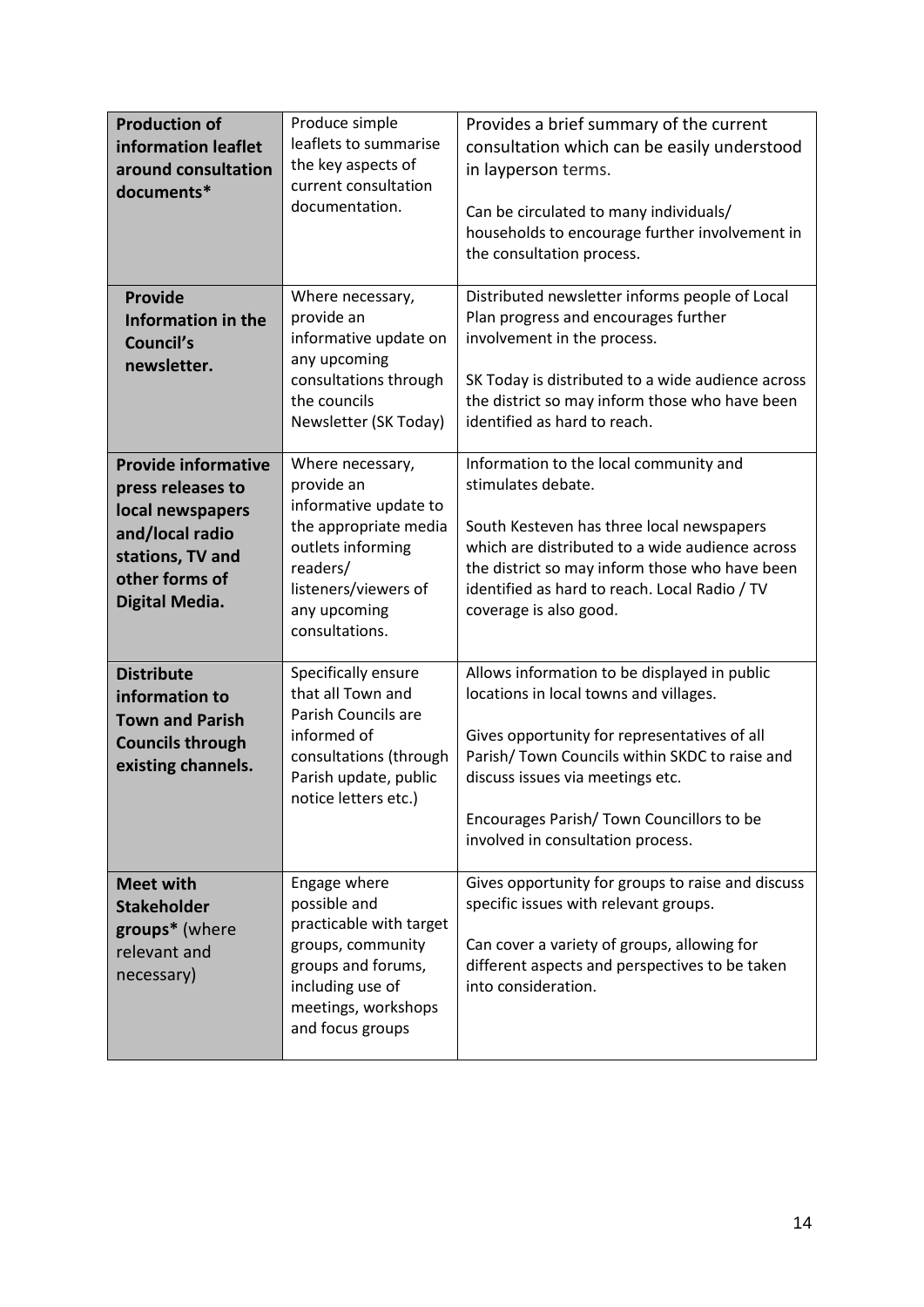| Use of social media<br>to notify followers<br>of upcoming<br>involvement<br>opportunities                                                                                                                                                           | Provide update posts<br>on relevant social<br>media platforms to<br>inform those who<br>follow the council of<br>upcoming<br>consultations<br><b>Public consultation</b> | Provides an opportunity to encourage and<br>facilitate discussion with interested parties<br>SKDCs Twitter and Facebook accounts both have<br>a wide reach of residents, so may inform those<br>who have been identified as hard to reach.<br>Formal means of communication with both |  |  |
|-----------------------------------------------------------------------------------------------------------------------------------------------------------------------------------------------------------------------------------------------------|--------------------------------------------------------------------------------------------------------------------------------------------------------------------------|---------------------------------------------------------------------------------------------------------------------------------------------------------------------------------------------------------------------------------------------------------------------------------------|--|--|
| Keep those on the<br>dedicated mailing<br>list informed of<br>upcoming<br>involvement<br>opportunities.                                                                                                                                             | notices will be sent to<br>all those on the Local<br>Plan mailing list via<br>email or post.                                                                             | statutory and non statutory consultees on the<br>Councils database; ensures communication is<br>received by those who have asked.                                                                                                                                                     |  |  |
| <b>Provide response</b><br>forms to<br>consultations.                                                                                                                                                                                               | Ensure that online and<br>paper* response<br>forms are available for<br>use by individuals who<br>wish to comment on<br>the consultation.                                | Comments can be submitted to the Council<br>quickly at any time of day.<br>Follows a standard format which allows<br>responses to be copied accurately into databases<br>for review after the consultation has finished.                                                              |  |  |
| * Assuming that this method can be safely carried out in a way which is consistent with Covid19<br>restrictions. This may mean ensuring social distancing measures are in place and through the use<br>of web base, virtual and electronic formats. |                                                                                                                                                                          |                                                                                                                                                                                                                                                                                       |  |  |

**\*\****.* Documents requested in an alternative format (due to a disability or language differential) will not be charged.

- 16.2. Further details of how these methods will be applied to Development Plan Documents (DPDs) supplementary planning documents (SPDs) and Neighbourhood Plans (SPDs) are shown in Appendices 2 & 3.
- 16.3. Details about when consultation will take place on each DPD and SPD document are shown in the [Local Development Scheme \(LDS\)](https://www.rutland.gov.uk/my-services/planning-and-building-control/planning/planning-policy/local-development-scheme/) which shows progress against the key milestones for document preparation
- 16.4. Further information and advice on the planning process is available through a number of sources (see Appendix 4).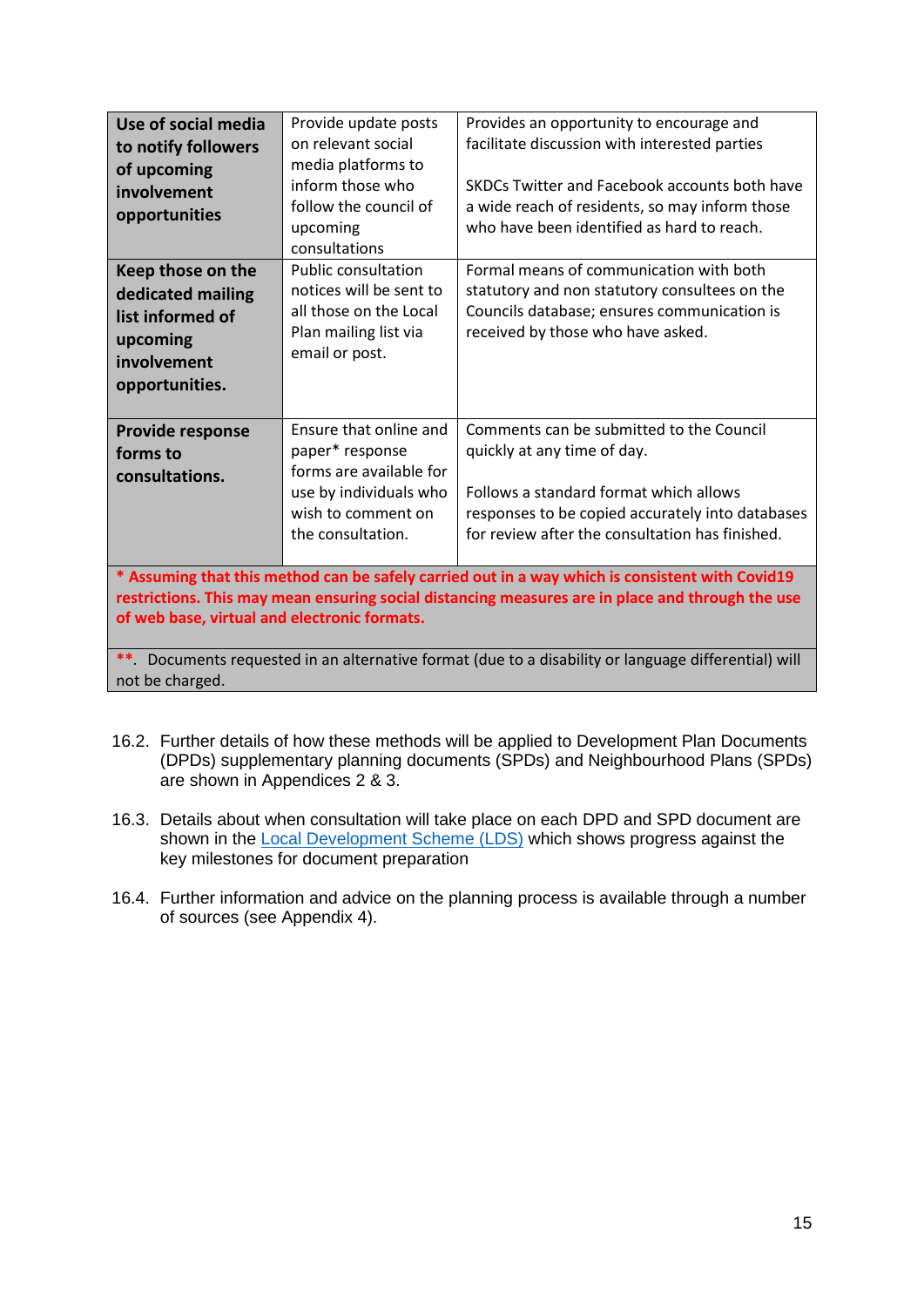# <span id="page-20-0"></span>Community involvement in Planning Applications

# <span id="page-20-1"></span>**17.Consulting on Planning Applications**

- 17.1. The Council determines around 2,000 planning applications each year, most of which are received electronically, and which range from householder extensions and Listed Building Consents to major new residential, retail or office developments. As part of the process to determine these applications, it is important that the community and other stakeholders have the opportunity to get involved, to help shape the areas where they live, work and spend their leisure time.
- 17.2. Planning legislation sets out the minimum requirements for publicising and consulting the community and stakeholders on planning applications. This section sets out our interpretation of how we will meet those requirements through the development management process, through consultation at pre-application, application and appeal stages.

# <span id="page-20-2"></span>**18.Pre-Application Advice and Consultation**

- 18.1. The Council encourages pre-application discussions for certain types of development before making a formal application. The objective of these discussions is to establish whether the principle of the development is acceptable and to clarify the format, type and level of detail required to enable the Council to determine the application.
- 18.2. The Council has formal procedures in place for dealing with pre-application planning advice. This allows the Council to dedicate time with applicants to improve the quality of development schemes. Further guidance on pre-application advice is available on the Council's web site $14$

### <span id="page-20-3"></span>**19.Pre-Application Consultation by Developers**

- 19.1. For major applications the Council would strongly encourage applicants, not already required to do so by other requirements of the Town & Country Planning Acts, to carry out their own meaningful pre-application consultation and seek involvement from stakeholders. This may take the form of a public meeting and/or exhibition in the locality of the proposal, a dedicated website providing information on the proposal, additional neighbourhood notification or press coverage but it should be effective in bringing draft proposals to the attention of the public, parish councils and other parties in the area that may be affected by the proposal.
- 19.2. Similarly, early engagement with key consultees is encouraged, allowing the opportunity for consultees to make comments on the proposal, and allowing key issues to be addressed prior to any planning application being submitted. Please note that some consultees have their own specific requirements relating to pre-application engagement.

### <span id="page-20-4"></span>**20.Notification/Publicity of Planning Applications**

20.1. Once a planning application has been received and validated by the Development Management team, there is a process of publicity and consultation that is undertaken to ensure that stakeholders and the community have the opportunity to have their say

<sup>14</sup> <http://www.southkesteven.gov.uk/index.aspx?articleid=8172>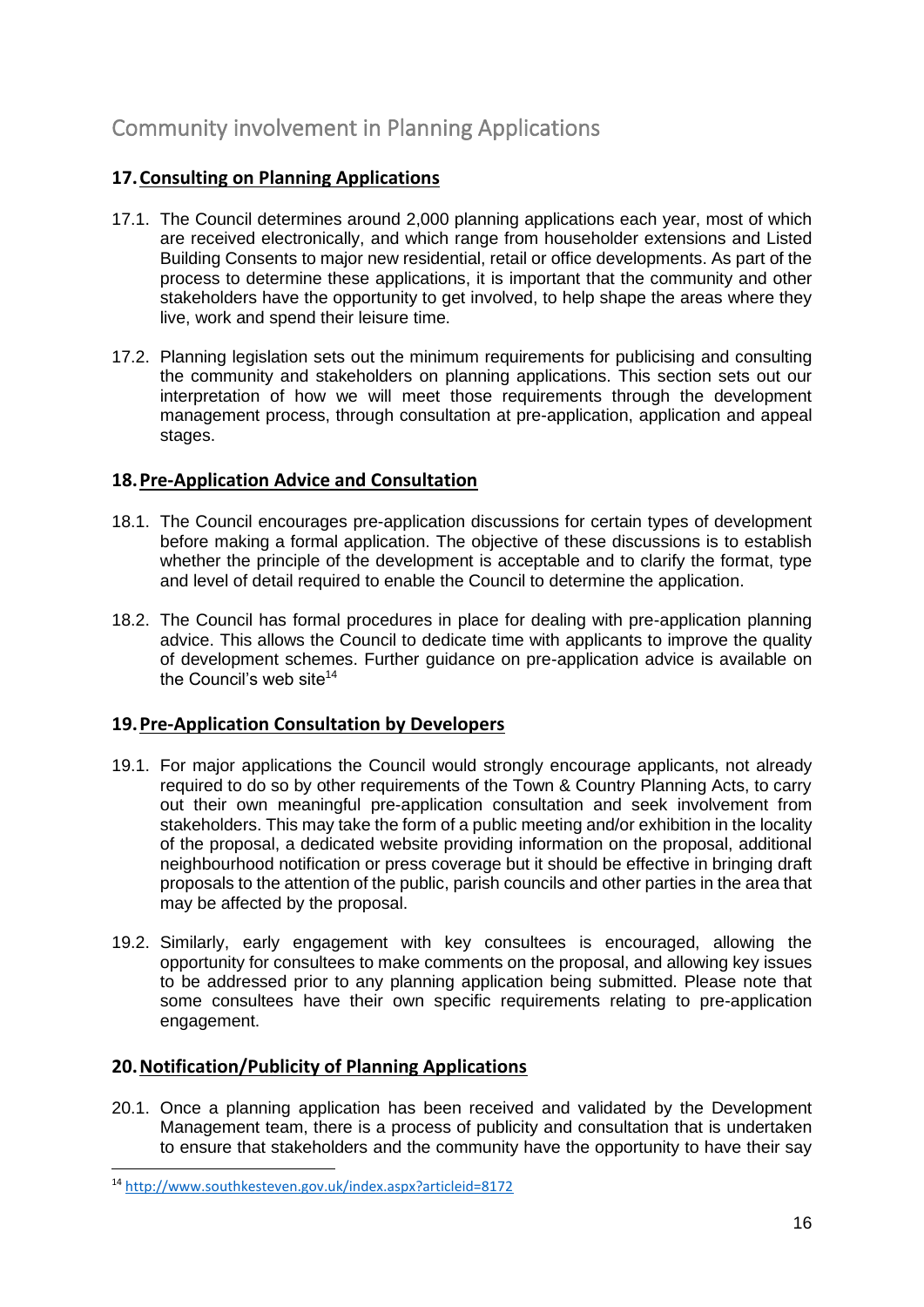on the development proposed.

- 20.2. A significant proportion of the applications submitted to the Council are received electronically via the Planning Portal. The Council is committed to efficient and modern ways of working and communication, and places particular emphasis on the use of electronic means and technology. Most notification is done electronically wherever possible, and the Council maintains a website which hosts its formal planning register.
- 20.3. Notification and consultation of planning applications (of all types) are required by planning legislation, in particular by the Town and Country Planning (Development Management Procedure) (England) Order 2015<sup>15</sup>. Some applications require special (or additional) publicity requirements due to their particular characteristics (eg applications accompanied by an Environmental Statement). The Council is committed to meeting these legislative requirements. See Appendix 1 for details of relevant consultation bodies.
- 20.4. Appendix 4 sets out the Council's approach to the publicity/notification to be given for planning applications.
- 20.5. A degree of flexibility is required in order to fit the variety of application types received by the Council and to allow for an appropriate level of engagement.
- 20.6. Due to the coronavirus outbreak, restrictions have been placed nationwide on both the public and Local Authorities. The Town and Country Planning (Development Management Procedure, Listed Buildings and Environmental Impact Assessment) (England) (Coronavirus) (Amendment) Regulations 2020<sup>16</sup> state that if the Council is unable to satisfy the requirements for publicity of a planning application because it is not reasonably practicable to do so for reasons connected to the effects of coronavirus, including restrictions on movement, then the council is considered to have discharged its obligations provided it has taken reasonable steps to inform any persons who are likely to have an interest in the application.

### <span id="page-21-0"></span>**21.Weekly list**

21.1. Whilst not a statutory requirement, the Council produces a weekly list of planning applications it has received<sup>17</sup>. This is made available on the Council web site and is used as part of our consultation process.

#### <span id="page-21-1"></span>**22.Press notices**

22.1. In addition to the above, for some types of application (see Appendix 4) a publicity notice outlining some basic details on the application will be placed in the local press covering the area for the application site.

#### <span id="page-21-2"></span>**23.Parish and Town Councils**

- 23.1. All Parish and Town Councils are notified of relevant applications within their area. This is done electronically by email.
- 23.2. As all applications are made available to view on the Council's website, paper copies of

<sup>15</sup> <https://www.legislation.gov.uk/uksi/2015/595/contents/made>

<sup>16</sup> <https://www.legislation.gov.uk/uksi/2020/505/contents/made>

<sup>17</sup> <http://www.southkesteven.gov.uk/index.aspx?articleid=9229>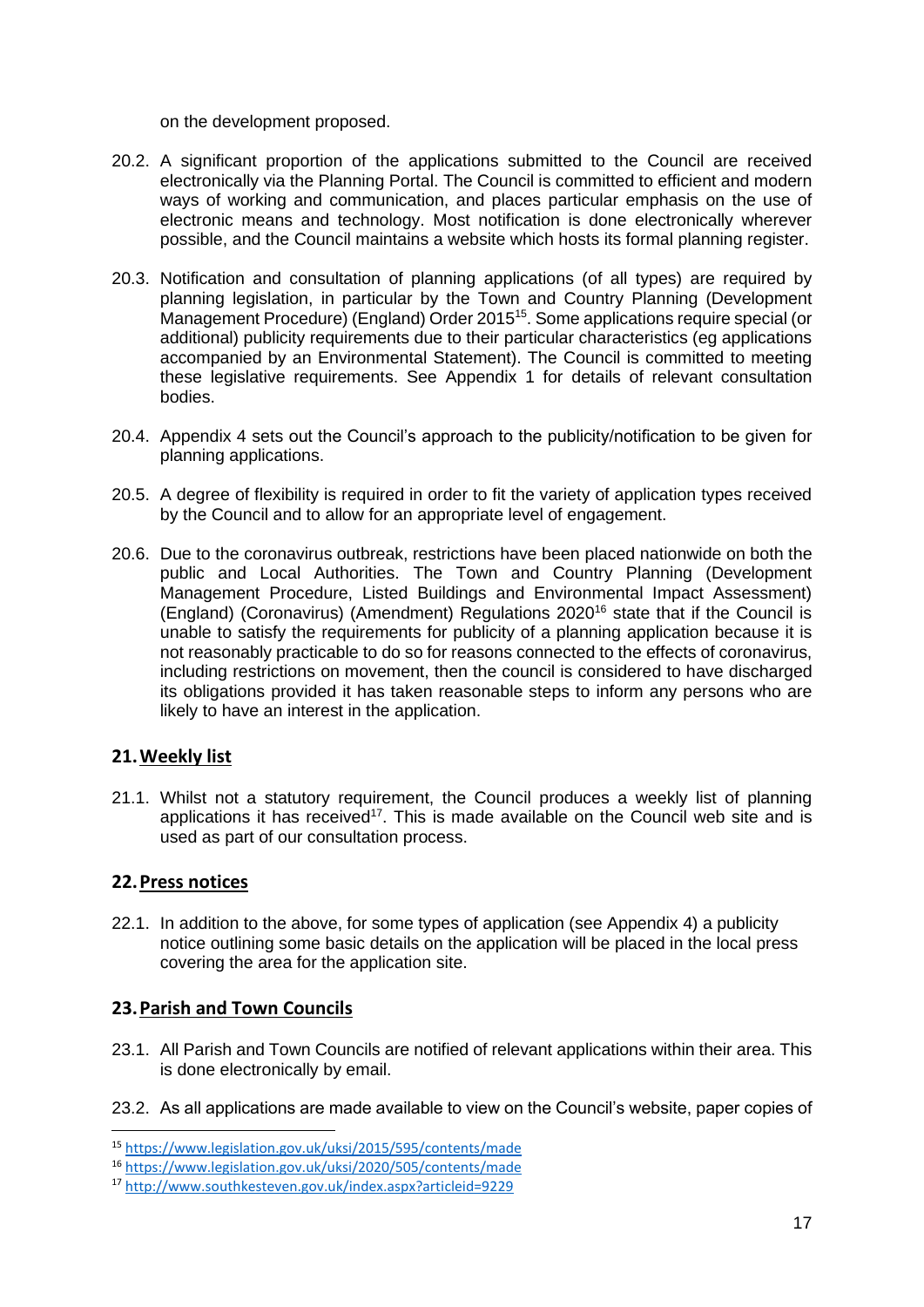applications are not provided to Parish and Town Councils. For the larger and most sensitive applications (defined as those submitted with an Environmental Statement - ES) the Council will endeavour to provide the Parish or Town Council with a paper copy of the documents.

23.3. For other specific cases, Parish and Town Councils can request paper copies of an application subject to a charge reflective of the costs involved.

### <span id="page-22-0"></span>**24.Neighbouring owner/occupier Notifications & Site Notices**

- 24.1. The requirement for notification of neighbouring owners or occupiers, and for site notices are set out within planning legislation. In most cases, the approach to notification is left to the discretion of the Local Planning Authority, and either requires notification or a site notice to be displayed. The Council's approach to these requirements is set out within Appendix 4.
- 24.2. The extent of neighbour notification is at the discretion of the case officer (especially in rural areas). In practice, this normally means those properties bordering an application site or which the case officer assesses as most likely to be affected by a proposal. The Council will only notify in writing the owner and occupiers of such properties. In circumstances where land adjoins the site and the owner is not known a site notice will usually be displayed.
- 24.3. Where a site notice is displayed, it will be located on or near to the land that is subject to the application, and multiple site notices may be displayed. Where a site notice is taken down, destroyed or defaced during the determination of the application; it is at the Councils discretion whether a replacement is displayed based upon the remaining extent of the consultation period or the determination period of the application and the extent of other forms of notification.
- 24.4. Formal notification is not a prerequisite to enable interested parties to comment on an application.
- 24.5. Interested parties are invited to inspect the application online via the Councils website <sup>18</sup> access to which is also provided at the Council Offices. In specific circumstances such as where an interested party is disabled or elderly and unable to get to the Council Offices or access the plans online, we can provide them with a free copy of the plans. Such requests should be made to the Case Officer in the first instance. Copies of plans are available to others at a charge, reflective of the costs involved.

### <span id="page-22-1"></span>**25.Ward Councillors**

25.1. All Ward Councillors will be notified of relevant applications within their area. This will be done electronically as all applications are made available to view on the Council's website, paper copies of applications are not normally provided to Ward Councillors.

### <span id="page-22-2"></span>**26.Commenting on Planning Applications**

26.1. Interested parties are invited to make comments within a specified period (the consultation period), usually within 21 days. We continue to accept comments until the

<sup>18</sup> <http://www.southkesteven.gov.uk/index.aspx?articleid=8170#/>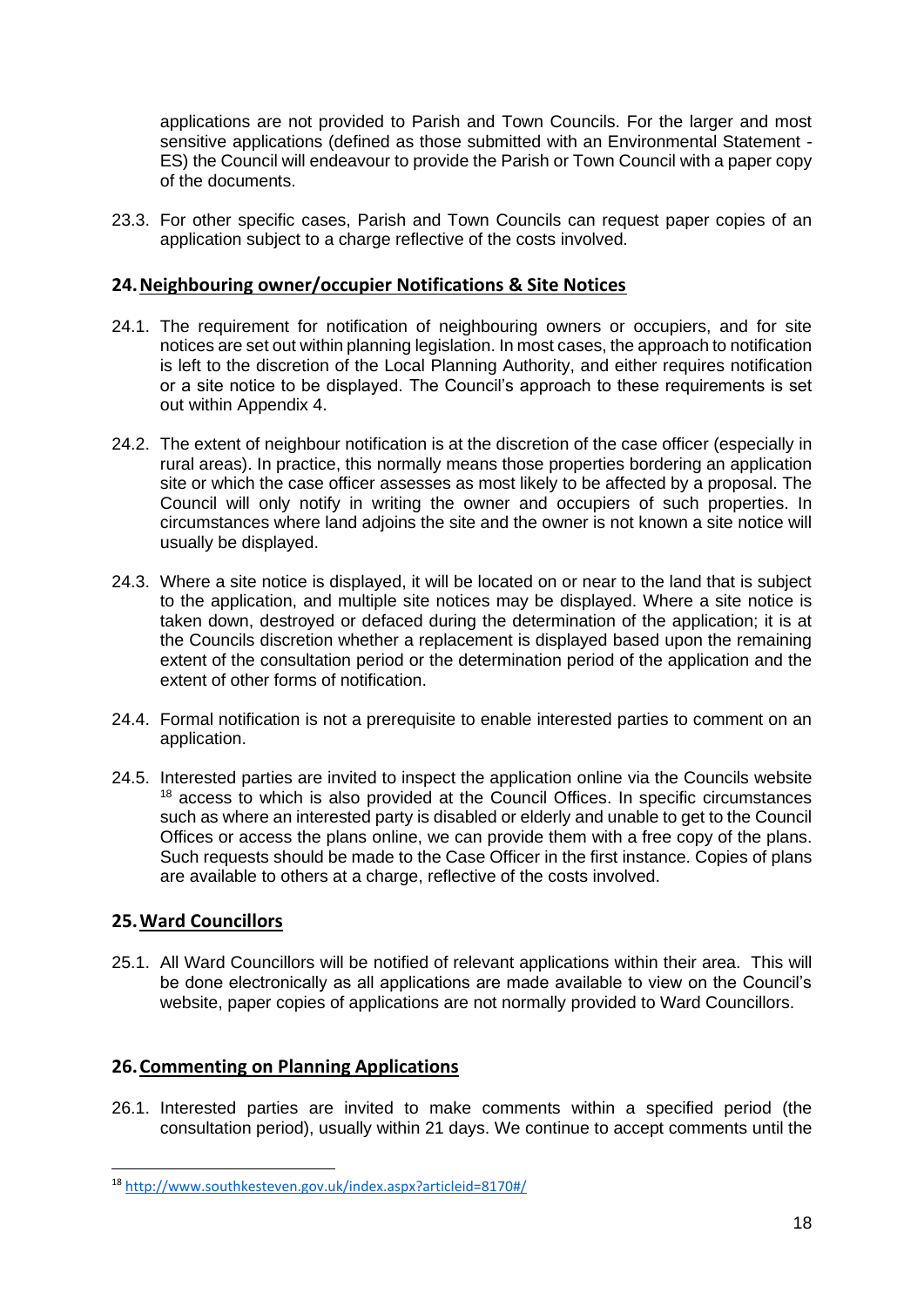application is determined, so in many cases this will be longer than 21 days. However, we cannot guarantee that comments received after the consultation period has closed and after production of the recommendation has been commenced, will be formally considered as part of the determination of an application. It is therefore important to ensure that any comments are received by the Council in a timely manner.

- 26.2. We encourage people to respond online through the Council's website. This allows interested parties to provide comments at a time which suits them and also allows us to receive and process comments more efficiently. Alternatively, comments can be submitted by email or post. We will not acknowledge comments received.
- 26.3. All comments must be made in writing and contain the name and address of the author. We cannot consider anonymous comments. Signatures are not required and in the interests of Data Protection you are encouraged not to supply them. A telephone number is sometimes useful in case the Council or an applicant/agent needs to make contact to discuss your comments, however, this is not essential. Additionally, you should note that it is not possible for us to respond directly to comments received. Details on how comments are considered within the determination process are set out below.
- 26.4. All comments received are public documents and will be made available to view by third parties (this includes providing copies of comments directly to them). Some information cannot be kept confidential, including the name and address of the author. Sensitive personal information (signatures, email addresses and phone numbers) is redacted. All comments received may be provided to other bodies, such as the Planning Inspectorate, should the application proceed to Appeal.
- 26.5. As a result of changes in Data Protection legislation and the introduction of the General Data Protection Regulations in May 2018, along with other factors relating to the commenting on applications and improvements to methods of working and electronic communication, the Council will be reviewing how parties comment on applications and how such information is retained and used. A further document dealing specifically data protection issues will be produced in due course alongside this document. This will be made publicly available and will be regularly reviewed.
- 26.6. The Council will consider all responses received as a result of its consultations on planning applications where the issues raised are material planning considerations. We will not re-publicise comments received in their totality within reports or recommendations and will summarise all comments received, and material planning considerations raised.
- 26.7. The Council can only consider objections or comments which raise relevant planning issues (also known as material planning considerations), for example loss of light or the effect a proposal might have on the character and appearance of the surrounding area. Some examples of material considerations and non-material considerations can be found below (this list is not exhaustive).

| <b>Material Considerations</b>                    | <b>Non-Material Considerations</b>                    |
|---------------------------------------------------|-------------------------------------------------------|
| National and local planning polices               | Issues considered under Building Regulations          |
| Planning history and previous appeal<br>decisions | Land/boundary disputes, including rights of<br>access |
| Case law                                          | Opposition to business competition                    |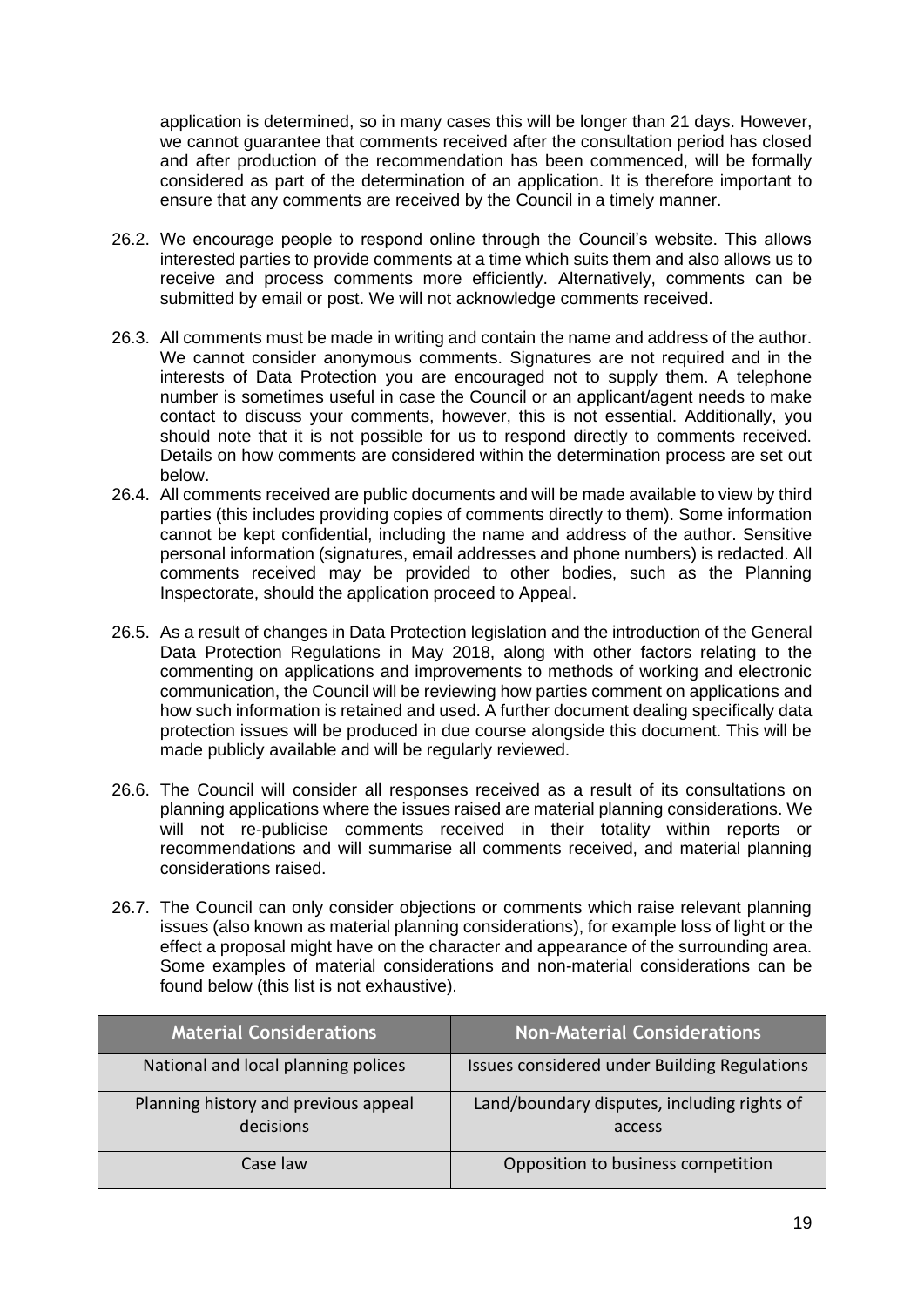| Impact on sunlight, outlook, privacy and<br>amenity | Loss of property value                                                                                                   |
|-----------------------------------------------------|--------------------------------------------------------------------------------------------------------------------------|
| Highways issues                                     | Loss of view                                                                                                             |
| Effect on listed building or conservation area      | Opposition to principle of development if<br>permission has been granted by an outline<br>application or appeal decision |

- 26.8. A considerable amount of negotiation takes place on a large number of applications, particularly major ones. Steering development towards a more acceptable form is a crucial part of the development management process. This dialogue between planning officers, developers and their professional advisors and the local community is something which the Government and the Council actively encourages.
- 26.9. In a number of cases, proposals will generate much public interest and letters of objection. Often planning officers will advise developers that amendments to their applications will result in a better quality of development, which may indeed overcome objectors' concerns. However, it is important to note that planning decisions are made on the basis of material planning considerations (many of which may be raised by objectors) but not the number of objections received.

# <span id="page-24-0"></span>**27.Re-notification**

- 27.1. In some instances, applications may be amended, or additional supplementary information submitted to the Council during the life of the application. Where this happens, and it materially alters a proposal, the Council will undertake a further consultation and notification exercise, commensurate with the type and size of amendments or the level of information submitted. Any additional publicity on changes to an application will be at the discretion of the case officer and will depend on the degree of change from the original submission. Any additional information received will be placed on the Council's website.
- 27.2. For listed building applications, or applications within conservation areas, significant amendments will be re-advertised.

### <span id="page-24-1"></span>**28.Determination of Planning Applications**

- 28.1. The majority of planning applications are determined by planning officers under delegated powers. However, some applications such as those which are larger scale, strategic or controversial in nature are determined by the Council's Development Management Committee.
- 28.2. Where a determination may be made under delegated powers, we will endeavour to do so. A report will be produced and will be available to view online when the decision is issued. The report will clearly set out the reasons for the decision that has been made, along with the consideration of relevant factors including development plan policies, neighbourhood plan polices, and other material considerations including any comments received.
- 28.3. Meetings of the Council's Development Management Committee are held approximately every 4 weeks. Where an application is required to be determined by the Council's Development Management Committee, a report will be included on the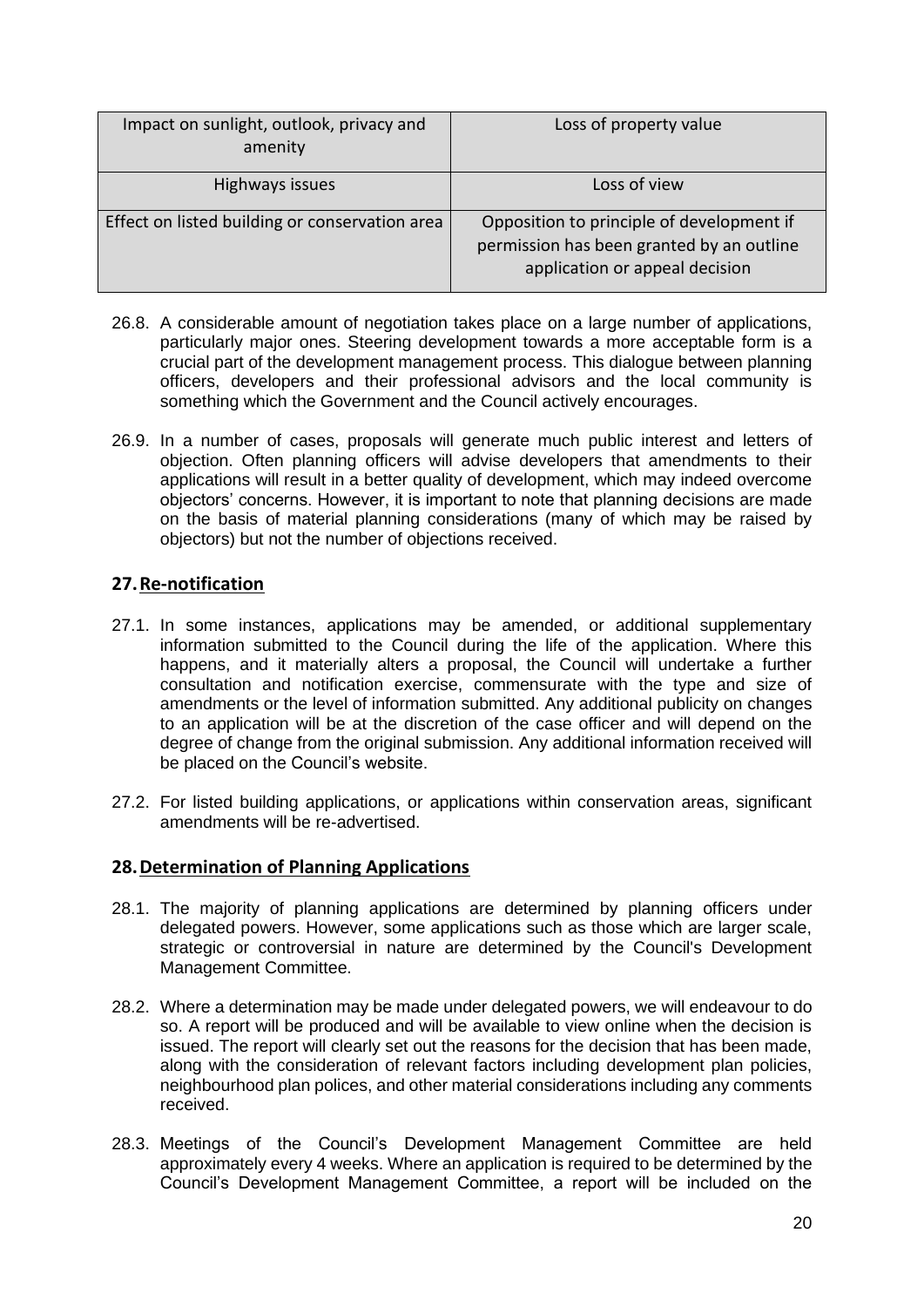Committee agenda which is available to view on the Council's web site<sup>19</sup> and is published one week prior to the Committee meeting.

28.4. Applicants and any other persons who have made representations on an application to be heard by Committee will be notified. The Council's policy on public speaking at the Development Management Committee is available on the Council's web site<sup>20</sup>

# <span id="page-25-0"></span>**29.Role of Elected Members**

- 29.1. One of the key purposes of the planning system is to manage development in the public interest. In performing this role, planning necessarily affects land and property interests, particularly the impact on adjoining land and development and the quality of their settings. It is important, therefore, that planning authorities make planning decisions affecting these interests openly, impartially, with sound judgement and for justifiable reasons.
- 29.2. People affected by a planning decision or other planning proposals may often seek to influence it through an approach to their elected District Councillor or to a Councillor on the relevant decision-making committee. This lobbying is normal and a part of the political process. Members should advise those who are lobbying that they should speak or write to the relevant officer, in order that their opinions can be included in the officer's report to committee. Councillors are guided by Codes of Conduct. Elected members have the right to attend any Development Management Committee meeting and may speak on an objector's behalf, highlighting valid planning considerations.

### <span id="page-25-1"></span>**30.Notification of Decision on Planning Applications**

30.1. Planning Practice Guidance and planning legislation requires specific parties to be notified of planning decisions. The Council approaches this by providing all of its decisions on the website (whether or not it was determined by officers under delegated powers or at Committee). Decisions, if taken at Committee, are also publicised in the committee minutes, also available on the Council's website.

### <span id="page-25-2"></span>**31.Planning Appeals**

- 31.1. The planning system includes a right for the applicants to seek an Appeal to the Planning Inspectorate (PINS), acting on behalf of the Secretary of State.
- 31.2. An appeal may be submitted by the applicant where permission has been refused or permitted with conditions which the applicant considers to be unacceptable. There is also a right of appeal if the application has not been determined within the relevant time limit. Third parties do not have the right to appeal planning decisions.
- 31.3. All those who were notified of the original application or submitted comments will be notified in writing of the appeal and how to make their views known to the Planning Inspectorate (PINS). Comments received by the Council as part of the determination of the original application will also be sent to the Planning Inspectorate.
- 31.4. Further notifications may be undertaken by the Council on behalf of the Planning Inspectorate depending on the type and nature of the Appeal. For example, Appeals

<sup>&</sup>lt;sup>19</sup> http://moderngov.southkesteven.gov.uk/ieListMeetings.aspx?CId=165&amp;Year=0

<sup>20</sup> <http://www.southkesteven.gov.uk/index.aspx?articleid=9234>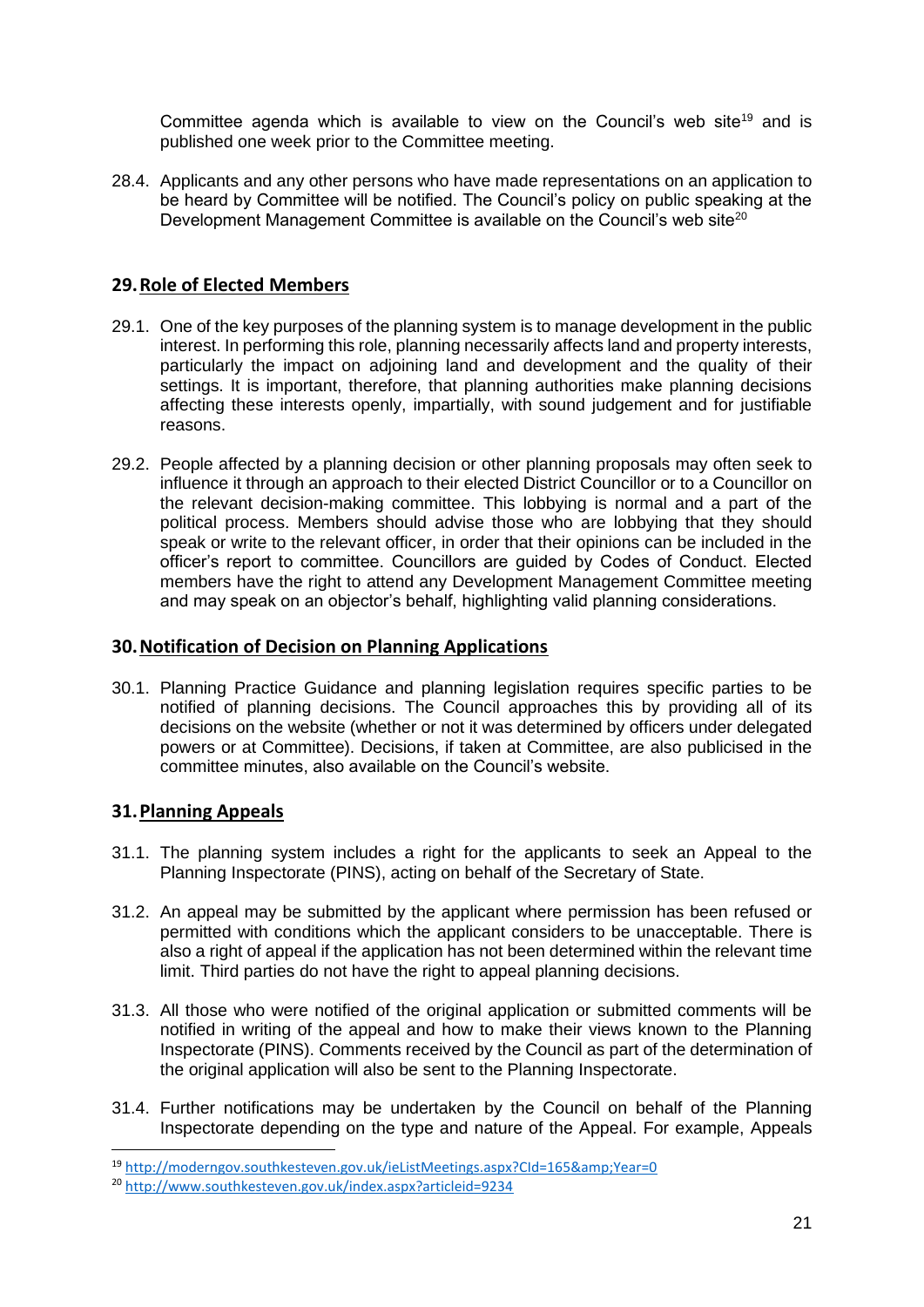decided by public inquiry require publication in the press (indicating the date, time and location of the inquiry) and a site notice will be posted.

31.5. The determination of an Appeal is outside of the control of the Council. The processing requirements, including the timescales, for the Planning Inspectorate are set out within planning legislation. The Planning Inspector will consider the evidence and decide whether to allow or dismiss the appeal. They will inform the Council and interested parties of the outcome and place a copy of the decision on the Planning Inspectorate website. Once received, a copy of the decision will be placed on the Council's website. This decision is binding on the Council (although it can be challenged on a point of law in the High Court).

#### <span id="page-26-0"></span>**32.Prior Approval Notifications**

- 32.1. Prior approval means that a developer has to seek approval from the local planning authority that specified elements of the development are acceptable before work can proceed. The matters for prior approval vary depending on the type of development and these are set out in full in the relevant Parts in Schedule 2 to the General Permitted Development Order. A local planning authority cannot consider any other matters when determining a prior approval application.
- 32.2. The Council can consider whether prior approval of certain details is required in advance of a formal decision being issued. There are multiple kinds of prior approval notifications, with different determination periods. If no information is requested by the Council within these timescales, the application is approved.

#### <span id="page-26-1"></span>**33.Designation of New or Amended Conservation Areas**

33.1. Conservation area boundaries itself are a statutory designation, and there is a duty 'from time to time' to review them below sets out what below of what the statutory requirements are and what the Council will do additionally.

#### Minimum statutory requirements

- Proposals for preservation and enhancement of conservation area must be submitted for consideration at a public meeting to the local area which it relates
- The LPA must give regard to any views expressed by those who attended the meeting
- Notify the Secretary of State and Historic England
- Publicise the intention to designate by a notice placed in the London Gazette and a local newspaper.
- (We must follow the same publicity procedures to vary or cancel a designation as required to designate.)

#### Additional consultation

- 6 weeks consultation
- Consult properties in existing and proposed boundaries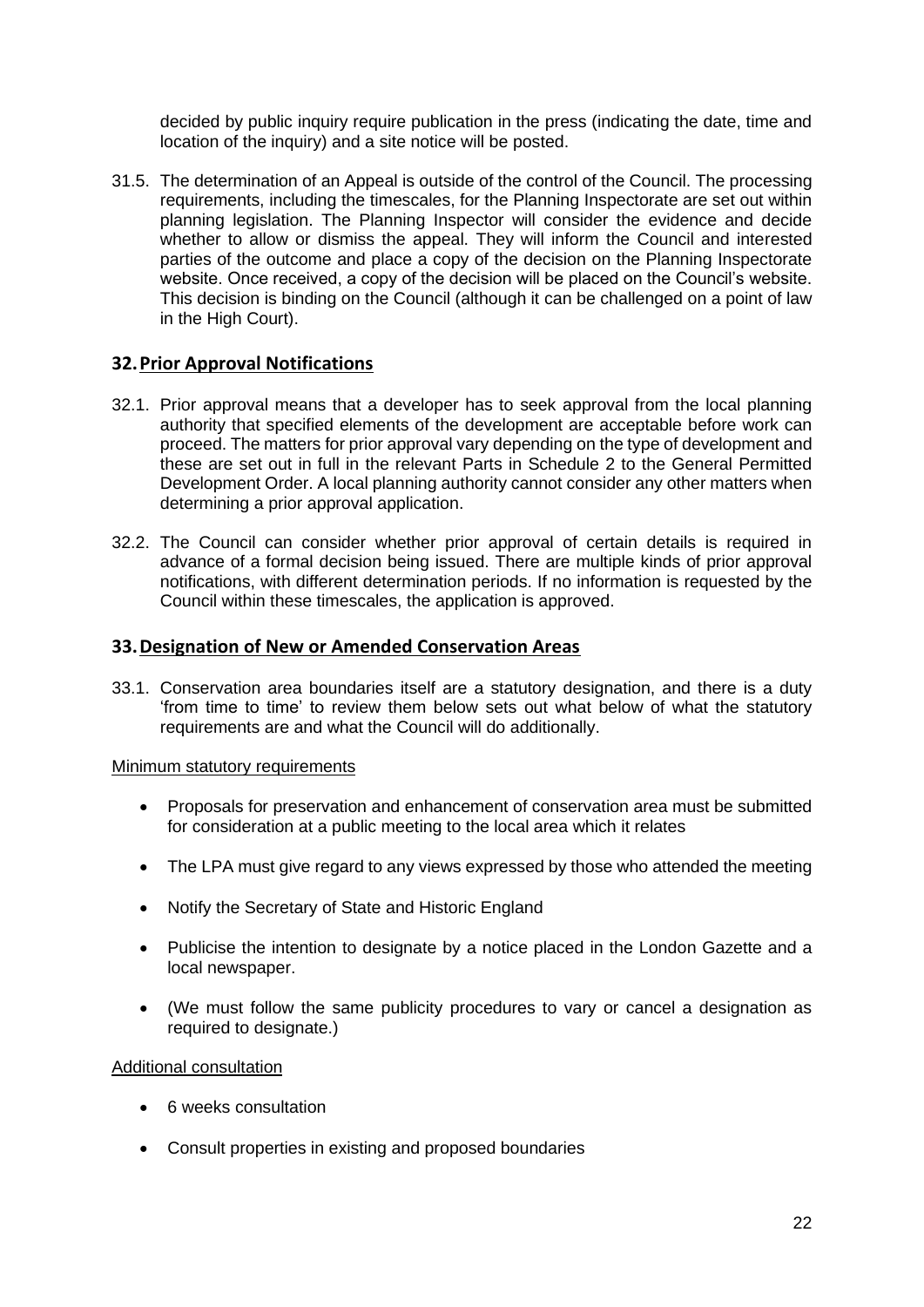- Publish on website
- Consult Heritage and community organisations
- Public meetings/exhibitions

#### Additional Notification

- Notify properties in new boundaries
- Notify Heritage and community organisations

#### <span id="page-27-0"></span>**34.Works to Protected Trees**

- 34.1. Some trees are protected by Tree Preservation Orders (TPOs). Where trees are covered by TPOs, any works to them require statutory notification to the Council. Applications for works to TPO trees will be determined within eight weeks from the date of receipt. Delegated authority is available for officers to determine the application.
- 34.2. There are no requirements to undertake consultation in respect of applications for works, however, neighbours will be notified of applications at the discretion of the case officer.
- 34.3. Following a decision, the decision notice will be made available online for public inspection.
- 34.4. Proposals for works to trees in Conservation Areas will be determined within six weeks from the date of receipt and if consent is not appropriate, the Local Planning Authority will consider placing a TPO on the tree(s). We will follow the same approach with these applications as for works to a TPO tree as identified above.

#### <span id="page-27-1"></span>**35.Hedgerow Removal Applications**

- 35.1. In some cases, the removal of certain hedgerows requires permission. Applications under the Hedgerow Regulations 1997 will be determined within six weeks of receipt of a removal notice.
- 35.2. Consultation letters will be sent out to the Parish Council, and any other relevant bodies at the officer's discretion.

### <span id="page-27-2"></span>**36.Enforcement**

- 36.1. Most enforcement cases arise following a referral from a member of the public. All referrals are treated confidentially. There is no consultation with the public on enforcement cases. Cases are investigated in accordance with the Councils planning Enforcement policy, and take into consideration national legislation and policy, case law and best practice. Many cases can be resolved or regularised through the submission of a planning application which is then determined in the normal way as identified by earlier sections of this document.
- 36.2. We do not make Enforcement cases publicly available, save for those which form part of the Councils formal Enforcement Register, which relate to those where formal notices were produced.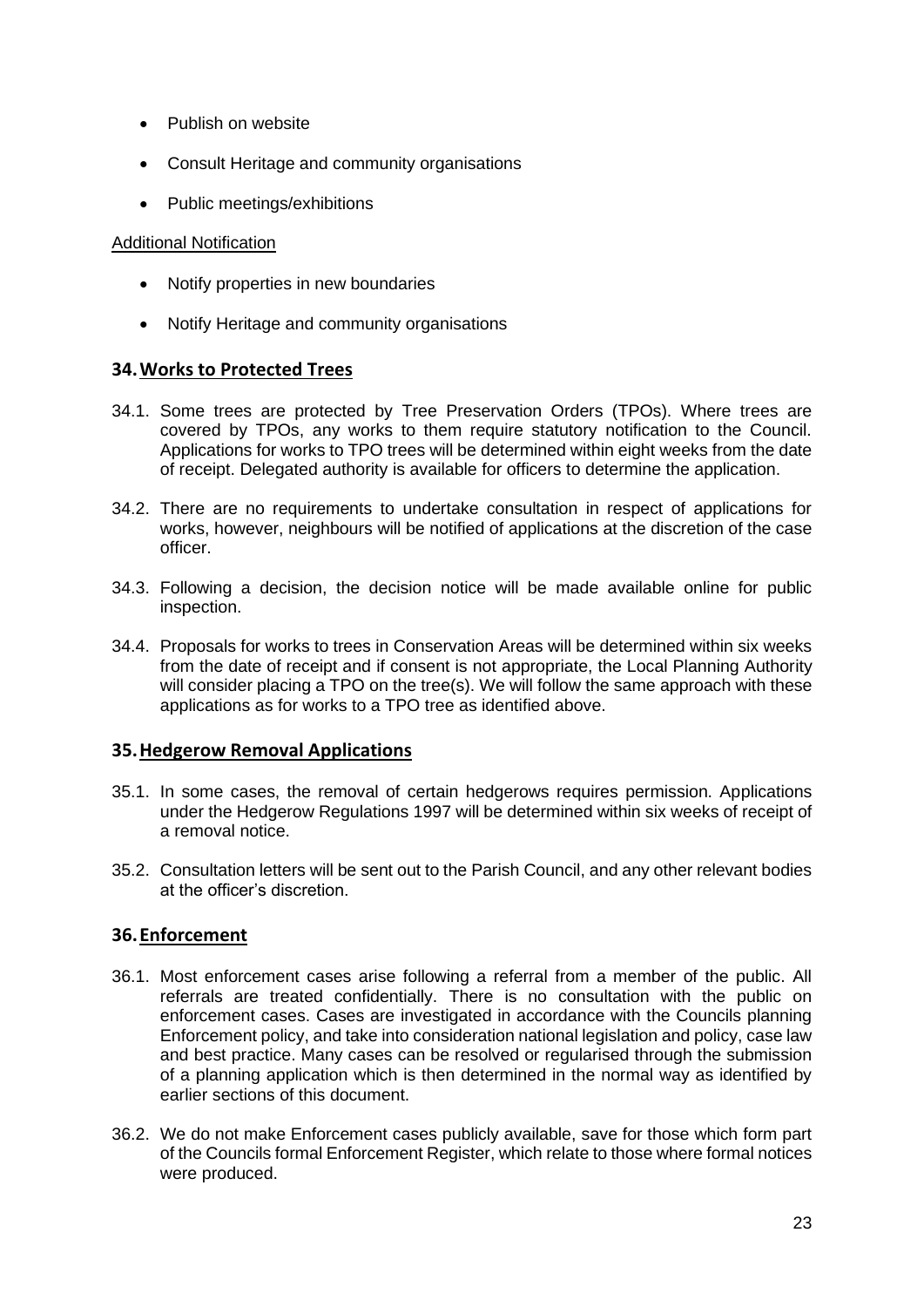36.3. Further information on enforcement is available on the Council's web site $^{21}$ 

<http://www.southkesteven.gov.uk/index.aspx?articleid=8171>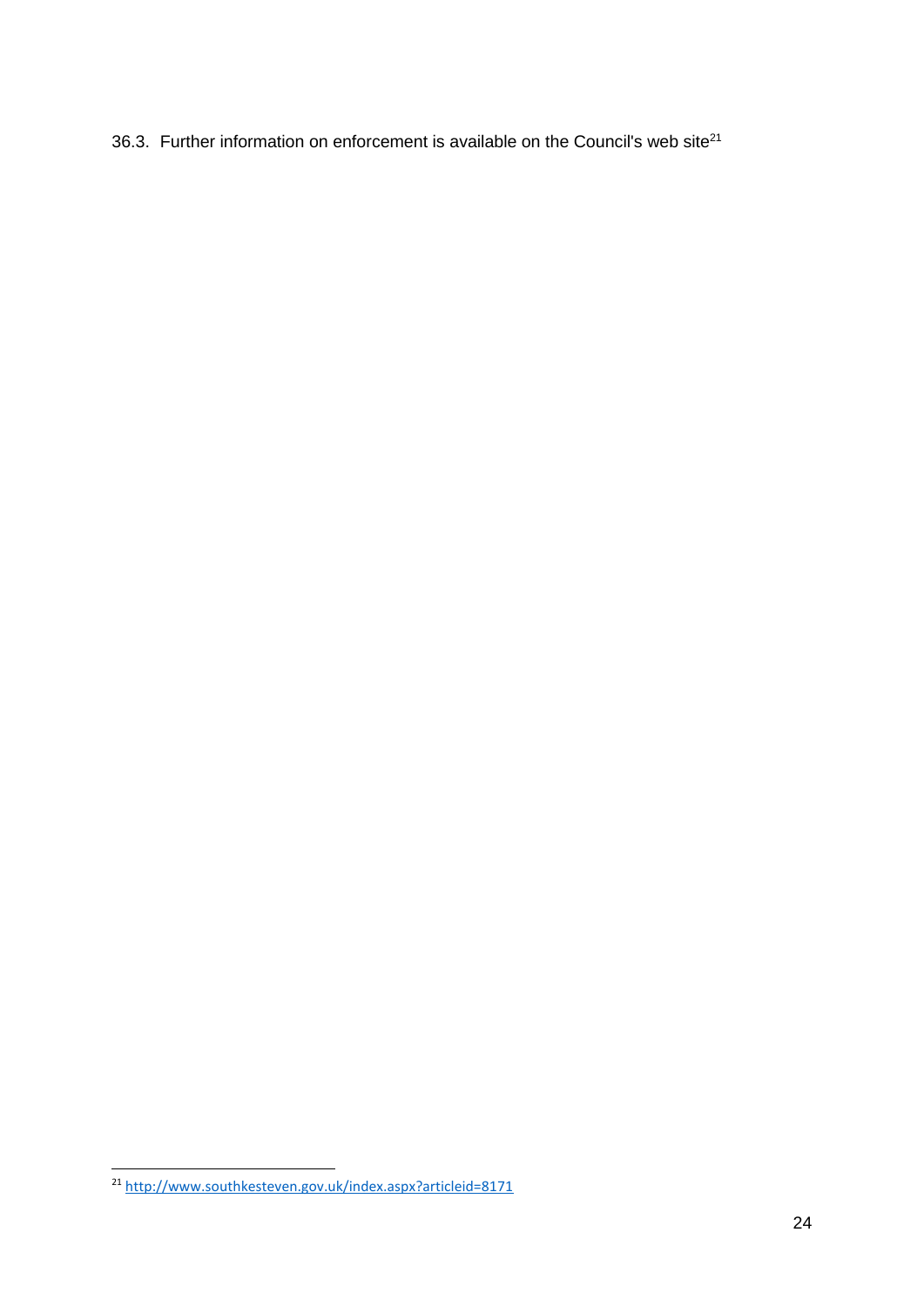# <span id="page-29-0"></span>Appendix 1: Consultation Bodies

When preparing DPD's and SPDs, the Council will seek to engage and consult, where appropriate, with the general public and the wider community. At an early stage, it is important to involve the local community in the preparation of DPDs and SPDs as it is essential to achieve local ownership of the planning policies for South Kesteven

The Town and Country Planning (Local Planning) (England) Regulations 2012 (as amended) specify a number of organisations that must be consulted. These organisations are referred to as 'specific consultation bodies' and 'general consultation bodies.'

The lists below refer only to "types of group" rather than naming every individual group and organisation. This is to ensure that the SCI does not contain out of date information. Also note that these lists are not exhaustive and can be updated at any point.

**Specific consultation bodies** include Town and Parish Councils and Parish Meetings, Ward Councillors, neighbouring Local Authorities, utilities and health providers and organisations such as Historic England, Environment Agency, and Natural England. This is in addition to any other relevant statutory body defined in the regulations.

**General consultation bodies**, include a range of community groups and organisations representing South Kestevens interests, whom the Council considers it appropriate to consult on comprising of:

- Voluntary bodies
- Different racial, ethnic or national groups
- Different religious groups
- Disabled persons groups
- Business groups

Other consultees have been identified in addition to specific and general consultation bodies to ensure that local groups, organisations and individuals in South Kesteven have the opportunity to become involved in the preparation of the Local Plan. These are grouped under the following headings:

- 
- 
- 
- 
- 
- Ethnic Minority Groups Including Gypsies & Travellers
- Healthcare Transport
- Housing
- Amenity groups Landowners/Agents
- Built Environment Community Minerals & Waste Operators
- Community  **Community** Natural Environment
- Economy Older Persons Groups
- Education Service Providers
	- Sports & Leisure
	-
- <span id="page-29-1"></span>**Engaging underrepresented Groups.**

The Council's vision is to engage with all sections of the community, but some sections of the community are not usually involved in the planning process. Consultation will be helped by ensuring, as far as possible, that documents are produced in a clear, concise and understandable manner.

The groups identified as falling into this category are considered below;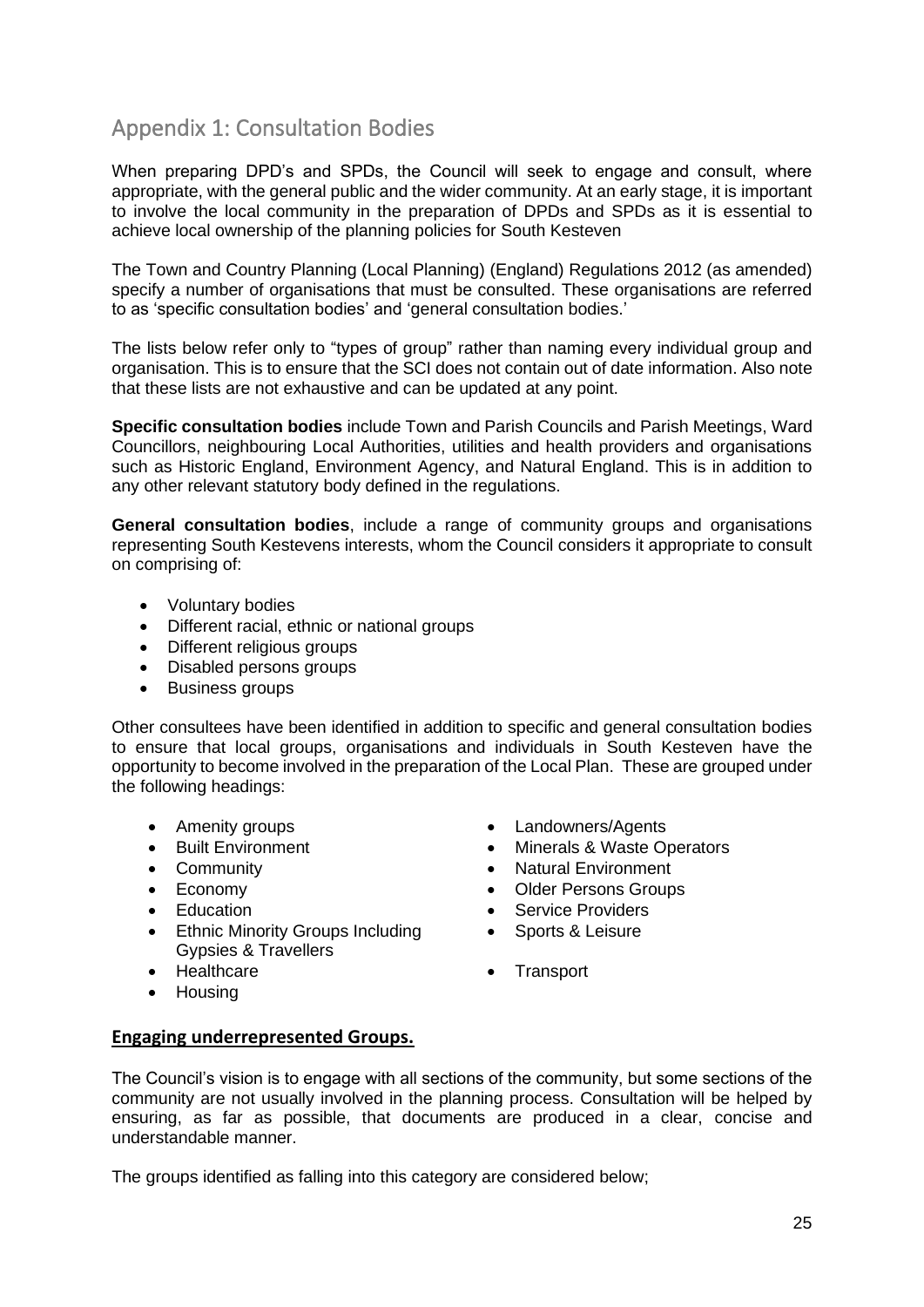- Young people
- People from ethnic minority backgrounds
- People with disabilities
- The elderly
- Rural communities
- Traveller communities
- The homeless

The Council will undertake an Equality Impact Assessment on all new policy documents to ensure due regard to the general duty of the Equality Act 2010 has been given.

'Clinically Extremely Vulnerable – Covid 19

*There are currently Government Covid-19 guidelines in place to protect people defined on medical grounds as extremely vulnerable. The guidance advises those identified as "clinically extremely vulnerable" to meet outside, if possible, therefore, their ability to view consultation documents and make representations may be hindered. As such the Council will therefore seek to proactively engage with those residents who are "Clinically Extremely Vulnerable" to support them in accessing and responding to consultations during the period of Covid 19. Likewise, if shielding of the most vulnerable is resumed the Council will offer the same level of support.'*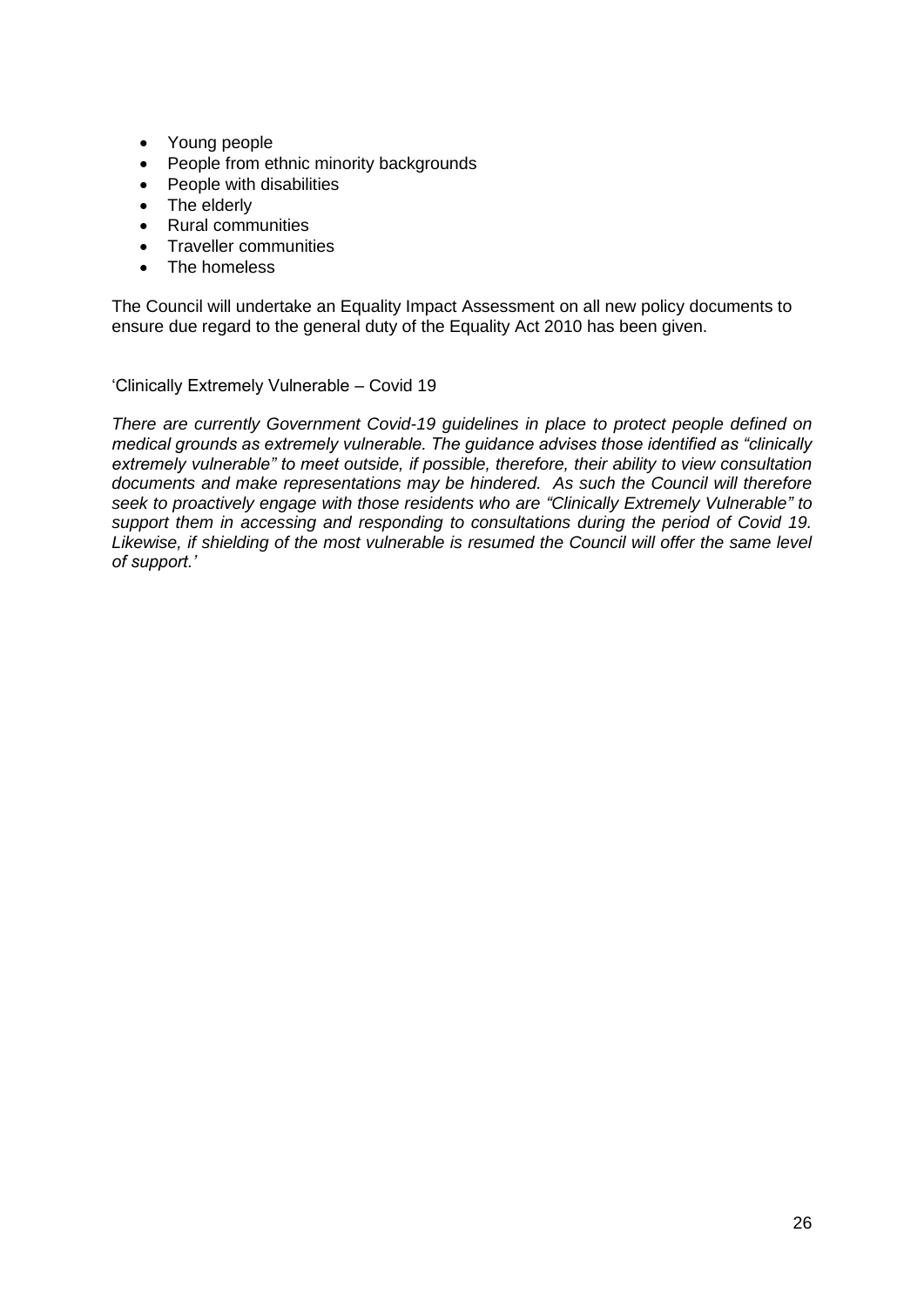# <span id="page-31-0"></span>Appendix 2: Consultation on Local Plan Documents

# **Who will be notified Period of consultation/notice period**

I be at least one 'formal' consultation period plan preparation, normally with a minimum ion period of 6 weeks (up to a maximum of

g on the complexity of the Local Plan there ore than one consultation period during the aration stage, normally with a minimum on period of 6 weeks (up to a maximum of

and on-going consultee involvement in plan on will be possible up to its publication

| <b>Stage</b>                       | <b>Minimum consultation requirements</b>         | <b>Additional Consultation Methods that</b> | Who will be notified                   | Per          |
|------------------------------------|--------------------------------------------------|---------------------------------------------|----------------------------------------|--------------|
|                                    |                                                  | may be used (Not exhaustive)                |                                        |              |
| <b>Preparation of a Local Plan</b> | Distribute information to all Town and Parish    | Copies of draft documents may be            | Those bodies, businesses or persons    | There will I |
| (Reg 18)                           | Councils via email or letter (where              | purchasable via request (Prices will be     | that the Council considers having an   | during the   |
| There may be multiple              | appropriate) setting out -                       | avabilble on the council's website)         | interest in the Plan, such bodies will | consultatic  |
| regulation 18 consultations        | the consultation period                          |                                             | include;                               | 12 weeks     |
| throughout plan                    | the plan stage                                   | Public exhibitions will be held where       | specific consultation bodies           |              |
| preparations)                      | how the plan can be viewed                       | practical & appropriate, if the council     |                                        | Depending    |
| <b>Alternative consultation</b>    | (including an electronic copy or link            | feels the draft consultation will           | duty to cooperate bodies               | may be mo    |
| names;                             | where relevant)                                  | <b>benefit - Locations, times and dates</b> |                                        | plan prepa   |
| <b>Issues &amp; Options/</b>       | How the consultation can be                      | will all be publicised beforehand.          | <b>General consultation bodies</b>     | consultatic  |
| Preferred Options (Call for        | responded to.                                    |                                             |                                        | 12 weeks)    |
| Sites)                             |                                                  | Draft documents may be made                 | All Parish/ Town Councils              |              |
| <b>Draft Local Plan</b>            | Keep those on the dedicated mailing list         | available for public inspection at the      |                                        | Informal ar  |
| Consultation                       | informed of upcoming involvement                 | council's primary (Grantham) and            | Any individual/ group on the Councils  | preparatio   |
|                                    | opportunities Those considered to have an        | other office locations (Stamford,           | notification mailing list.             |              |
|                                    | interest will be informed by email or letter     | Bourne, The Deepings) Could be              |                                        |              |
|                                    | setting out:                                     | temporarily suspended in the light of       | Engaging other consultees and those    |              |
|                                    | the consultation period                          | Covid-19 restrictions.                      | identified "hard to reach groups" will |              |
|                                    | the plan stage                                   |                                             | be addressed through the various       |              |
|                                    | how the plan can be viewed                       | Make documents available for public         | consultation methods identified in the |              |
|                                    | (including an electronic copy or link            | viewing at libraries across the District    | first two rows.                        |              |
|                                    | where relevant)                                  | - This excludes mobile libraries. Could     |                                        |              |
|                                    | How the consultation can be                      | be temporarily suspended in the light       |                                        |              |
|                                    | responded to.                                    | of Covid-19 restrictions.                   |                                        |              |
|                                    |                                                  | <b>Production of information leaflet</b>    |                                        |              |
|                                    | Draft documents will be available for viewing    | around draft consultation documents         |                                        |              |
|                                    | on the Council's website alongside relevant      | to be distributed at public exhibitions     |                                        |              |
|                                    | evidence base. - Response forms will also be     | or households.                              |                                        |              |
|                                    | created and available to fill in via the website |                                             |                                        |              |
|                                    | or printed off and returned to the council.      | Provide informative press releases to,      |                                        |              |
|                                    |                                                  | local radio stations, TV and other          |                                        |              |
|                                    | Provide informative press releases to local      | forms of Digital Media. Informing           |                                        |              |
|                                    | newspapers - interested readers will be          | listeners/viewers of                        |                                        |              |
|                                    | informed of the following;                       | the consultation periods<br>$\sim$          |                                        |              |
|                                    | the consultation period                          | the plan stage                              |                                        |              |
|                                    | the plan stage                                   | How the consultation can be                 |                                        |              |
|                                    | how the plan can be viewed (both                 | responded to.                               |                                        |              |
|                                    | hardcopies and online)                           |                                             |                                        |              |
|                                    |                                                  | Use of Councils social media to notify      |                                        |              |
|                                    | Provide press release of Public Notice of        | followers of                                |                                        |              |
|                                    | Consultation which sets out-                     | the consultation period                     |                                        |              |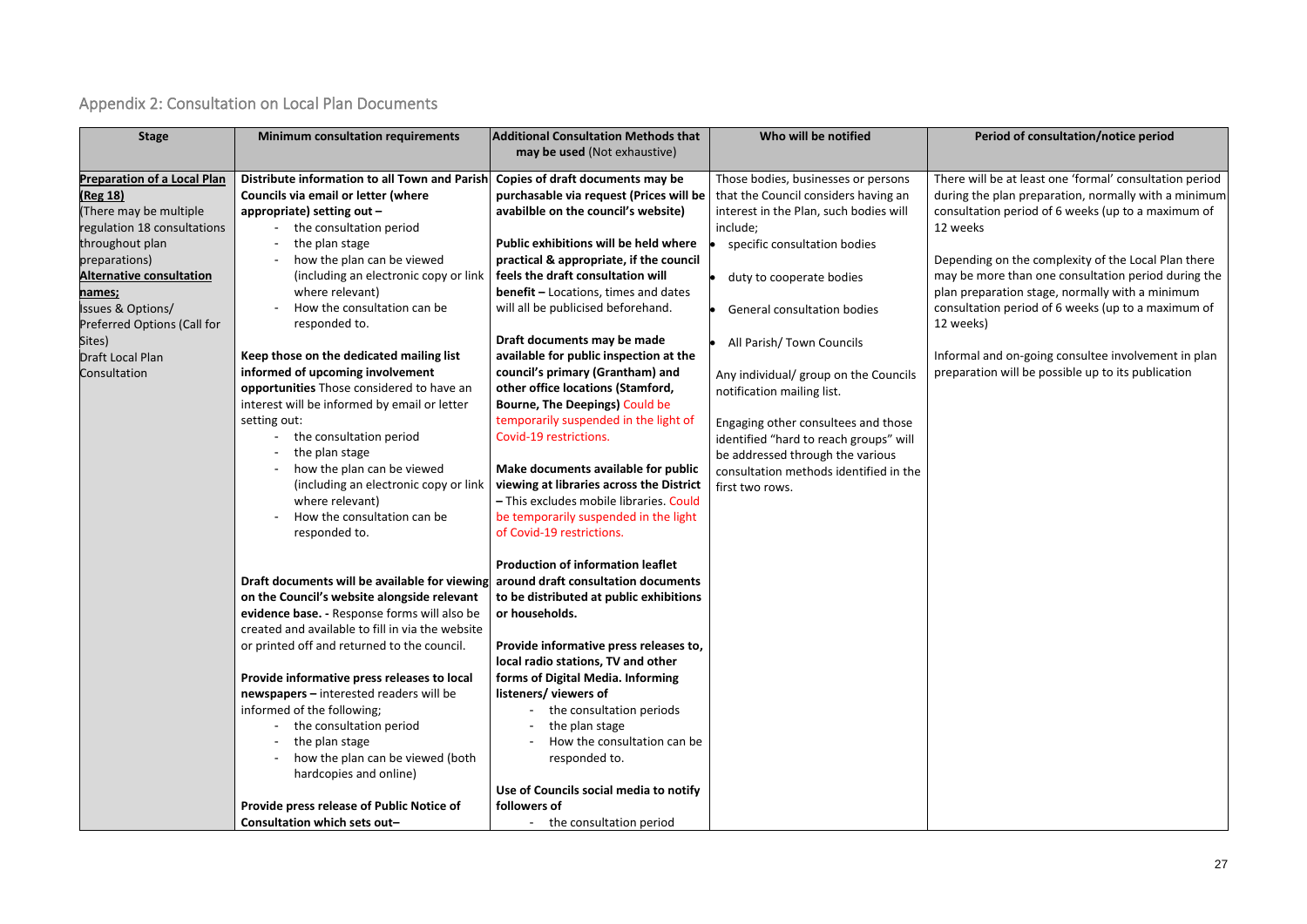|                                 | the consultation period                                                              | the plan stage                                                          |                                           |           |
|---------------------------------|--------------------------------------------------------------------------------------|-------------------------------------------------------------------------|-------------------------------------------|-----------|
|                                 | the plan stage                                                                       | how the plan can be viewed                                              |                                           |           |
|                                 | how the plan can be viewed                                                           | (including an electronic copy                                           |                                           |           |
|                                 | (including an electronic copy or link<br>where relevant)                             | or link where relevant)                                                 |                                           |           |
|                                 | How the consultation can be                                                          | <b>Provide Information in the Council's</b>                             |                                           |           |
|                                 | responded to.                                                                        | newsletter (SK Today/Parish Update) -                                   |                                           |           |
|                                 |                                                                                      | Those considered to have an interest                                    |                                           |           |
|                                 | Provide a copy of relevant draft                                                     | will be informed of the following;                                      |                                           |           |
|                                 | documentation by email to members of the                                             | the consultation period                                                 |                                           |           |
|                                 | public who request one.                                                              | the plan stage                                                          |                                           |           |
|                                 |                                                                                      | how the plan can be viewed (                                            |                                           |           |
|                                 | Provide a copy of relevant draft                                                     | both hardcopies and online)                                             |                                           |           |
|                                 | documentation by post to members of the                                              |                                                                         |                                           |           |
|                                 | public who request one. (Requests must be                                            | <b>Meet with Stakeholder groups</b>                                     |                                           |           |
|                                 | reasonable in nature and the Council may                                             | Engagement with key stakeholder                                         |                                           |           |
|                                 | charge for the printing and sending of the                                           | groups will be conducted around key                                     |                                           |           |
|                                 | documents). Could be temporarily suspended<br>in the light of Covid-19 restrictions. | issues at an early stage in draft<br>document preparation. These groups |                                           |           |
|                                 |                                                                                      | will then be invited to comment.                                        |                                           |           |
| <b>Stage</b>                    | <b>Minimum consultation requirements</b>                                             | <b>Additional Consultation Methods that</b>                             | Who will be notified                      | P         |
|                                 |                                                                                      | may be used (Not exhaustive)                                            |                                           |           |
| Publication of a local plan     |                                                                                      | Provide informative press releases to                                   | All those notified at plan preparation    | Statutory |
| (Reg 19)                        | Provide press release of formal Public Notice                                        | local newspapers - interested readers                                   | stage (Regulation 18) will be notified of | make a re |
| <b>Alternative consultation</b> | of Consultation. Public notice will inform                                           | will be informed of the following;                                      | the publication document - this           |           |
| names;                          | readers of                                                                           | the consultation period                                                 | includes                                  |           |
| Formal Submission/ Pre-         | the consultation period                                                              | Plan Stage                                                              |                                           |           |
| Submission                      | how the plan can be viewed                                                           | how the plan can be viewed                                              | specific consultation bodies              |           |
|                                 | (including an electronic copy or link                                                | (both hardcopies and online)                                            |                                           |           |
|                                 | where relevant)                                                                      |                                                                         | duty to cooperate bodies                  |           |
|                                 | How representations can be made                                                      | Provide informative press releases to                                   |                                           |           |
|                                 | Other additional statutory                                                           | local radio stations, TV and other                                      | general consultation bodies               |           |
|                                 | information                                                                          | forms of Digital Media. Informing<br>listeners/viewers of               |                                           |           |
|                                 | How the planning team can be<br>contacted                                            | the consultation period                                                 | All Parish/ Town Councils                 |           |
|                                 | Plan Stage                                                                           | the plan stage                                                          |                                           |           |
|                                 |                                                                                      | How the consultation can be                                             | Any individual/ group on the              |           |
|                                 | Publication documents will be available for                                          | responded to.                                                           | Councils notification mailing list        |           |
|                                 | viewing on the Council's website alongside                                           |                                                                         | Any additional consultee who              |           |
|                                 | relevant evidence base. - Response forms will                                        | Publication documents may be made                                       | responded to a regulation 18 draft plan   |           |
|                                 | also be created and available to fill in via the                                     | available for public inspection at the                                  | preparation consultation.                 |           |
|                                 | website or printed off and returned to the                                           | council's primary (Grantham) and                                        |                                           |           |
|                                 | council                                                                              | other office locations (Stamford,                                       |                                           |           |
|                                 |                                                                                      | Bourne, The Deepings) Could be                                          |                                           |           |
|                                 | Copies of publication documents will be                                              | temporarily suspended in the light of                                   |                                           |           |
|                                 | purchasable via request                                                              | Covid-19 restrictions.                                                  |                                           |           |

# **Period of consultation/notice period**

# Statutory period of at least 6 weeks for any person to make a representation on the proposed Local Plan.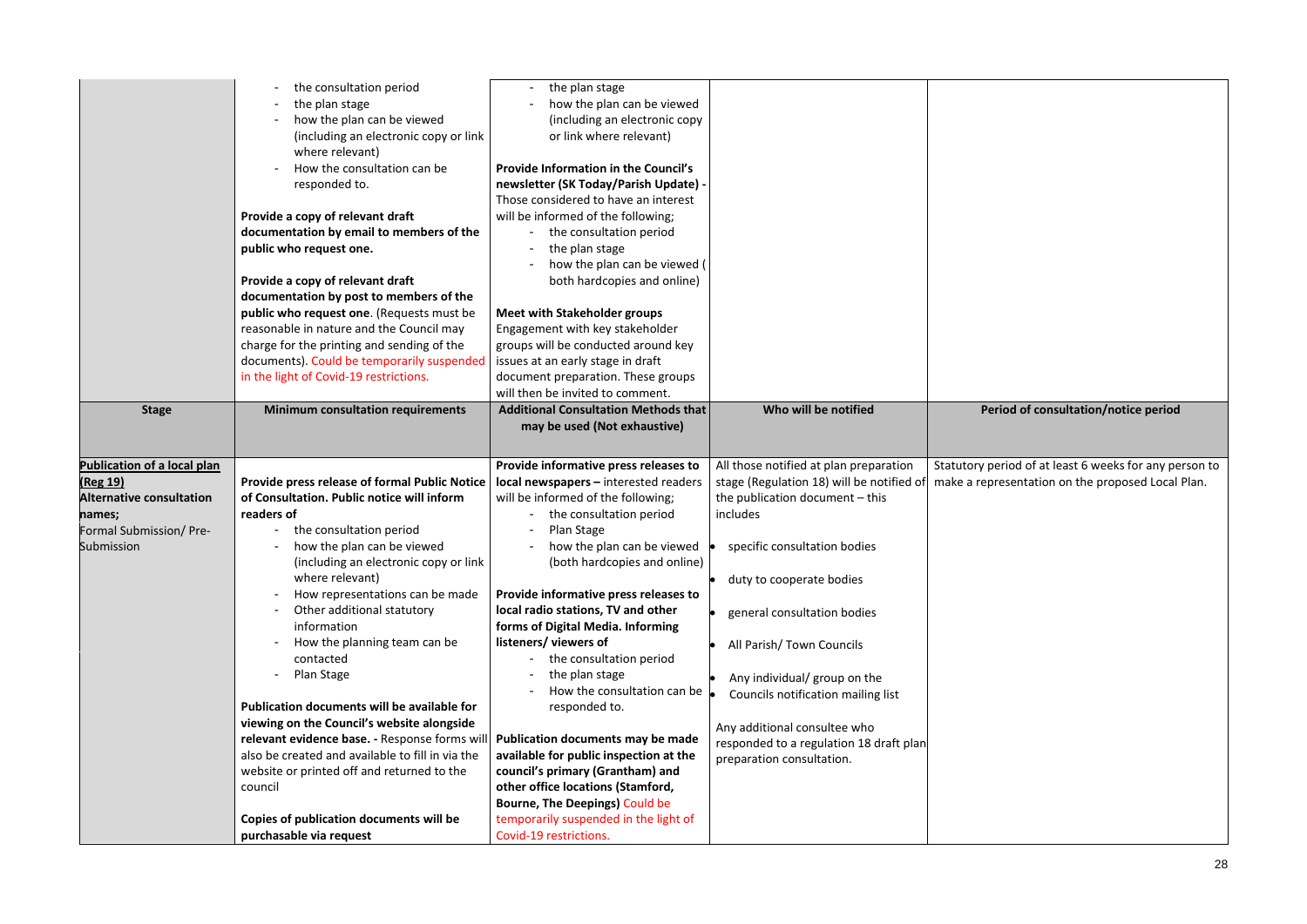29

**A Public Notice will be sent to general and specific consultation bodies as required. In addition they will also be sent to any individual/ body who is currently on the Local Plan mailing list or who responded to the reg 18 consultations. The Public Notice of Consultation will include;** 

- the consultation period
- how the plan can be viewed where relevant)
- How representations can be made
- Other additional statutory information
- How the planning team can be contacted
- copy of the statement of representation procedure

**A Public Notice of will also be sent to all parish and town councils across the district, as well as those bodies identified within the duty to co -operate. A hardcopy of the public notice will also be displayed at the Council's primary office** (Grantham)

**Provide informative press releases to local newspapers –** interested readers will be informed of the following;

- the consultation period
- Plan Stage
- how the plan can be viewed (both hardcopies and online

(including an electronic copy or link **Make documents available for public viewing at libraries across the District –** This excludes mobile libraries. Could be temporarily suspended in the light of Covid -19 restrictions.

**Provide a copy of relevant submission documentation by email to members of the public who request one.** 

**Provide a copy of relevant submission documentation by post to members of the public who request one**. (Requests must be reasonable in nature and the Council may charge for the printing and sending of the document s ). Could be temporarily suspended in the light of Covid -19 restrictions.

#### **Use of Councils social media to notify followers of**

- the consultation period
- the plan stage
- how the plan can be viewed (including an electronic copy or link where relevant)

**Meetings with interested Stakeholder groups**

**Provide Information in the Council's newsletter (SK Today/ Parish update) -** Those considered to have an interest will be informed of the following;

- the consultation period
- Plan Stage
- how the plan can be viewed (both hardcopies and online)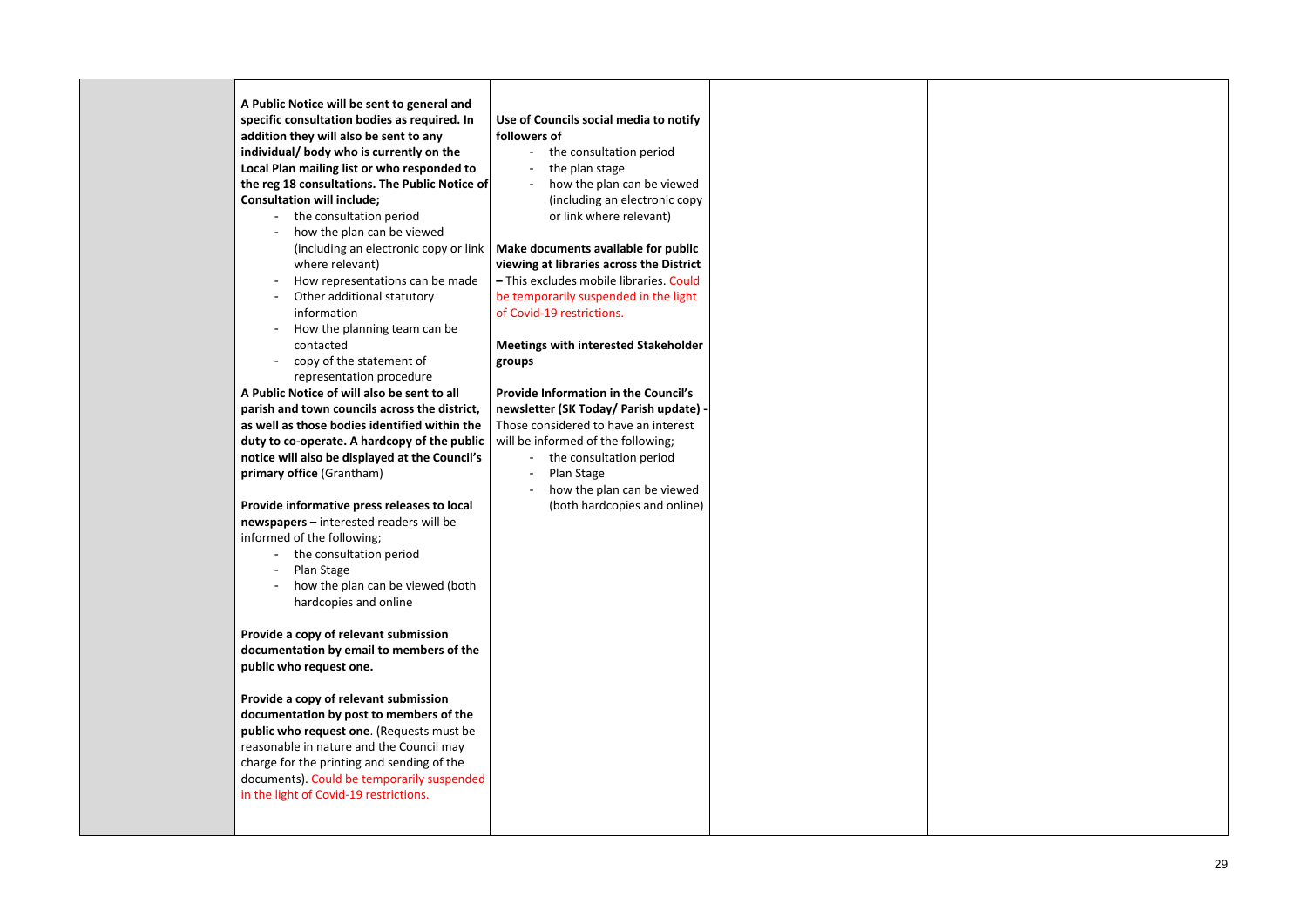| <b>Stage</b>                                                       | <b>Minimum consultation requirements</b>                                                                                                                                                                                                                                                                                                                                                                                                                                                                                                                                                                                                                                                                                                                                                                                                                                                                                                                                                                                                                                                                                                                                                                                                                                                                                                                                                                                                 | <b>Additional Consultation Methods that</b><br>may be used (Not exhaustive)                                                                                                                                                                                                                                                                                                                                                                                                                                                                                                                                                                                                                                                                                                                                                                                                                                                                                                                   | Who will be notified                                                                                                                                                                                                                                                                                                                                                                 | $\mathsf{P}$ |
|--------------------------------------------------------------------|------------------------------------------------------------------------------------------------------------------------------------------------------------------------------------------------------------------------------------------------------------------------------------------------------------------------------------------------------------------------------------------------------------------------------------------------------------------------------------------------------------------------------------------------------------------------------------------------------------------------------------------------------------------------------------------------------------------------------------------------------------------------------------------------------------------------------------------------------------------------------------------------------------------------------------------------------------------------------------------------------------------------------------------------------------------------------------------------------------------------------------------------------------------------------------------------------------------------------------------------------------------------------------------------------------------------------------------------------------------------------------------------------------------------------------------|-----------------------------------------------------------------------------------------------------------------------------------------------------------------------------------------------------------------------------------------------------------------------------------------------------------------------------------------------------------------------------------------------------------------------------------------------------------------------------------------------------------------------------------------------------------------------------------------------------------------------------------------------------------------------------------------------------------------------------------------------------------------------------------------------------------------------------------------------------------------------------------------------------------------------------------------------------------------------------------------------|--------------------------------------------------------------------------------------------------------------------------------------------------------------------------------------------------------------------------------------------------------------------------------------------------------------------------------------------------------------------------------------|--------------|
| <b>Submission of Plan to</b><br><b>Secretary of State (Reg 22)</b> | The submission plan and required<br>accompanying documents to be sent in<br>paper form and electronically to the<br><b>Secretary of State.</b><br>The Submission Plan will be available for<br>viewing on the Council's website alongside<br>its relevant evidence base. - Response forms<br>will also be created and available to fill in via<br>the website or printed off and returned to the<br>council<br>A Public Notice will be sent to general and<br>specific consultation bodies as required. In<br>addition they will also be sent to any<br>individual/ body who is currently on the<br>Local Plan mailing list or who responded to<br>the reg 19 consultation. The Public Notice of<br><b>Consultation will include;</b><br>The Submission of the LP to the<br>Secretary of State<br>Where/how the Submission Plan<br>can be inspected.<br>how the plan can be viewed<br>(including an electronic copy or link<br>where relevant)<br>A Public Notice of will also be sent to all<br>parish and town councils across the district,<br>as well as those bodies identified within the<br>duty to co-operate. A hardcopy of the public<br>notice will also be displayed at the Council's<br>primary office (Grantham)<br>Provide press release of formal Public<br>Notice. Public notice will inform readers of<br>The Submission of the LP to the<br>Secretary of State<br>Where/ how the Submission Plan<br>can be inspected. | Submission documents may be made<br>available for public inspection at the<br>council's primary (Grantham) and<br>other office locations (Stamford,<br><b>Bourne, The Deepings) Could be</b><br>temporarily suspended in the light of<br>Covid-19 restrictions.<br>Make submission documents available<br>for public viewing at libraries across<br>the District $-$ This excludes mobile<br>libraries. Could be temporarily<br>suspended in the light of Covid-19<br>restrictions.<br>Provide informative press releases to<br>local newspapers - interested readers<br>will be informed of the following;<br>The Submission of the LP to<br>the Secretary of State<br>Where/ how the Submission<br>Plan can be inspected<br>Use of Councils social media to notify<br>followers of<br>The Submission of the LP to<br>the Secretary of State<br>Where/ how the Submission<br>Plan can be inspected<br>how the plan can be viewed<br>(including an electronic copy<br>or link where relevant) | Any individual/ body who submitted a<br>representation at the plan publication<br>(Reg 19) stage.<br>All those notified at draft plan<br>preparation and publication stage will<br>again be notified that the plan has<br>been submitted and where it can be<br>inspected.<br>Any additional person/ body who has<br>specifically asked to be notified when<br>the plan is submitted | Not a cons   |
|                                                                    | how the plan can be viewed<br>(including an electronic copy or link<br>where relevant)                                                                                                                                                                                                                                                                                                                                                                                                                                                                                                                                                                                                                                                                                                                                                                                                                                                                                                                                                                                                                                                                                                                                                                                                                                                                                                                                                   |                                                                                                                                                                                                                                                                                                                                                                                                                                                                                                                                                                                                                                                                                                                                                                                                                                                                                                                                                                                               |                                                                                                                                                                                                                                                                                                                                                                                      |              |

# **Period of consultation/notice period**

sultation stage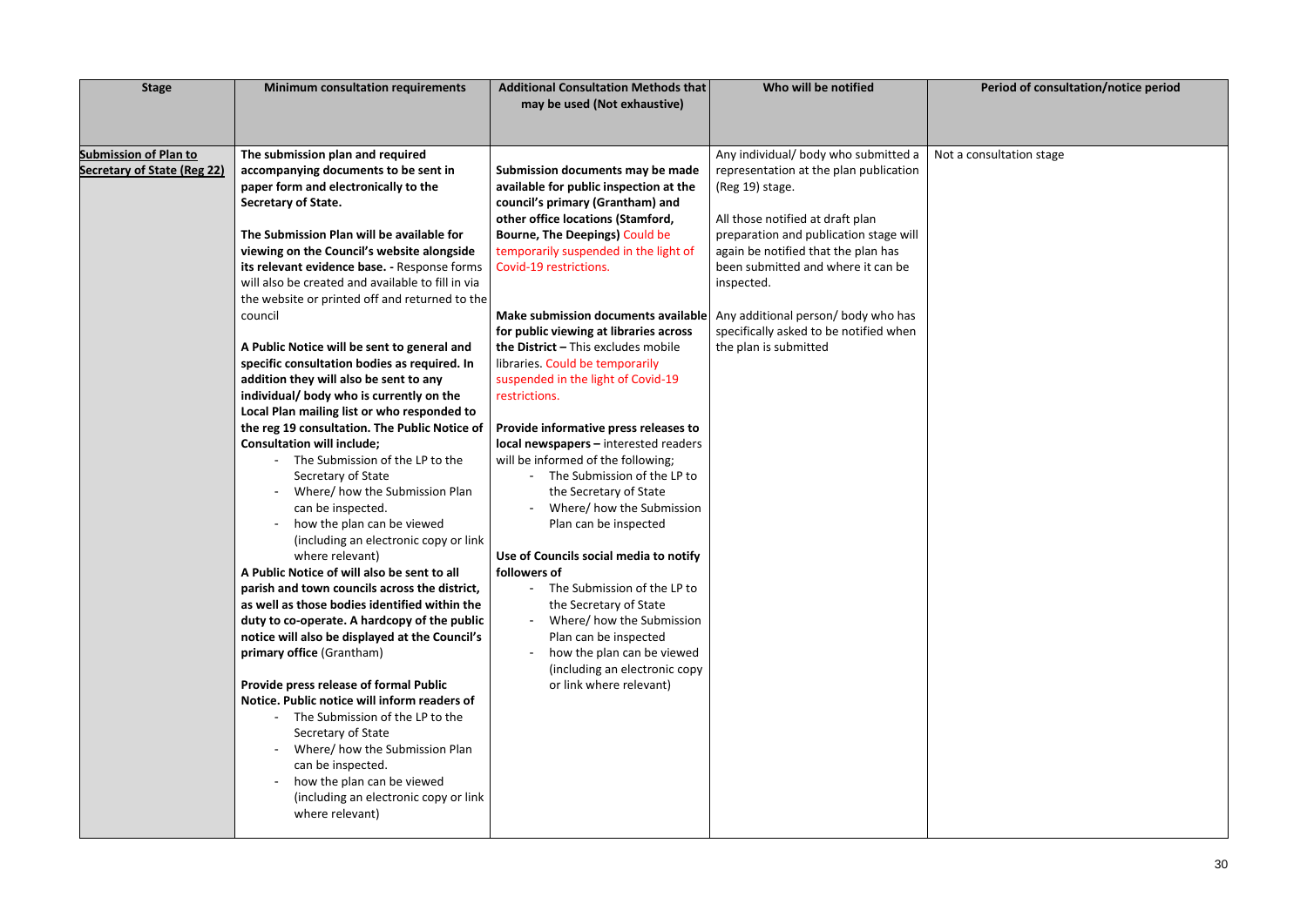| <b>Stage</b>                                                          | <b>Minimum consultation requirements</b>                                                                                                                                                                                                                                                                                                                                                                                                                                                                                                                                                                                                                                                                                                                                                                                                                                                                                                                                                                                                                                                               | <b>Additional Consultation Methods that</b><br>may be used (Not exhaustive)                                                                                                                                                                                                                                                                                                                                                                                   | Who will be notified                                                                                                                                                                                                                                                                                                                                                                                                                                                                                           | P                                                                   |
|-----------------------------------------------------------------------|--------------------------------------------------------------------------------------------------------------------------------------------------------------------------------------------------------------------------------------------------------------------------------------------------------------------------------------------------------------------------------------------------------------------------------------------------------------------------------------------------------------------------------------------------------------------------------------------------------------------------------------------------------------------------------------------------------------------------------------------------------------------------------------------------------------------------------------------------------------------------------------------------------------------------------------------------------------------------------------------------------------------------------------------------------------------------------------------------------|---------------------------------------------------------------------------------------------------------------------------------------------------------------------------------------------------------------------------------------------------------------------------------------------------------------------------------------------------------------------------------------------------------------------------------------------------------------|----------------------------------------------------------------------------------------------------------------------------------------------------------------------------------------------------------------------------------------------------------------------------------------------------------------------------------------------------------------------------------------------------------------------------------------------------------------------------------------------------------------|---------------------------------------------------------------------|
| <b>Independent Examination</b><br>(Reg 24)                            | A Public Notice will be sent to general and<br>specific consultation bodies as required. In<br>addition, they will also be sent to any<br>individual/ body who is currently on the<br>Local Plan mailing list or who responded to<br>the reg 19 consultation. The Public Notice of<br><b>Consultation will include:</b><br>The date, time and place where the<br>hearing(s) sessions<br>The name of the appointed<br>inspector<br>Any other relevant statutory<br>information<br>A Public Notice of will also be sent to all<br>parish and town councils across the district,<br>as well as those bodies identified within the<br>duty to co-operate. A hardcopy of the public<br>notice will also be displayed at the Council's<br>primary office (Grantham)<br>Details of the examination will be available<br>for viewing on the Council's website.<br>Provide press release of formal Public<br>Notice. Public notice will inform readers of<br>The date, time and place where the<br>hearing(s) sessions<br>The name of the appointed<br>inspector<br>Any other relevant statutory<br>information | Use of Councils social media to notify<br>followers of<br>The date, time and place<br>where the hearing(s) sessions<br>The name of the appointed<br>inspector<br>Any other relevant statutory<br>information<br>Provide informative press releases to<br>local newspapers - interested readers<br>will be informed of the following<br>where the hearing(s) sessions<br>The name of the appointed<br>inspector<br>Any other relevant statutory<br>information | Any person with an outstanding<br>representation from the plan<br>publication (Reg 19) stage.<br>All those notified at draft plan<br>preparation and publication stage will<br>again be notified of the independent<br>examination.<br>Any additional person/body who has<br>specifically asked to be notified around<br>the Local Plan examination.<br>The Independent Inspector will also<br>give the opportunity for a number of<br>representors to appear before and<br>speak during the hearing sessions. | Notificatio<br>before the<br>A further<br>if there ar<br>Inspector) |
| <b>Stage</b>                                                          | <b>Minimum consultation requirements</b>                                                                                                                                                                                                                                                                                                                                                                                                                                                                                                                                                                                                                                                                                                                                                                                                                                                                                                                                                                                                                                                               | <b>Additional Consultation Methods that</b><br>may be used (Not exhaustive)                                                                                                                                                                                                                                                                                                                                                                                   | Who will be notified                                                                                                                                                                                                                                                                                                                                                                                                                                                                                           | P                                                                   |
| <b>Main Modifications (Reg 24)</b><br>(May not always be<br>required) | A Public Notice will be sent to general and<br>specific consultation bodies as required. In<br>addition, they will also be sent to any<br>individual/ body who is currently on the<br>Local Plan mailing list or who responded to<br>the reg 19 consultation. The Public Notice of<br><b>Consultation will include;</b>                                                                                                                                                                                                                                                                                                                                                                                                                                                                                                                                                                                                                                                                                                                                                                                | Main modifications document may be<br>made available for public inspection at<br>the council's primary (Grantham) and<br>other office locations (Stamford,<br>Bourne, The Deepings) Could be<br>temporarily suspended in the light of                                                                                                                                                                                                                         | Any person with an outstanding<br>representation from the plan<br>publication (Reg 19) stage.<br>All those notified at draft plan<br>preparation and publication stage will<br>again be notified of the Main                                                                                                                                                                                                                                                                                                   | 6-week co<br>modificati                                             |

# **Period of consultation/notice period**

ion about examination at least 6 weeks ne opening of the hearing

fivrolech consultation period will be required if there main modifications (or as required by the

# **Who will be notified Period of consultation/notice period**

onsultation period if there are main tions (or as required by the Inspector)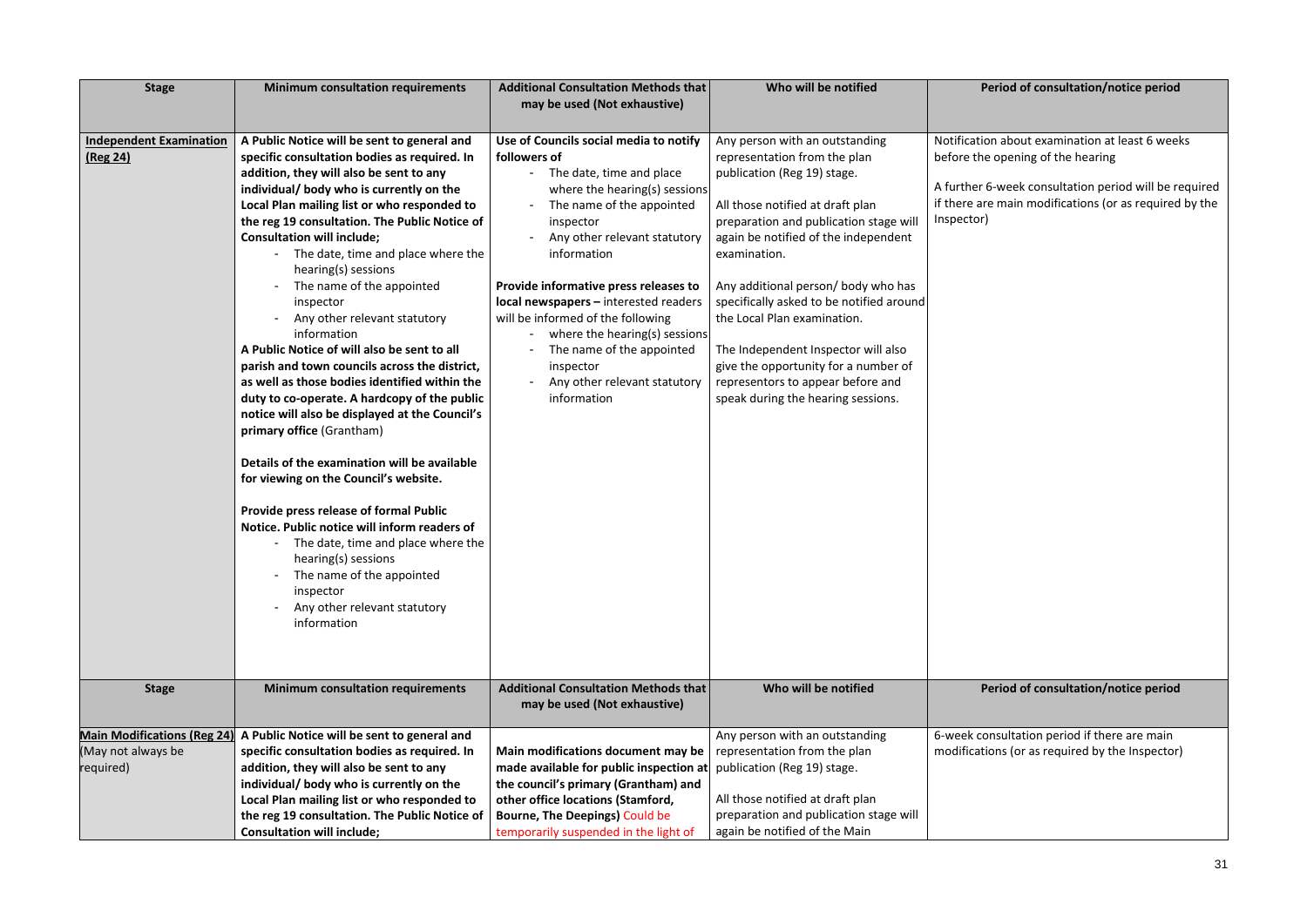|                                   | Information about the main<br>modifications<br>consultation dates<br>how the modifications can be<br>viewed (including an electronic copy<br>or link where relevant)<br>How the modifications can be<br>commented upon<br>A Public Notice of will also be sent to all<br>parish and town councils across the district,<br>as well as those bodies identified within the<br>duty to co-operate. A hardcopy of the public<br>notice will also be displayed at the Council's<br>primary office (Grantham)<br>The Main Modifications will be available for<br>viewing on the Council's website - Response<br>forms will also be created and available to fill<br>in via the website or printed off and returned<br>to the council<br>Provide press release of formal Public<br>Notice. Public notice will inform readers of<br>Information about the main<br>modifications<br>consultation dates<br>how the modifications can be<br>viewed<br>How the modifications can be<br>commented upon.<br>Provide a copy of relevant Main<br>Modifications documentation by email to<br>members of the public who request one.<br>Provide a copy of relevant Main<br>Modifications documentation by post to<br>members of the public who request one.<br>(Requests must be reasonable in nature and<br>the Council may charge for the printing and<br>sending of the documents). Could be<br>temporarily suspended in the light of Covid-<br>19 restrictions. | Covid-19 restrictions.<br><b>Make Main Modification document</b><br>available for public viewing at libraries<br>across the District - This excludes<br>mobile libraries. Could be temporarily<br>suspended in the light of Covid-19<br>restrictions.<br>Use of Councils social media to notify<br>followers of<br>Information about the main<br>$\blacksquare$<br>modifications<br>consultation dates<br>$\blacksquare$<br>how the modifications can be<br>viewed (including an<br>electronic copy or link where<br>relevant)<br>How the modifications can be<br>commented upon<br>Provide informative press releases to<br>local newspapers - interested readers<br>will be informed of the following<br>Information about the main<br>modifications<br>consultation dates<br>how the modifications can be<br>viewed.<br>How the modifications can be<br>commented upon | Modification consultation.<br>Any additional person/body who has<br>specifically asked to be notified around<br>the Local Plan Main Modifications. |               |
|-----------------------------------|--------------------------------------------------------------------------------------------------------------------------------------------------------------------------------------------------------------------------------------------------------------------------------------------------------------------------------------------------------------------------------------------------------------------------------------------------------------------------------------------------------------------------------------------------------------------------------------------------------------------------------------------------------------------------------------------------------------------------------------------------------------------------------------------------------------------------------------------------------------------------------------------------------------------------------------------------------------------------------------------------------------------------------------------------------------------------------------------------------------------------------------------------------------------------------------------------------------------------------------------------------------------------------------------------------------------------------------------------------------------------------------------------------------------------------------------------|---------------------------------------------------------------------------------------------------------------------------------------------------------------------------------------------------------------------------------------------------------------------------------------------------------------------------------------------------------------------------------------------------------------------------------------------------------------------------------------------------------------------------------------------------------------------------------------------------------------------------------------------------------------------------------------------------------------------------------------------------------------------------------------------------------------------------------------------------------------------------|----------------------------------------------------------------------------------------------------------------------------------------------------|---------------|
| <b>Publication of Inspector's</b> | A Public Notice will be sent to general and                                                                                                                                                                                                                                                                                                                                                                                                                                                                                                                                                                                                                                                                                                                                                                                                                                                                                                                                                                                                                                                                                                                                                                                                                                                                                                                                                                                                      | Provide informative press releases to                                                                                                                                                                                                                                                                                                                                                                                                                                                                                                                                                                                                                                                                                                                                                                                                                                     | Any person with a representation from                                                                                                              | Not a consult |
| recommendations                   | specific consultation bodies as required. In                                                                                                                                                                                                                                                                                                                                                                                                                                                                                                                                                                                                                                                                                                                                                                                                                                                                                                                                                                                                                                                                                                                                                                                                                                                                                                                                                                                                     | local newspapers - interested readers                                                                                                                                                                                                                                                                                                                                                                                                                                                                                                                                                                                                                                                                                                                                                                                                                                     | the plan publication (Reg 19) stage.                                                                                                               |               |
| (Regulation 25)                   | addition, they will also be sent to any                                                                                                                                                                                                                                                                                                                                                                                                                                                                                                                                                                                                                                                                                                                                                                                                                                                                                                                                                                                                                                                                                                                                                                                                                                                                                                                                                                                                          | will be informed of the following                                                                                                                                                                                                                                                                                                                                                                                                                                                                                                                                                                                                                                                                                                                                                                                                                                         |                                                                                                                                                    |               |

# Itation stage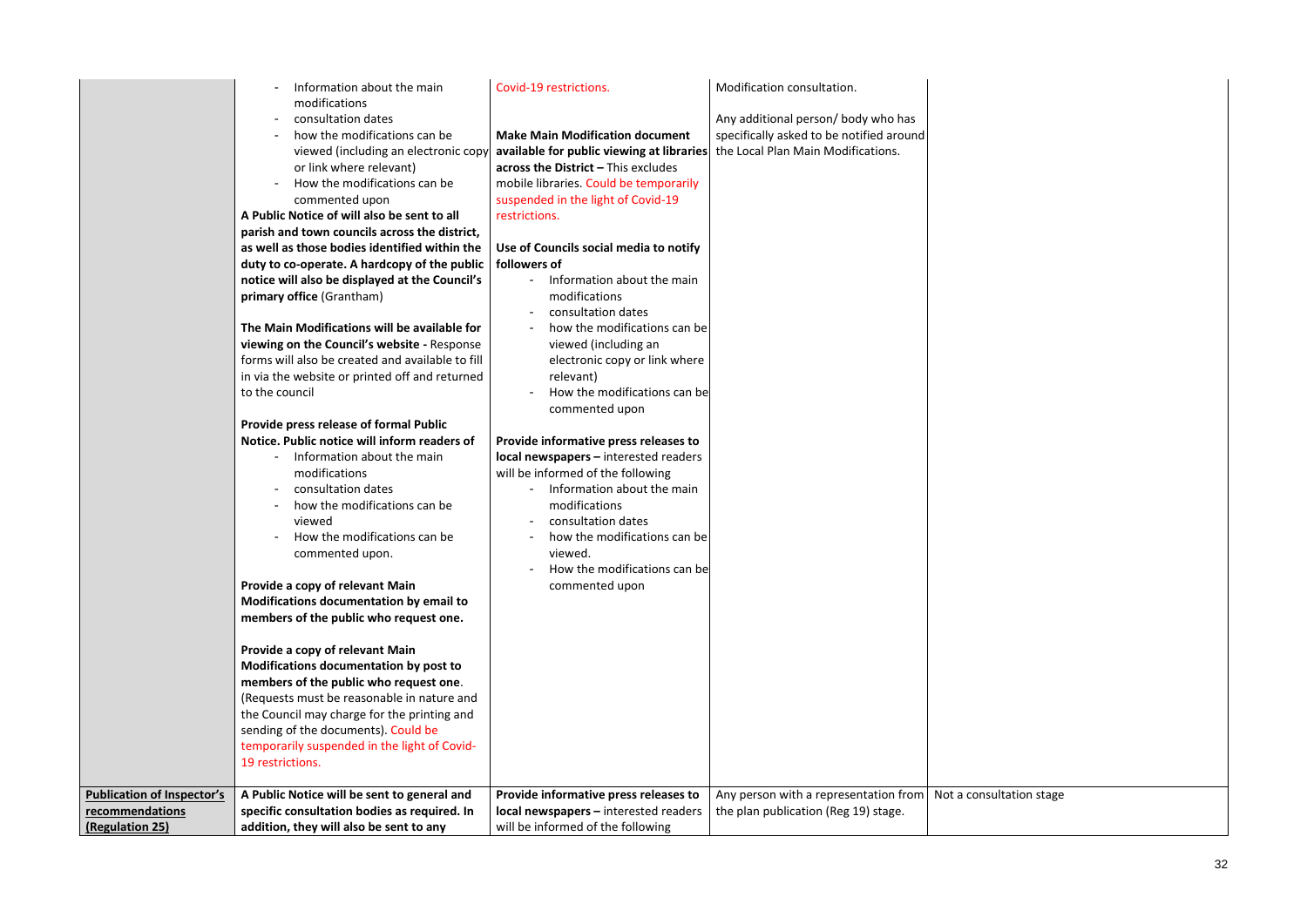| (Including Inspectors<br>Report) | individual/ body who is currently on the<br>Local Plan mailing list or who responded to<br>the reg 19 consultation. The Public Notice of<br><b>Consultation will include;</b><br>Information around the inspector's                                                                                                                                                                                                                                                                                                                                                                                            | Information around the<br>inspector's recommendations<br>how the inspector's final<br>report can be viewed                                                                                                                                                                                                                                                                                                                                     | All those notified at draft plan<br>preparation and publication stage will<br>again be notified of the Inspectors<br>recommendations and final report |  |
|----------------------------------|----------------------------------------------------------------------------------------------------------------------------------------------------------------------------------------------------------------------------------------------------------------------------------------------------------------------------------------------------------------------------------------------------------------------------------------------------------------------------------------------------------------------------------------------------------------------------------------------------------------|------------------------------------------------------------------------------------------------------------------------------------------------------------------------------------------------------------------------------------------------------------------------------------------------------------------------------------------------------------------------------------------------------------------------------------------------|-------------------------------------------------------------------------------------------------------------------------------------------------------|--|
|                                  | recommendations<br>how the inspector's final report can<br>be viewed (including an electronic<br>copy or link where relevant)<br>A Public Notice of will also be sent to all<br>parish and town councils across the district,<br>as well as those bodies identified within the<br>duty to co-operate. A hardcopy of the public<br>notice will also be displayed at the Council's<br>primary office (Grantham)<br>A copy of the Inspector's final report will be<br>available for viewing on the Council's<br>website<br>Provide press release of formal Public<br>Notice. Public notice will inform readers of | Use of Councils social media to notify<br>followers of<br>Information around the<br>inspector's recommendations<br>how the inspector's final<br>report can be viewed<br>A copy of the inspector's final report<br>may be made available for public at<br>the council's primary (Grantham) and<br>other office locations (Stamford,<br><b>Bourne, The Deepings) Could be</b><br>temporarily suspended in the light of<br>Covid-19 restrictions. | Any additional person/body who has<br>specifically asked to be notified around<br>the Inspectors recommendations and<br>final report                  |  |
|                                  | Information around the inspector's<br>recommendations<br>how the inspector's final report can<br>be viewed<br>Provide a copy of Inspectors Final Report by                                                                                                                                                                                                                                                                                                                                                                                                                                                     |                                                                                                                                                                                                                                                                                                                                                                                                                                                |                                                                                                                                                       |  |
|                                  | email to members of the public who request<br>one.<br>Provide a copy of Inspectors Final Report by<br>post to members of the public who request<br>one. (Requests must be reasonable in nature<br>and the Council may charge for the printing<br>and sending of the documents). Could be<br>temporarily suspended in the light of Covid-<br>19 restrictions.                                                                                                                                                                                                                                                   | Additional Consultation Methods that                                                                                                                                                                                                                                                                                                                                                                                                           | Who will be notified                                                                                                                                  |  |
| <b>Stage</b>                     | <b>Minimum consultation requirements</b>                                                                                                                                                                                                                                                                                                                                                                                                                                                                                                                                                                       | may be used (Not exhaustive)                                                                                                                                                                                                                                                                                                                                                                                                                   |                                                                                                                                                       |  |

**Period of consultation/notice period**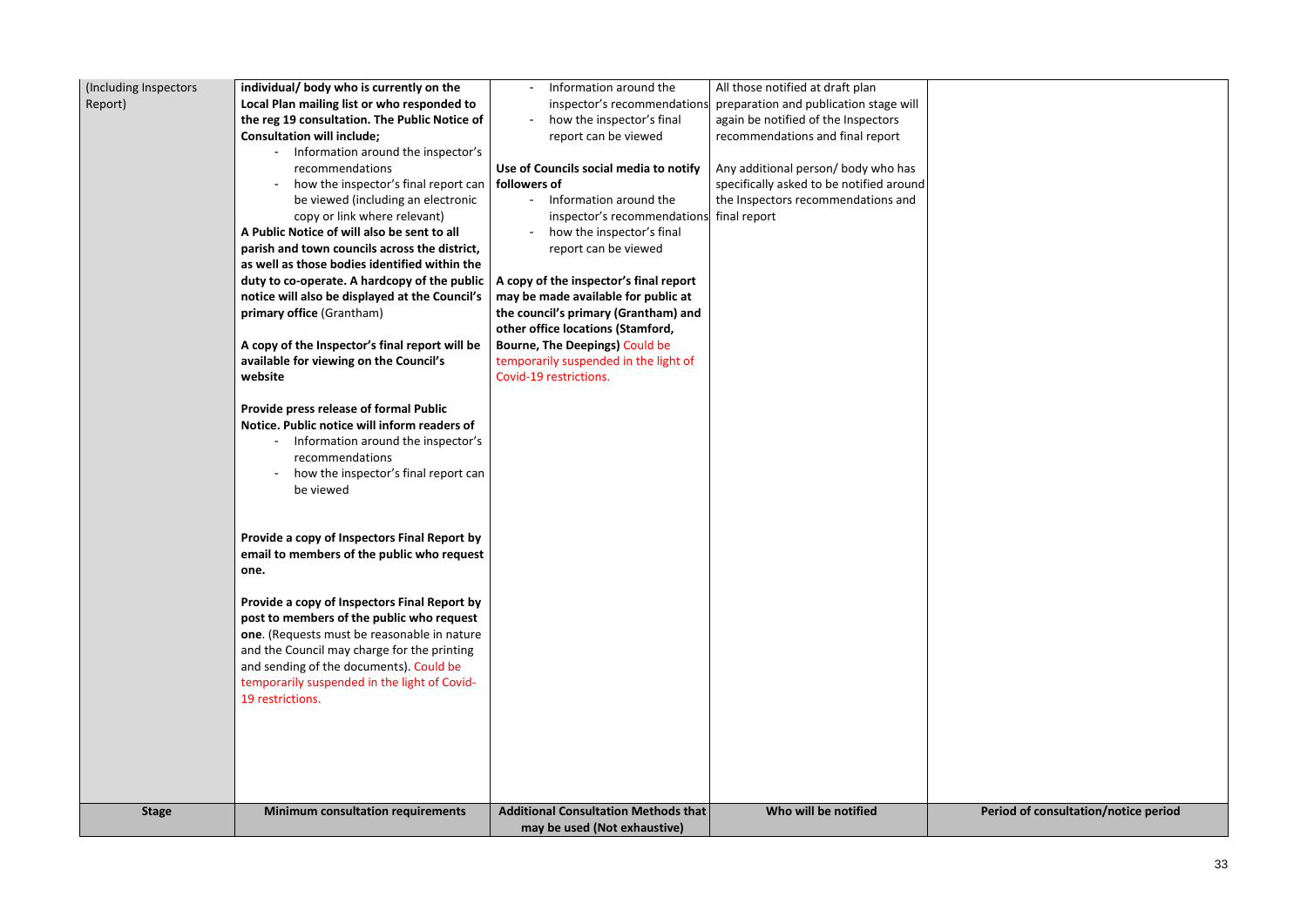| <b>Adoption of a plan</b> | As soon as reasonably possible - A Public       | Provide informative press releases to  | The Secretary of State                   | Not a |
|---------------------------|-------------------------------------------------|----------------------------------------|------------------------------------------|-------|
| (Regulation 26)           | Notice will be sent to general and specific     | local newspapers - interested readers  |                                          |       |
|                           | consultation bodies as required. In addition,   | will be informed of the following      | Any person with a representation from    |       |
|                           | they will also be sent to any individual/body   | Information around the<br>$\sim$       | the plan publication (Reg 19) stage.     |       |
|                           | who is currently on the Local Plan mailing list | adoption of the Local Plan             |                                          |       |
|                           | or who responded to the reg 19 consultation.    | How the adopted Local Plan             | All those notified at draft plan         |       |
|                           | The Public Notice of Consultation will          | and accompanying                       | preparation and publication stage will   |       |
|                           | include;                                        | documents can be viewed                | again be notified around the Local       |       |
|                           | Information around the adoption of              | (including an electronic copy          | Plans adoption                           |       |
|                           | the Local Plan                                  | or link where relevant)                |                                          |       |
|                           | How the adopted Local Plan and                  |                                        | Any additional person/body who has       |       |
|                           | accompanying documents can be                   | Use of Councils social media to notify | specifically asked to be notified around |       |
|                           | viewed (including an electronic copy            | followers of                           | the Local Plans adoption.                |       |
|                           | or link where relevant)                         | Information around the                 |                                          |       |
|                           | A Public Notice of will also be sent to all     | adoption of the Local Plan             |                                          |       |
|                           | parish and town councils across the district,   | How the adopted Local Plan             |                                          |       |
|                           | as well as those bodies identified within the   | and accompanying                       |                                          |       |
|                           | duty to co-operate. A hardcopy of the public    | documents can be viewed                |                                          |       |
|                           | notice will also be displayed at the Council's  | (including an electronic copy          |                                          |       |
|                           | primary office (Grantham) May require           | or link where relevant)                |                                          |       |
|                           | appointments to be made                         |                                        |                                          |       |
|                           |                                                 |                                        |                                          |       |
|                           | A Copy of the adoption statement will be        |                                        |                                          |       |
|                           | sent via email to the Secretary of State and    |                                        |                                          |       |
|                           | to anyone who has specifically asked to be      |                                        |                                          |       |
|                           | notified and have provided an email address     |                                        |                                          |       |
|                           |                                                 |                                        |                                          |       |
|                           | A copy of the adoption statement will be        |                                        |                                          |       |
|                           | available for viewing on the Council's          |                                        |                                          |       |
|                           | website.                                        |                                        |                                          |       |
|                           |                                                 |                                        |                                          |       |

a consultation stage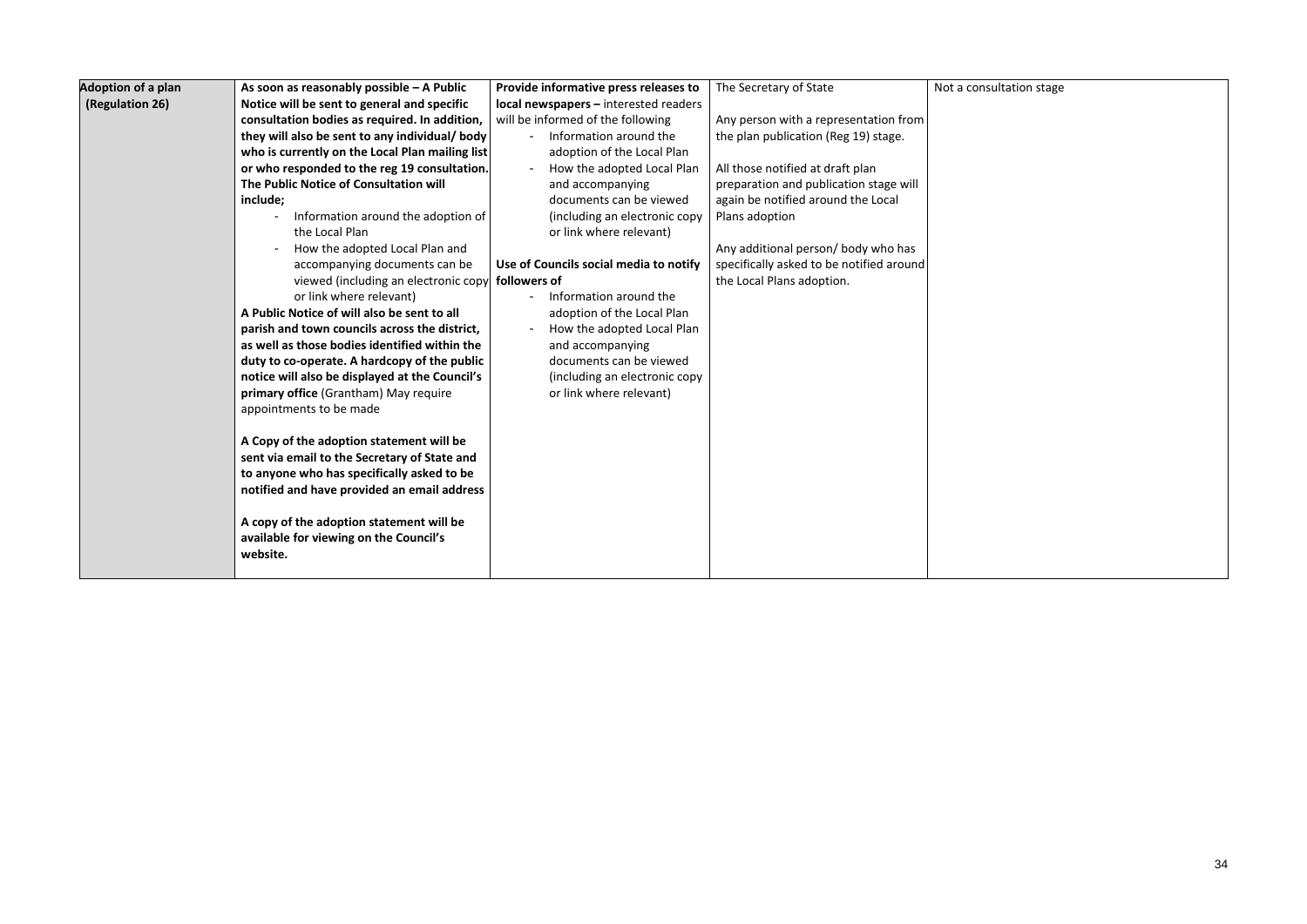# <span id="page-39-0"></span>Appendix 3: Consultation on Supplementary Planning Documents

# **Who will be notified Period of consultation/notice period**

I be one 'formal' consultation period during ration, normally with a minimum ion period of 4 weeks

| <b>Stage</b>                    | <b>Minimum consultation requirements</b>         | <b>Additional Consultation Methods that</b><br>may be used (Not exhaustive) | Who will be notified                   | Per          |
|---------------------------------|--------------------------------------------------|-----------------------------------------------------------------------------|----------------------------------------|--------------|
| <b>Preparation and</b>          | Keep those on the dedicated mailing list         | Draft SPD document may be made                                              | Those bodies, businesses or persons    | There will I |
| <b>Publication of Draft SPD</b> | informed of upcoming involvement                 | available for public viewing at the                                         | that the Council considers having an   | the prepar   |
| (Regulation 12)                 | opportunities Those considered to have an        | council's primary (Grantham) and                                            | interest in the SPD, such bodies will  | consultatic  |
|                                 | interest will be informed by email or letter     | other office locations (Stamford,                                           | include;                               |              |
|                                 | setting out:                                     | Bourne, The Deepings) Could be                                              | specific consultation bodies           |              |
|                                 | the consultation period                          | temporarily suspended in the light of                                       |                                        |              |
|                                 | how the SPD be viewed (including                 | Covid-19 restrictions.                                                      | duty to cooperate bodies               |              |
|                                 | an electronic copy or link where                 |                                                                             |                                        |              |
|                                 | relevant)                                        | Make SPD document available for                                             | General consultation bodies            |              |
|                                 | How the consultation can be                      | public viewing at libraries across the                                      |                                        |              |
|                                 | responded to.                                    | <b>District</b> – This excludes mobile libraries.                           | Parish/Town Councils (where            |              |
|                                 |                                                  | Could be temporarily suspended in the                                       | relevant)                              |              |
|                                 |                                                  | light of Covid-19 restrictions.                                             |                                        |              |
|                                 |                                                  |                                                                             | Any individual/ group on the Councils  |              |
|                                 | Draft SPD document will be available for         | Use of Councils social media to notify                                      | notification mailing list.             |              |
|                                 | viewing on the Council's website alongside       | followers of                                                                | Engaging other consultees and those    |              |
|                                 | relevant evidence base. - Response forms will    | the consultation period                                                     | identified "hard to reach groups" will |              |
|                                 | also be created and available to fill in via the | how the SPD be viewed                                                       | be addressed through the various       |              |
|                                 | website or printed off and returned to the       | (including an electronic copy                                               | consultation methods identified in the |              |
|                                 | council                                          | or link where relevant)                                                     | first two rows.                        |              |
|                                 |                                                  | How the consultation can be                                                 |                                        |              |
|                                 | Provide a copy of draft documentation by         | responded to.                                                               |                                        |              |
|                                 | email to members of the public who request       |                                                                             |                                        |              |
|                                 | one.                                             | Distribute information to all Town and                                      |                                        |              |
|                                 |                                                  | <b>Parish Councils through existing</b>                                     |                                        |              |
|                                 | Provide a copy of draft documentation by         | channels via email/letter (where                                            |                                        |              |
|                                 | post to members of the public who request        | appropriate) setting out $-$                                                |                                        |              |
|                                 | one. (Requests must be reasonable in nature      | the consultation period                                                     |                                        |              |
|                                 | and the Council may charge for the printing      | how the SPD can be viewed                                                   |                                        |              |
|                                 | and sending of the documents). Could be          | (including an electronic copy                                               |                                        |              |
|                                 | temporarily suspended in the light of Covid-     | or link where relevant)                                                     |                                        |              |
|                                 | 19 restrictions.                                 | How the consultation can be                                                 |                                        |              |
|                                 |                                                  | responded to.                                                               |                                        |              |
|                                 |                                                  |                                                                             |                                        |              |
|                                 |                                                  | Provide informative press releases /                                        |                                        |              |
|                                 |                                                  | public notice to local newspapers -                                         |                                        |              |
|                                 |                                                  | interested readers will be informed of                                      |                                        |              |
|                                 |                                                  | the following                                                               |                                        |              |
|                                 |                                                  | the consultation period<br>$\sim$                                           |                                        |              |
|                                 |                                                  | how the SPD can be viewed                                                   |                                        |              |
|                                 |                                                  | (including an electronic copy                                               |                                        |              |
|                                 |                                                  | or link where relevant)                                                     |                                        |              |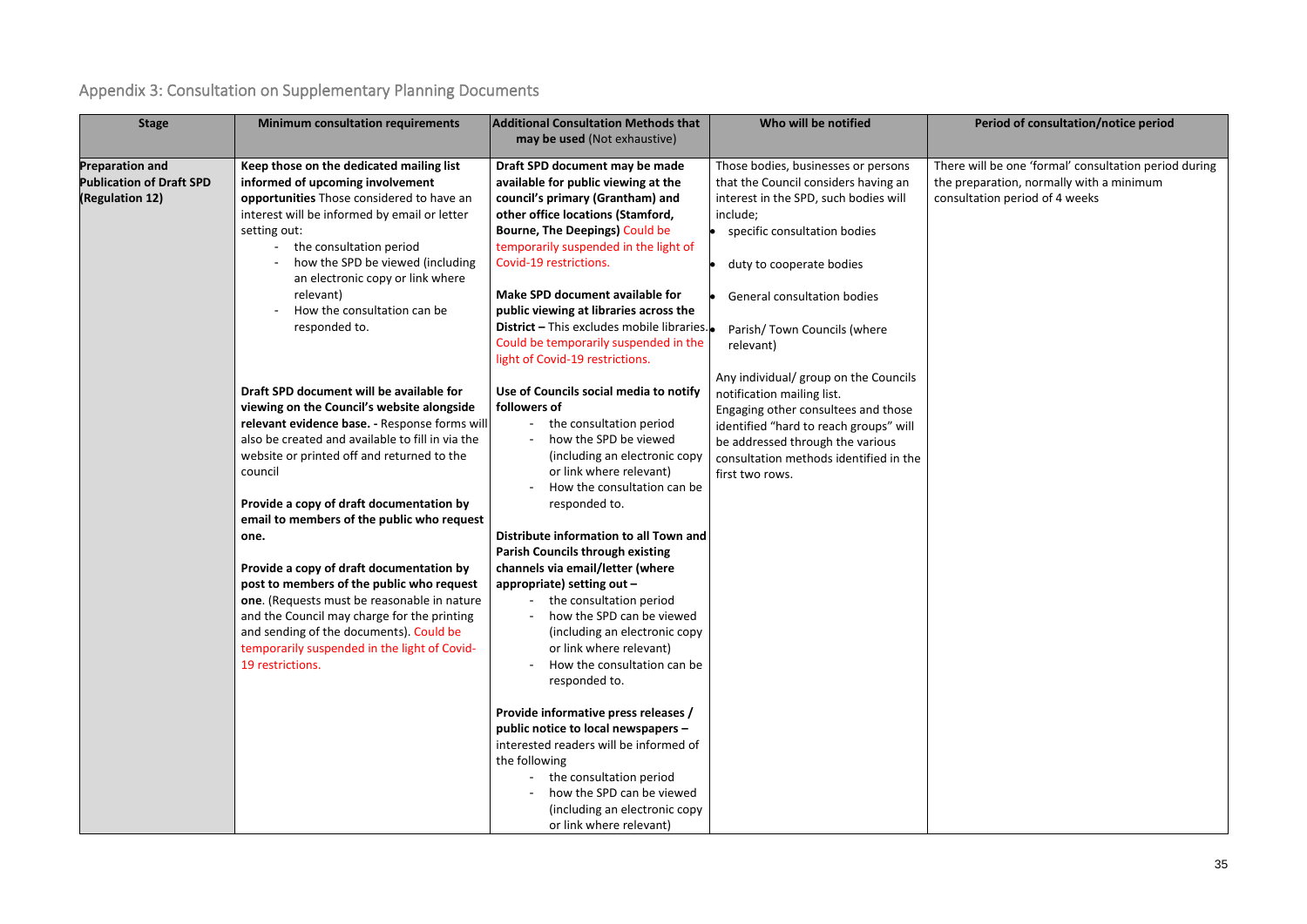# **Who will be notified Period of consultation/notice period**

sultation Stage

|                                           |                                                                                                                                                                                                                                                                                                                                                                                                              | How the consultation can be<br>responded to.<br><b>Meet with Stakeholder groups</b><br>Engagement with key stakeholder<br>groups will be conducted around key<br>issues at an early stage in draft SPD<br>document preparation. These groups<br>will then be invited to comment.                                                                       |                                                                                                                                                                         |            |
|-------------------------------------------|--------------------------------------------------------------------------------------------------------------------------------------------------------------------------------------------------------------------------------------------------------------------------------------------------------------------------------------------------------------------------------------------------------------|--------------------------------------------------------------------------------------------------------------------------------------------------------------------------------------------------------------------------------------------------------------------------------------------------------------------------------------------------------|-------------------------------------------------------------------------------------------------------------------------------------------------------------------------|------------|
| <b>Stage</b>                              | <b>Minimum consultation requirements</b>                                                                                                                                                                                                                                                                                                                                                                     | <b>Additional Consultation Methods that</b><br>may be used (Not exhaustive)                                                                                                                                                                                                                                                                            | Who will be notified                                                                                                                                                    | Per        |
| <b>Adoption of SPD</b><br>(Regulation 14) | Keep those on the dedicated mailing list<br>informed; Those considered to have an<br>interest will be informed by email or letter<br>setting out:<br>Information around the adopted<br><b>SPD</b><br>How the Adopted SPD can be<br>viewed.<br>Copy of adoption Statement                                                                                                                                     | <b>Adopted SPD document and adoption</b><br>statement may be made available for<br>public inspection at the council's<br>primary (Grantham) and other office<br>locations (Stamford, Bourne, The<br><b>Deepings) Could be temporarily</b><br>suspended in the light of Covid-19<br>restrictions.                                                       | Any person with a representation from<br>the SPDs Preparation and Publication<br>stages.<br>Any individual/ body who wished to be<br>notified around the SPDs adoption. | Not a cons |
|                                           | The adopted SPD document along with the<br>adoption statement will be available for<br>viewing on the Council's website alongside<br>relevant evidence base. - Response forms will<br>also be created and available to fill in via the<br>website or printed off and returned to the<br>council                                                                                                              | Provide informative press releases /<br>public notice to local newspapers -<br>interested readers will be informed of<br>the following<br>Information around the<br>adopted SPD<br>How the Adopted SPD can be<br>viewed.                                                                                                                               |                                                                                                                                                                         |            |
|                                           | Provide a copy of the adopted<br>documentation by email to members of the<br>public who request one.<br>Provide a copy of adopted documentation by<br>post to members of the public who request<br>one. (Requests must be reasonable in nature<br>and the Council may charge for the printing<br>and sending of the documents). Could be<br>temporarily suspended in the light of Covid-<br>19 restrictions. | Make SPD document available for<br>public viewing at libraries across the<br><b>District - This excludes mobile libraries.</b><br>Could be temporarily suspended in the<br>light of Covid-19 restrictions.<br>Use of Councils social media to notify<br>followers of<br>Information around the<br>adopted SPD<br>How the Adopted SPD can be<br>viewed. |                                                                                                                                                                         |            |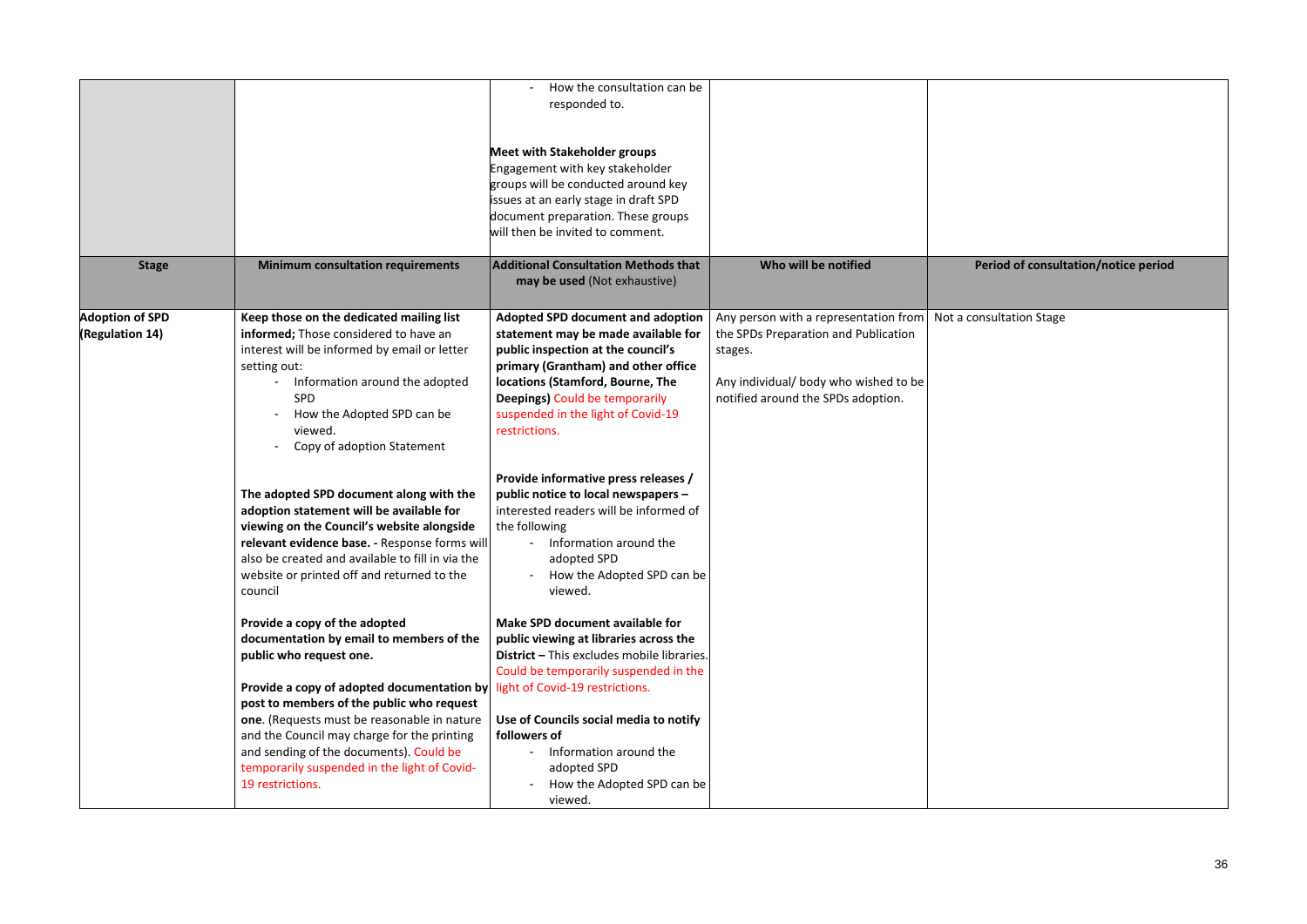# <span id="page-41-0"></span>Appendix 4: Consultation on Planning Applications

| <b>Nature of Development</b>                                                                                                                                                                                                                                                                                                                                                                                                                                                                                                                                                                                                                                                                                                                                 | <b>Regulation Determining publicity.</b>                                                  |
|--------------------------------------------------------------------------------------------------------------------------------------------------------------------------------------------------------------------------------------------------------------------------------------------------------------------------------------------------------------------------------------------------------------------------------------------------------------------------------------------------------------------------------------------------------------------------------------------------------------------------------------------------------------------------------------------------------------------------------------------------------------|-------------------------------------------------------------------------------------------|
| For applications accompanied by an Environmental Impact Assessment                                                                                                                                                                                                                                                                                                                                                                                                                                                                                                                                                                                                                                                                                           | Town and Country Planning (Development Management Procedure) Order 2015 Article 15 (2)(a) |
| Proposals that depart from the Development Plan                                                                                                                                                                                                                                                                                                                                                                                                                                                                                                                                                                                                                                                                                                              | DMPO 2015 Article 15 (2)(b)                                                               |
| Development affecting a Right of Way                                                                                                                                                                                                                                                                                                                                                                                                                                                                                                                                                                                                                                                                                                                         | DMPO 2015 Article 15 (2)(c)                                                               |
| <b>Major Development</b><br>10 or more dwellings or site area of 0.5 hectares or more                                                                                                                                                                                                                                                                                                                                                                                                                                                                                                                                                                                                                                                                        | DMPO 2015 Article 15 (4)                                                                  |
| 1000m or more of floorspace                                                                                                                                                                                                                                                                                                                                                                                                                                                                                                                                                                                                                                                                                                                                  |                                                                                           |
| Development carried out on a site having an area of 11 hectares or more<br>All other "Planning Applications"                                                                                                                                                                                                                                                                                                                                                                                                                                                                                                                                                                                                                                                 | DMPO 2015 Article 15 (5)                                                                  |
| Lawful Development Certificates, Works to Trees in Conservation Areas or covered by a Tree<br>Preservation Order, Non - Material Amendments, Discharge of Conditions, Certificates of Appropriate<br>Alternative Development, Hazardous Substances Consent and Prior Notifications for Agricultural<br><b>Works and Buildings, Demolitions or Railways</b>                                                                                                                                                                                                                                                                                                                                                                                                   | Managed independently by the relevant planning department                                 |
| <b>Prior Notifications for Telecommunications.</b>                                                                                                                                                                                                                                                                                                                                                                                                                                                                                                                                                                                                                                                                                                           | Part 16 of the Town and County Planning (General Permitted Development) Order 2015.       |
| Works to trees protected by Tree Preservation Order/within a Conservation Area                                                                                                                                                                                                                                                                                                                                                                                                                                                                                                                                                                                                                                                                               | The Hedgerows Regulations 1997 (or as amended)                                            |
| <b>Listed Building Consent Application.</b>                                                                                                                                                                                                                                                                                                                                                                                                                                                                                                                                                                                                                                                                                                                  | Regulation 5 of the LB Regulations.                                                       |
| Development affecting the setting of a listed building.                                                                                                                                                                                                                                                                                                                                                                                                                                                                                                                                                                                                                                                                                                      | Section 67 of the Planning (Listed Buildings and Conservation Areas) Act 1990.            |
| Development affecting the character or appearance of a Conservation Area<br>Prior notifications for proposed development<br>(includes home extensions, agricultural buildings, telecoms etc.)                                                                                                                                                                                                                                                                                                                                                                                                                                                                                                                                                                | Section 73 of the Planning (Listed Buildings and Conservation Areas) Act 1990.            |
| Covid 19 - Due to the coronavirus outbreak, restrictions have been placed nationwide on both the public and Local Authorities. The Town and Country Planning (Development Management<br>Procedure, Listed Buildings and Environmental Impact Assessment) (England) (Coronavirus) (Amendment) Regulations 2020 state that if the Council is unable to satisfy the requirements for publicity<br>of a planning application because it is not reasonably practicable to do so for reasons connected to the effects of coronavirus, including restrictions on movement, then the council is considered to<br>have discharged its obligations provided it has taken reasonable steps to inform any persons who are likely to have an interest in the application. |                                                                                           |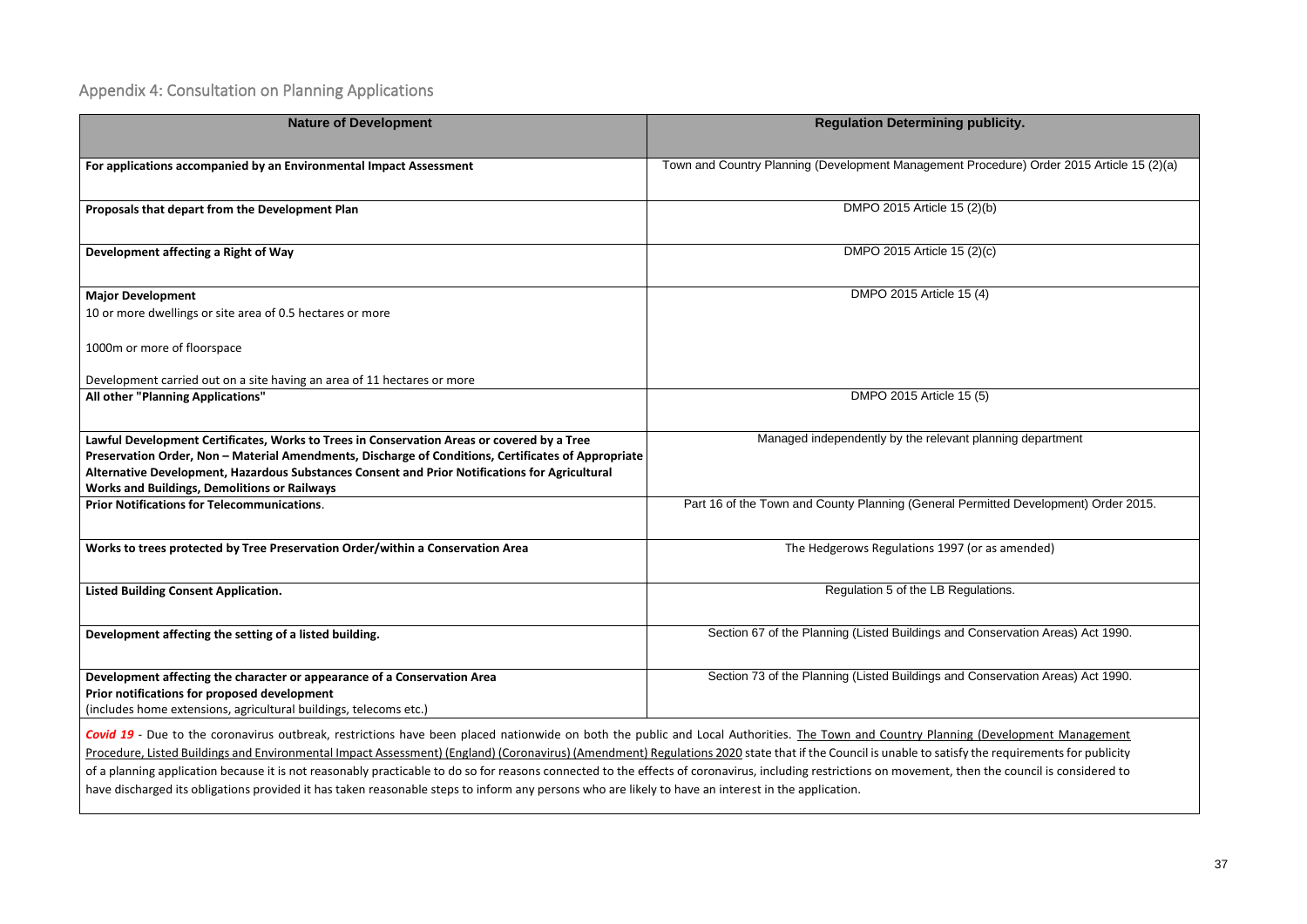# <span id="page-42-0"></span>Appendix 5: Consultation on Neighbourhood Plans

# **Who consultation/notice period**

only applicable when Designating a forum rish areas, or if designation proposals come or overlapping or modified NP areas)

**Who will be notified Period of consultation/notice period**

6-week consultation will take place.

| <b>Stage</b>                                                    | <b>Minimum consultation requirements</b>                                                                                                                                                                                                                                                                                                                                                                                                                                                                                                                                       | <b>Additional Consultation Methods that</b><br>may be used (Not exhaustive)                                                                                                                                                                                                                                                                                                                                                                                                                                                                | Who will be notified                                                                                                                                                                                                                                                                                                               | Pe                                     |
|-----------------------------------------------------------------|--------------------------------------------------------------------------------------------------------------------------------------------------------------------------------------------------------------------------------------------------------------------------------------------------------------------------------------------------------------------------------------------------------------------------------------------------------------------------------------------------------------------------------------------------------------------------------|--------------------------------------------------------------------------------------------------------------------------------------------------------------------------------------------------------------------------------------------------------------------------------------------------------------------------------------------------------------------------------------------------------------------------------------------------------------------------------------------------------------------------------------------|------------------------------------------------------------------------------------------------------------------------------------------------------------------------------------------------------------------------------------------------------------------------------------------------------------------------------------|----------------------------------------|
| Designation of<br><b>Neighbourhood Area</b><br>(Regulation 15)  | Publish NP designation application on the<br>Council's website alongside decision notice<br>and NP map showing the extent of the Area.<br>Notify those on the dedicated NP mailing list;<br>Those considered to have an interest will be<br>informed by email or letter setting out the<br>decision of the council to designate the NP<br>area.                                                                                                                                                                                                                                |                                                                                                                                                                                                                                                                                                                                                                                                                                                                                                                                            | <b>Where appropriate;</b><br>Ward & Portfolio holders<br>Those who have expressed an<br>interested in being notified about any<br>NP designations within the South<br>Kesteven district area<br>Any adjoining/ neighbouring Parishes.<br>Relevant Statutory consultation<br>bodies                                                 | 6 weeks (c<br>in non-par<br>forward fo |
| <b>Stage</b>                                                    | <b>Minimum consultation requirements</b>                                                                                                                                                                                                                                                                                                                                                                                                                                                                                                                                       | <b>Additional Consultation Methods</b><br>that may be used (Not exhaustive)                                                                                                                                                                                                                                                                                                                                                                                                                                                                | Who will be notified                                                                                                                                                                                                                                                                                                               | P <sub>f</sub>                         |
| <b>Publish Submitted Plan</b><br>(Regulation 16)                | The submitted plan along with relevant<br>evidence base will be available for viewing<br>on the Council's website. - Response forms<br>will also be created and available to fill in via<br>the website or printed off and returned to the<br>council<br>Keep those on the dedicated mailing list<br>informed; Those considered to have an<br>interest will be informed by email or letter<br>setting out:<br>Information around the submitted<br><b>NP</b><br>How the submitted NP can be<br>viewed. (both hardcopy and<br>electronic link)<br>How responses can be submitted | <b>Submission NP documents may be</b><br>made available for public viewing at<br>the council's principal office location<br>this will be in the Grantham Council<br>Office. Could be temporarily suspended<br>in the light of Covid-19 restrictions.<br><b>Submission NP documents may be</b><br>made available for public viewing at<br>selected locations within the NP area<br>this will be where possible and at the<br>discretion of the qualifying body.<br>Could be temporarily suspended in the<br>light of Covid-19 restrictions. | Appropriate Ward & Portfolio holders<br>Those who have expressed an<br>interested in being notified about any<br>NP submissions within the South<br>Kesteven district area<br>Any adjoining/ neighbouring Parishes.<br>Relevant Statutory consultation<br>bodies<br>Residents / businesses within the NP<br>area (where possible). | A formal 6                             |
| <b>Stage</b>                                                    | <b>Minimum consultation requirements</b>                                                                                                                                                                                                                                                                                                                                                                                                                                                                                                                                       | <b>Additional Consultation Methods that</b><br>may be used (Not exhaustive)                                                                                                                                                                                                                                                                                                                                                                                                                                                                | Who will be notified                                                                                                                                                                                                                                                                                                               | P <sub>f</sub>                         |
| <b>Publication of Examiners</b><br><b>Report (Regulation 18</b> | <b>Examiners report and decision statement will</b><br>be available for viewing on the Council's<br>website.<br>Keep those on the dedicated mailing list<br>informed; Those considered to have an                                                                                                                                                                                                                                                                                                                                                                              |                                                                                                                                                                                                                                                                                                                                                                                                                                                                                                                                            | Appropriate Ward and Portfolio<br>holders<br>Those who have expressed an<br>interested in being notified about the<br>publications of examiners reports or<br>decision statements of NPs within the                                                                                                                                | Not a cons                             |

# **Who will be notified Period of consultation/notice period**

sultation stage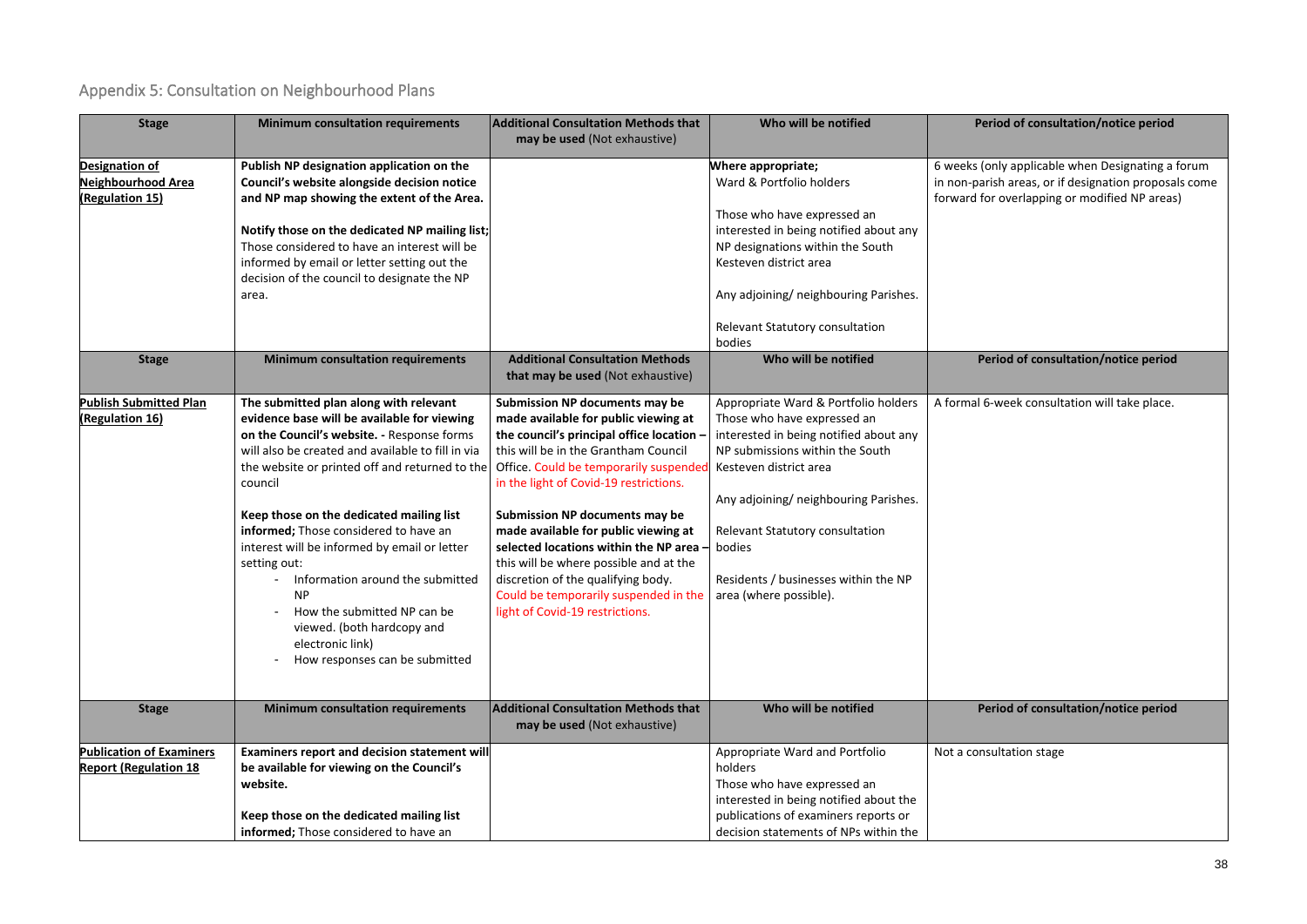|                             | interest will be informed by email or letter |                                             | South Kesteven district area.          |            |
|-----------------------------|----------------------------------------------|---------------------------------------------|----------------------------------------|------------|
|                             | setting out:                                 |                                             |                                        |            |
|                             | Information regarding the decision           |                                             | Relevant Statutory consultation        |            |
|                             | statement                                    |                                             | bodies                                 |            |
|                             | How the examiner's report can be             |                                             |                                        |            |
|                             | viewed                                       |                                             | Residents / businesses within the NP   |            |
|                             |                                              |                                             | area. (where possible)                 |            |
| <b>Stage</b>                | <b>Minimum consultation requirements</b>     | <b>Additional Consultation Methods that</b> | Who will be notified                   | Pe         |
|                             |                                              | may be used (Not exhaustive)                |                                        |            |
| <b>Making Neighbourhood</b> | Copy of the made NP and supporting           |                                             | Appropriate Ward and Portfolio         | Not a cons |
| Plan (Regulation 20)        | evidence base will be available for viewing  |                                             | holders                                |            |
|                             | on the Council's website.                    |                                             |                                        |            |
|                             |                                              |                                             | Those who have expressed an            |            |
|                             | Keep those on the dedicated mailing list     |                                             | interested in being notified about the |            |
|                             | informed; Those considered to have an        |                                             | making of NPs within the South         |            |
|                             | interest will be informed by email or letter |                                             | Kesteven District area.                |            |
|                             | setting out:                                 |                                             |                                        |            |
|                             | Notice of the made NP                        |                                             |                                        |            |
|                             | How the made NP can be inspected.            |                                             |                                        |            |
|                             |                                              |                                             |                                        |            |
|                             |                                              |                                             |                                        |            |

# **Who will be ready of consultation/notice period**

sultation stage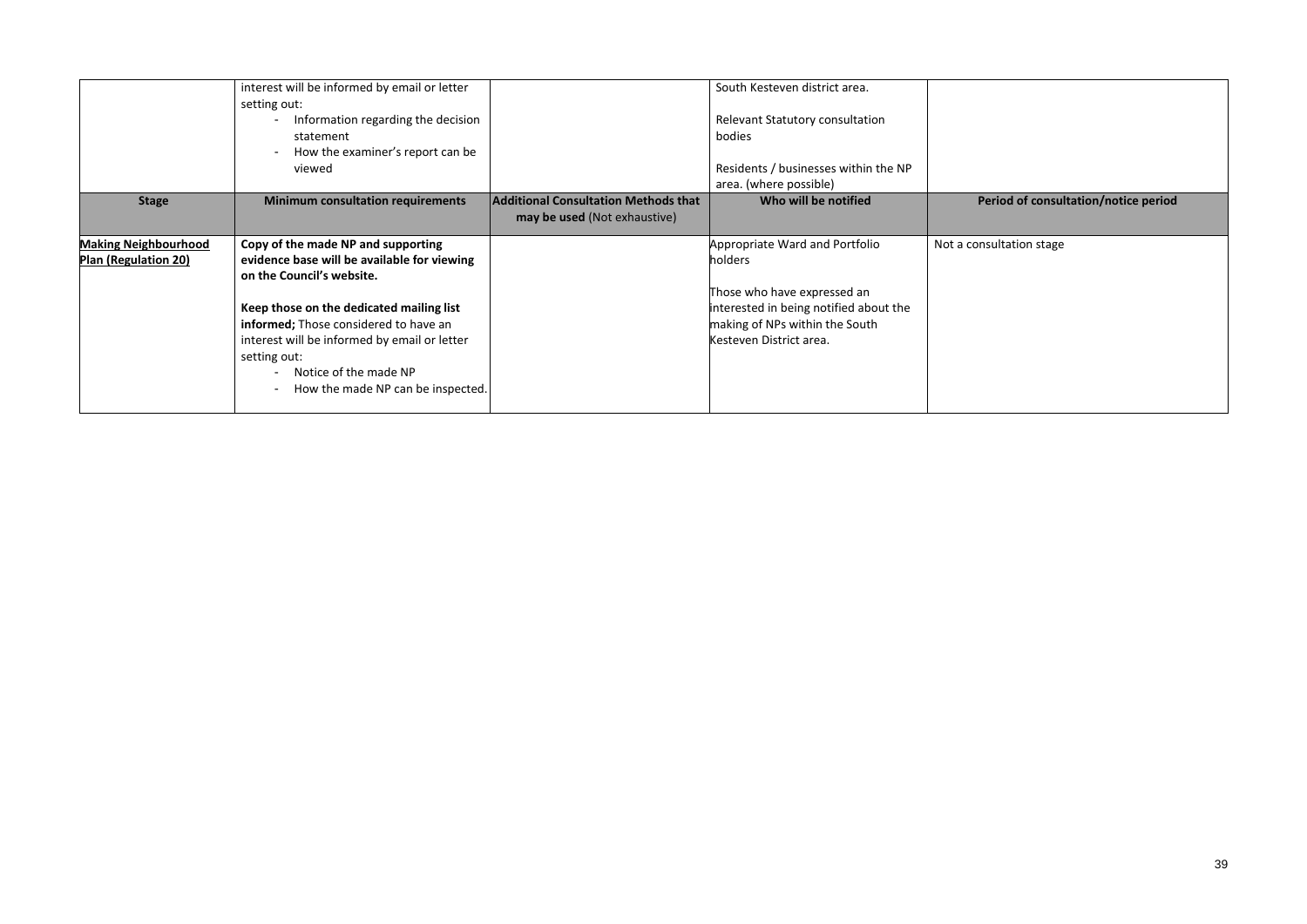# <span id="page-44-0"></span>Appendix 6: Neighbourhood Planning Protocol

The following is a Statement of the support that the District Council will provide to Town and Parish Councils and other Neighbourhood Plan bodies

# <span id="page-44-1"></span>**Purpose of this Protocol**

Neighbourhood development plans are normally led by the Parish and Town Councils, or, outside of parished areas, neighbourhood forums (qualifying bodies).

Under the Localism Act, South Kesteven District Council (SKDC) has a statutory duty to provide advice and assistance to communities choosing to undertake a neighbourhood development plan.

Additionally the provisions of the Neighbourhood Planning Act 2017 and 2018 Regulations require SKDC, as local planning authority, to set out in its Statement of Community Involvement, the advice and assistance that it will provide to Parish and Town Councils in preparing or modifying neighbourhood plans and neighbourhood development orders.

The 2018 Regulations also require the Council to notify neighbourhood plan groups (Parish and Town Councils) of planning applications or alterations to applications, unless the neighbourhood plan group indicate otherwise in writing.

This Protocol outlines the services that SKDC will offer to Town and Parish councils in South Kesteven, in order to fulfil these statutory duties and support and guide the preparation of neighbourhood development plans, neighbourhood development orders and proposals to modify neighbourhood plans.

### <span id="page-44-2"></span>**General Support**

#### **SKDC will:**

Maintain a neighbourhood planning page on its website that identifies and provides links to key information and guidance about neighbourhood plan making, including Neighbourhood Development Orders and other provisions of the Localism Act.

Provide advice and information to help communities understand the neighbourhood planning process and the funding, resources and skills that are available to support the process.

Offer advice on alternative options available to communities, such as Community Plans, to help local people decide which approach(es) is/are right for their area. We recommend that communities interested in undertaking neighbourhood planning get in touch with SKDC's Planning Policy Team at the earliest opportunity and prior to any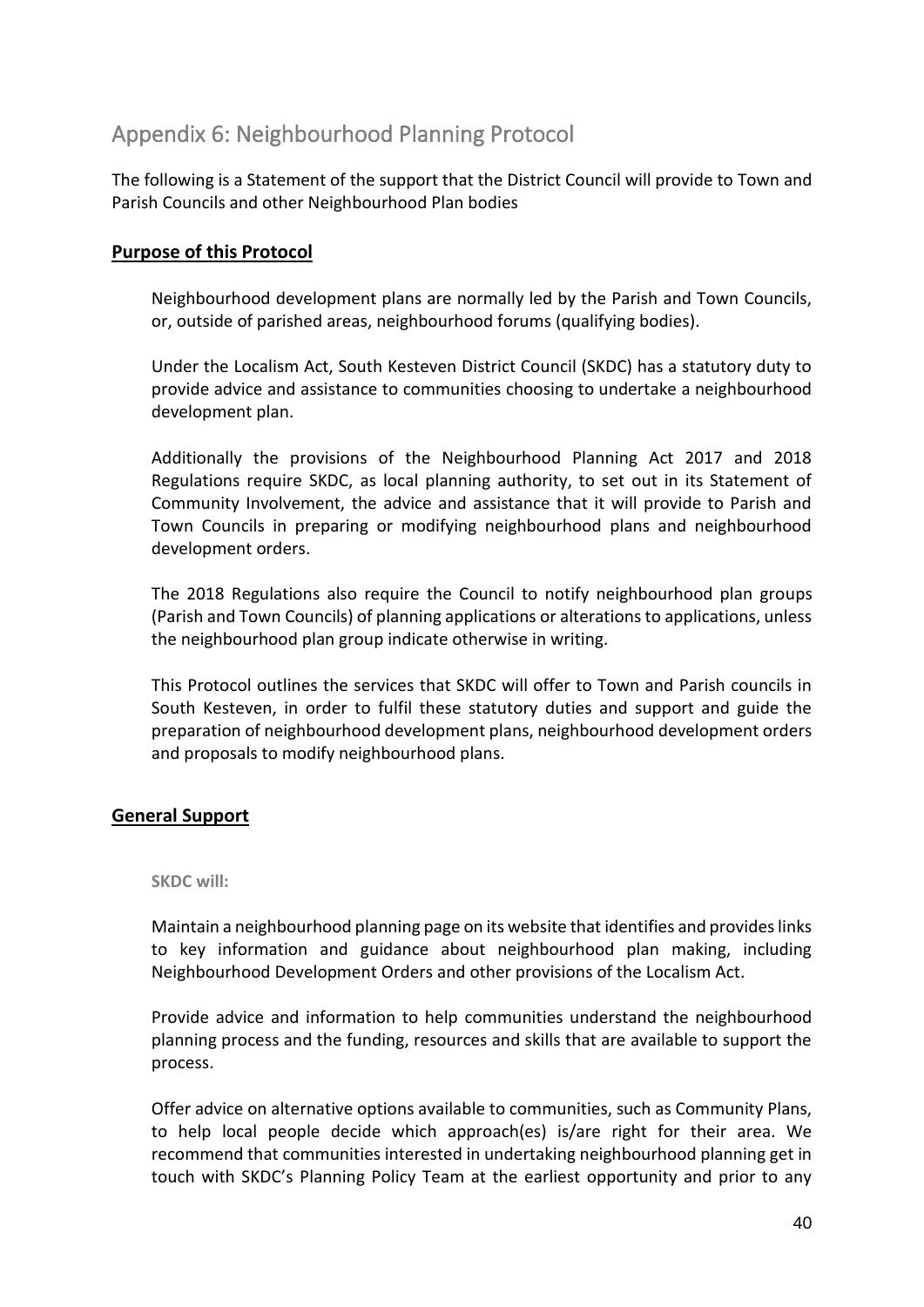neighbourhood area designation application being made, to discuss the issues and approach being considered. It is also recommended that communities who are interested in making a neighbourhood development order or that propose to modify a made neighbourhood development plan, contact SKDC's Planning Policy Team at the earliest opportunity for advice and to discuss any issues.

Provide advice relating to effective consultation, including ensuring that interested parties are involved in the preliminary stages of neighbourhood plan making.

Assist with mapping requests where possible for use at consultation events and workshops and for inclusion within draft and final plan documents. Parish councils will need to be aware of the Ordnance Survey user agreement prior to this work.

Provide the most up-to-date available evidence base, including the Strategic Housing Market Assessment (SHMA) and other evidence information supporting the South Kesteven Local Plan, by making them available on the Council's website.

Provide contact details of statutory consultees and other relevant groups.

Seek to foster a positive and ongoing relationship with town and parish councils throughout the neighbourhood planning process.

### <span id="page-45-0"></span>**Supporting the Designation of Neighbourhood Areas/Business Areas**

**SKDC will:**

Where appropriate, meet local communities (either face to face or via electronic means) who contact us expressing an interest in neighbourhood planning, in order to provide initial advice and information and discuss options. Wherever possible, this should take place in advance of a Neighbourhood Area application being submitted.

Check and confirm receipt of any neighbourhood area application it receives and advise the applying qualifying body of any requirements omitted.

Map neighbourhood area boundaries required for the designation of the neighbourhood area or business area.

Publicise, in accordance with the Neighbourhood Planning (General) Regulations 2012, the application for a neighbourhood area or business area in a manner considered likely to bring the application to the attention of people who live, work or carry on business in the area to which the application relates. This includes through; SKDC's website,

Consider, in accordance with the Regulations, the boundary of the proposed neighbourhood area. Where the boundary is not considered 'coherent, consistent and appropriate in planning terms, as set out in the Regulations, SKDC will work with the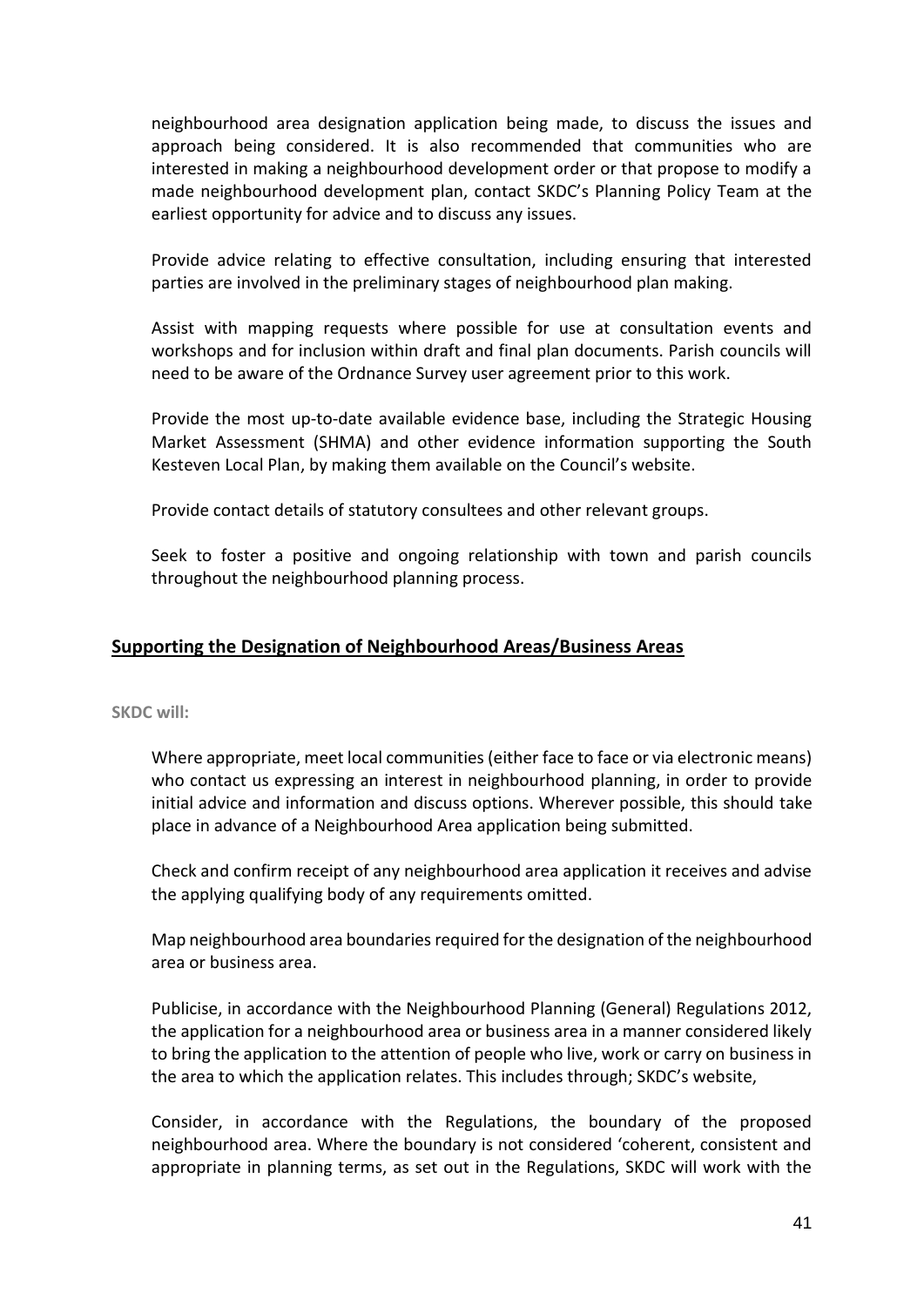town/parish council to come to a suitable resolution and a decision will be made at a scheduled meeting of the Council's Cabinet.

Determine the application within eight weeks where the application falls entirely within one planning authority area and relates to the whole area of the parish council, twenty weeks where the area straddles two local planning authorities and thirteen weeks in all other cases.

Publish details of all adopted neighbourhood plan areas or business areas on SKDC's website and through other appropriate means as soon as practicable following formal designation.

### <span id="page-46-0"></span>**Supporting the Preparation of Neighbourhood Development Plans**

**SKDC will:**

Provide advice on which issues are considered to be relevant planning matters and thus, are suitable for inclusion in neighbourhood plans.

Provide information on relevant European and national legislation and policies and adopted and emerging Local Plan policies with which any neighbourhood plan will need to be in general conformity.

Share existing information and evidence base work held by the local planning authority as appropriate (subject to any data protection or confidentiality issues) and provide advice on any areas where new evidence may be required or beneficial to support the preparation of the Plan.

Help communities communicate with local partners and/or organisations where required (subject to any data protection or confidentiality issues), including in the preliminary stages of neighbourhood plan making

Provide constructive comments on the emerging plan and other supporting documents prior to formal submission.

Carry out screening / scoping to identify and provide an opinion and advice on the need for a Strategic Environmental Assessment, Sustainability Appraisal or Habitats Regulations Assessment, except where consultants have been employed to prepare the neighbourhood plan.

#### **SKDC will not:**

Undertake consultation exercises, distribute consultation questionnaires, collect, collate or analyse responses on behalf of communities for consultation arising from requirements placed on qualifying bodies in the Regulations.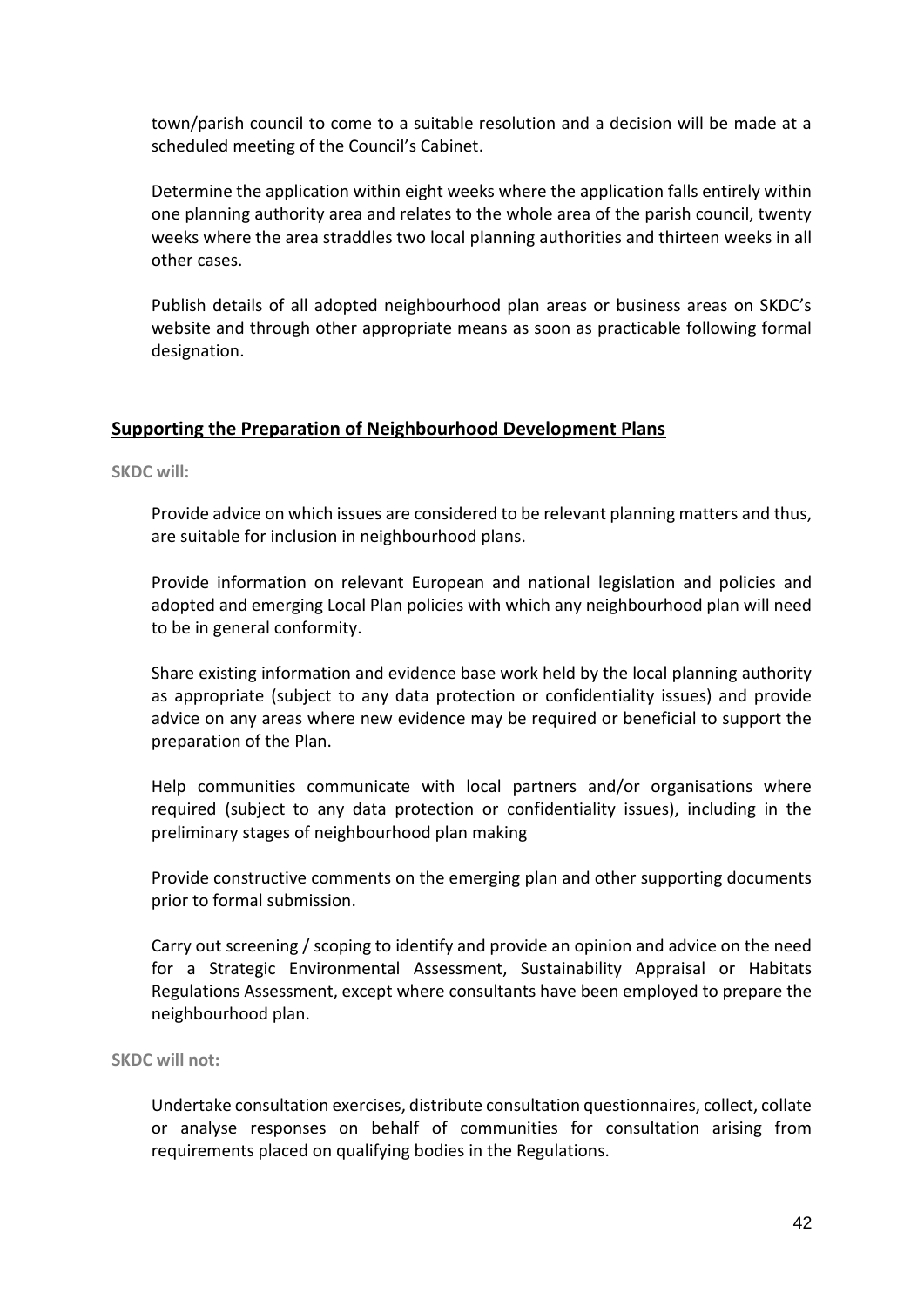Provide project management services for the production of the neighbourhood plan.

Draft the neighbourhood plan or any part or policy therein, although we can identify examples in which similar plans or policies have been prepared and which may be helpful points of reference and can provide advice on wording.

Undertake the Strategic Environmental Assessment, Sustainability Appraisal, Habitats Regulations Assessment or Appropriate Assessment, even if these are required. Consultants will be expected to undertake these.

#### <span id="page-47-0"></span>**Independent Examination**

#### **SKDC will:**

Validate a neighbourhood plan on receipt, checking that all of the necessary supporting Review the plan to ensure that it is in general conformity with the Local Plan and offer comments and suggestions as appropriate.

Publicise the neighbourhood plan on the Council's website for a minimum of six weeks in line with the regulations.

Appoint and fund the independent examiner, who will check that the plan meets the material considerations. The selection of examiner will be agreed with the relevant town or parish council.

Provide an examination venue if a public hearing is required and there are no suitable venues within the NP area.

Following the recommendations of the examiner, provide written confirmation of the Council's position. This will cover any amendments that may need to be made to the plan before it proceeds to referendum and any extension of the referendum area beyond the designated neighbourhood area boundaries.

#### <span id="page-47-1"></span>**Referendum**

#### **SKDC will:**

Fund and organise the public referendum (two referendums will be required for business areas – one for residents and one for businesses

### <span id="page-47-2"></span>**Adoption**

**SKDC will:**

If the neighbourhood plan receives support at referendum from more than 50% of those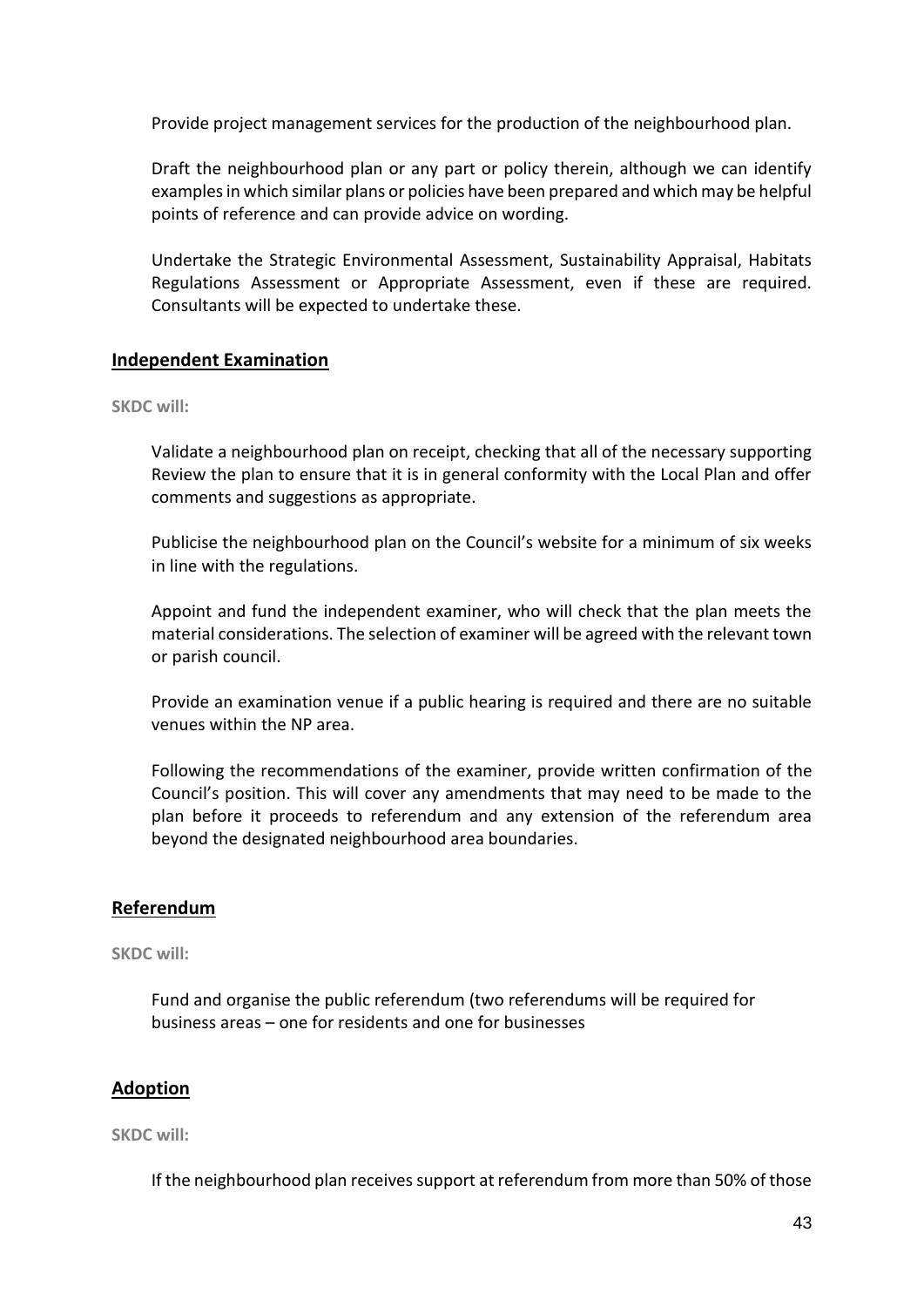that vote, then SKDC will formally adopt the neighbourhood plan and publish it on its website in accordance with the Regulations.

Once adopted the Plan will form part of SKDC's Development Plan. It will be a primary consideration in determining the outcome of planning applications relating to the neighbourhood or business area.

#### **Obligations for Town and Parish Councils**

In order to receive the support from SKDC outlined above, Town and Parish Councils should – Ensure that they get in touch with SKDC's Development Plans Team at the earliest opportunity (for instance, as soon as any decision is made that neighbourhood planning might be considered for the area) and prior to any neighbourhood area application being made, to discuss the issues and approach being considered. This will enable SKDC to programme and plan their support work and help the qualifying body come to a decision on whether neighbourhood planning is for them or whether another option might be more effective and appropriate.

Establish a steering group to develop the neighbourhood plan with a clear link to the parish council by way of an agreed Terms of Reference.

Arrange an initial meeting of the parish council and/or steering group and invite relevant SKDC officers to attend (either through face to face or electronic means of communication dependant on circumstances).

Prepare a project plan for the preparation of the neighbourhood plan, including an indicative timetable. Provide SKDC with regular progress updates, especially at any key stages and when any decisions are made that will influence the content, aims and objectives of the plan

Seek to foster a positive and ongoing relationship with SKDC throughout the neighbourhood planning process, including discussions at key stages such as preparation of the draft plan.

Provide SKDC with the final plan in electronic and paper format.

Provide SKDC with the results of any primary research and evidence gathered that would be beneficial to them.

Seek to accord fully at all times with the requirements in the relevant regulations and guidance for neighbourhood planning.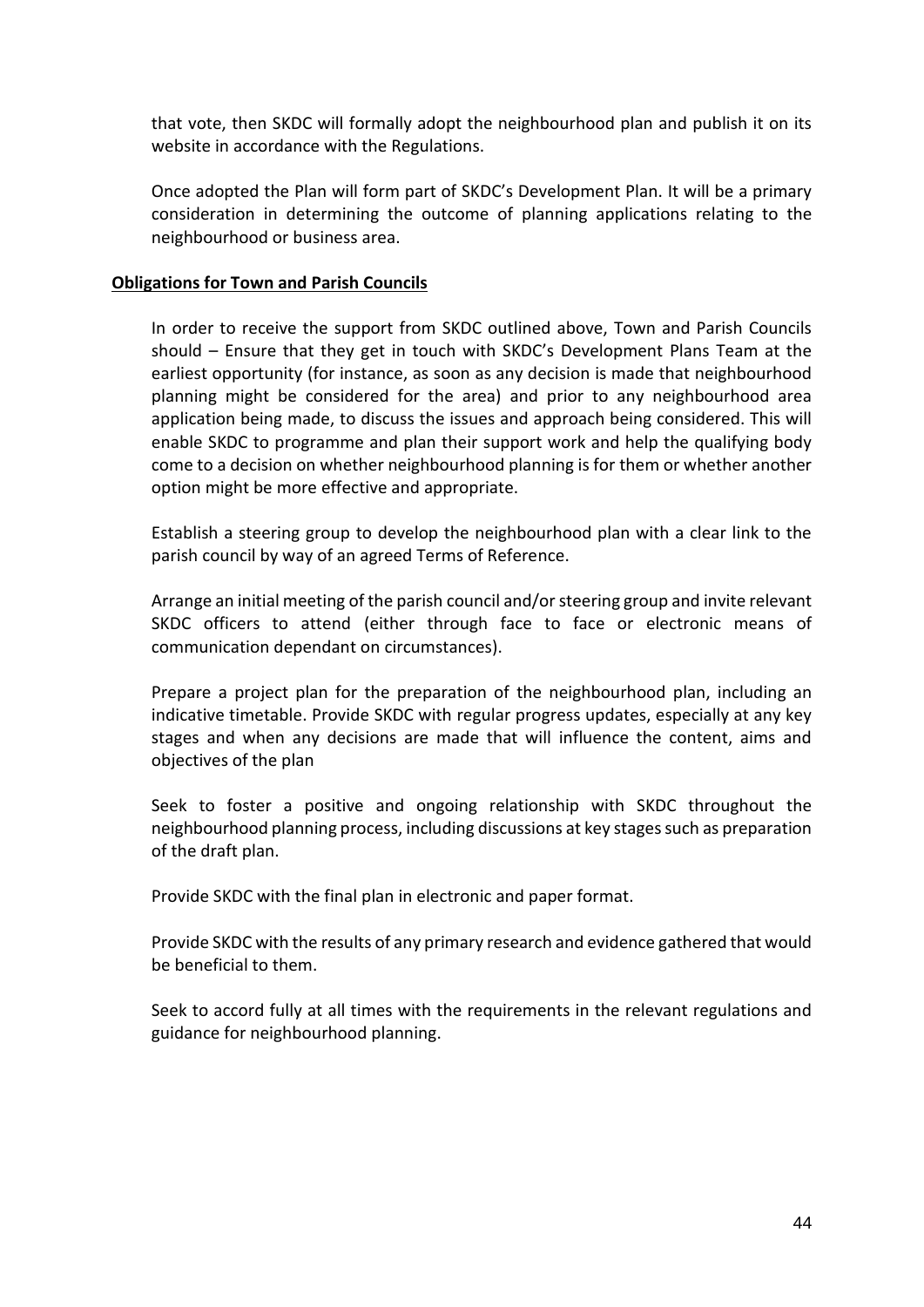# <span id="page-49-0"></span>Appendix 6 Glossary and List of Abbreviations

# **Glossary**

**Conservation Area** - areas of special architectural and/or historic interest, the character of appearance of which it is desirable to preserve or enhance

**Development Plan Documents (DPDs)** - They are spatial planning documents that are subject to independent examination. There is a right for those making representations seeking change to be heard at an independent examination

**Duty to Cooperate** - created by the Localism Act 2011 it places a duty on local authorities to 'engage constructively, actively and on an ongoing basis' with certain specified bodies to maximise the effectiveness of Local Plan preparation relating to strategic cross boundary issues

**Examination** - the purpose of the Examination is to determine if the Local Plan is sound. Most representations to the Examination will be written representations but in some cases the Inspector may decide the issues raised should be dealt with at hearing sessions

**General Consultation Bodies** - organisations defined by The Town and Country Planning (Local Planning) (England) Regulations 2012 that are required to be consulted at key stages of plan production. They include bodies which represent the interests of different racial, ethnic, religious or national groups, disabled persons and business in the LPA's area

**Hard to Reach Groups** - Groups of people or organisations within the community that have traditionally been more difficult to engage in the planning system. They include older people, religious, disabled and ethnic minority groups

**Localism Act 2011** - Government legislation containing wide range of reforms to the planning system

Local Development Scheme (LDS) - sets out the programme for the preparation of local development documents.

**Local Enterprise Partnership** - local partnerships between local authorities and businesses set up to determine local economic priorities and undertake activities to drive economic growth and the creation of local jobs. There is a Greater Lincolnshire Local Economic Partnership

**Local Plan** – The new term for the suite of Development Plan documents. It may consist of a single or number of Development Plan Documents

**National Planning Policy Framework (NPPF)** – sets out the Governments planning policies. Replaces all previous Planning Policy Statements and associated Guidance

**Neighbourhood Development Plans** - The Plans are prepared by a parish council or neighbourhood forum for a particular neighbourhood area (made under the Localism Act 2011) and have to be in general conformity with the district plan, undergo Examination and a